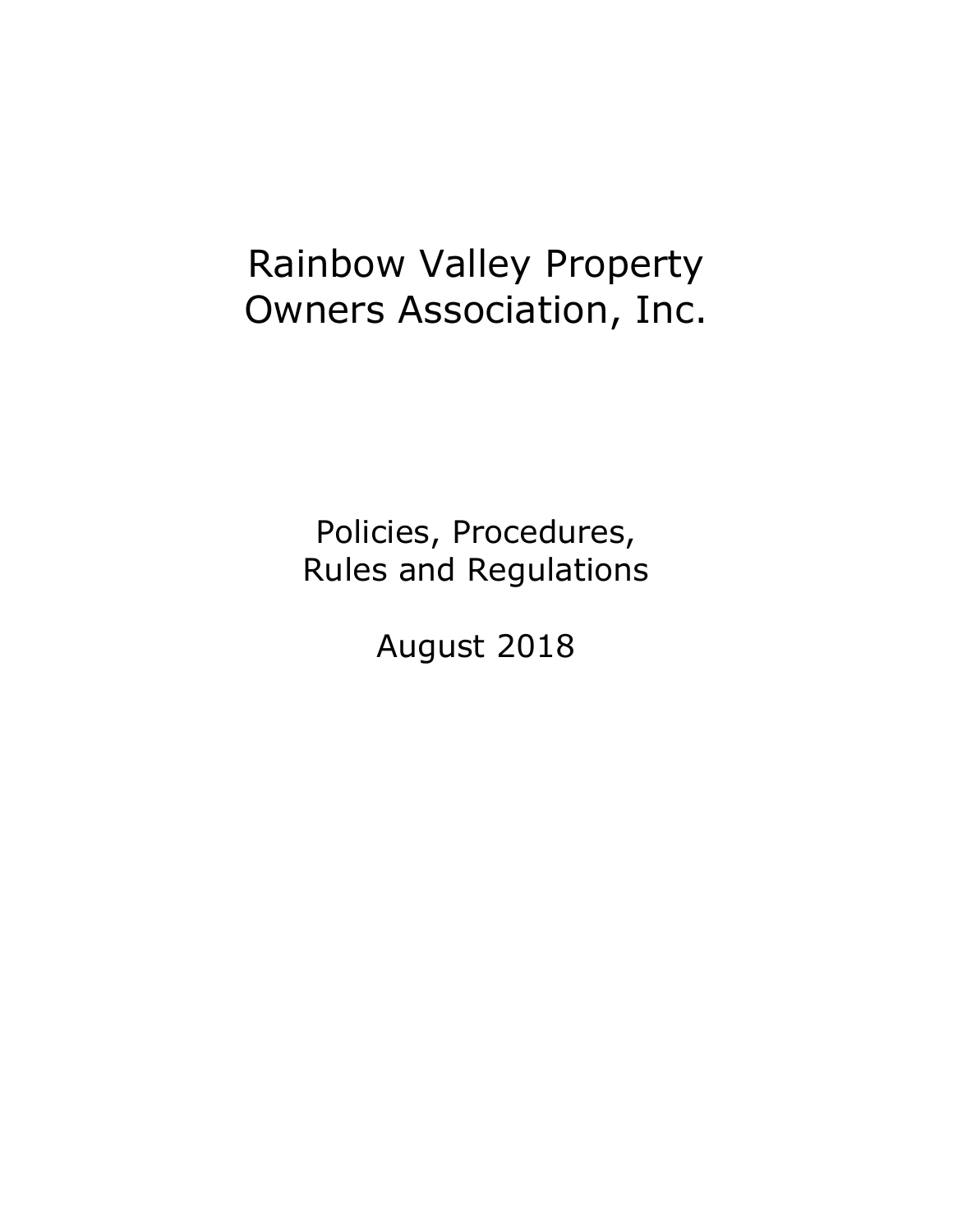# **TABLE OF CONTENTS**

| I.   |                  |                                                       |              |  |  |
|------|------------------|-------------------------------------------------------|--------------|--|--|
|      | 1.               |                                                       | iv           |  |  |
| II.  |                  |                                                       |              |  |  |
|      | 1.               |                                                       | $\mathbf{V}$ |  |  |
|      | 2.               |                                                       | V            |  |  |
| III. |                  |                                                       | $III-1$      |  |  |
|      | 1.               |                                                       | $III-1$      |  |  |
|      | 2.               |                                                       | $III-2$      |  |  |
|      | 3.               |                                                       | $III-3$      |  |  |
|      | $\overline{4}$ . |                                                       | $III-4$      |  |  |
|      | 5.               |                                                       | $III-5$      |  |  |
|      | 6.               |                                                       | $III-6$      |  |  |
|      | 7.               | Remedies for Collection of Delinquent Assessments     | $III-7$      |  |  |
|      | 8.               | Association's Collection Action through its Attorneys | $III-8$      |  |  |
|      | 9.               |                                                       | $III-9$      |  |  |
|      | 10.              |                                                       | $III-10$     |  |  |
|      | 11.              |                                                       | $III-11$     |  |  |
|      | 12.              |                                                       | $III-12$     |  |  |
| IV.  |                  |                                                       |              |  |  |
|      | 1.               |                                                       | $IV-1$       |  |  |
|      | 2.               |                                                       | $IV-2$       |  |  |
|      | 3.               |                                                       | $IV-3$       |  |  |
|      | 4.               |                                                       | $IV-4$       |  |  |
|      | 5.               |                                                       | $IV-5$       |  |  |
|      | 6.               |                                                       | $IV-6$       |  |  |
|      | 7.               |                                                       | $IV-7$       |  |  |
|      | 8.               | Other Remedies for Failure to Pay Fines/Charges       | $IV-8$       |  |  |
|      | 9.               |                                                       | $IV-9$       |  |  |
|      | 10.              |                                                       | $IV-10$      |  |  |
|      | 11.              |                                                       | $IV-11$      |  |  |
|      | 12.              |                                                       | $IV-12$      |  |  |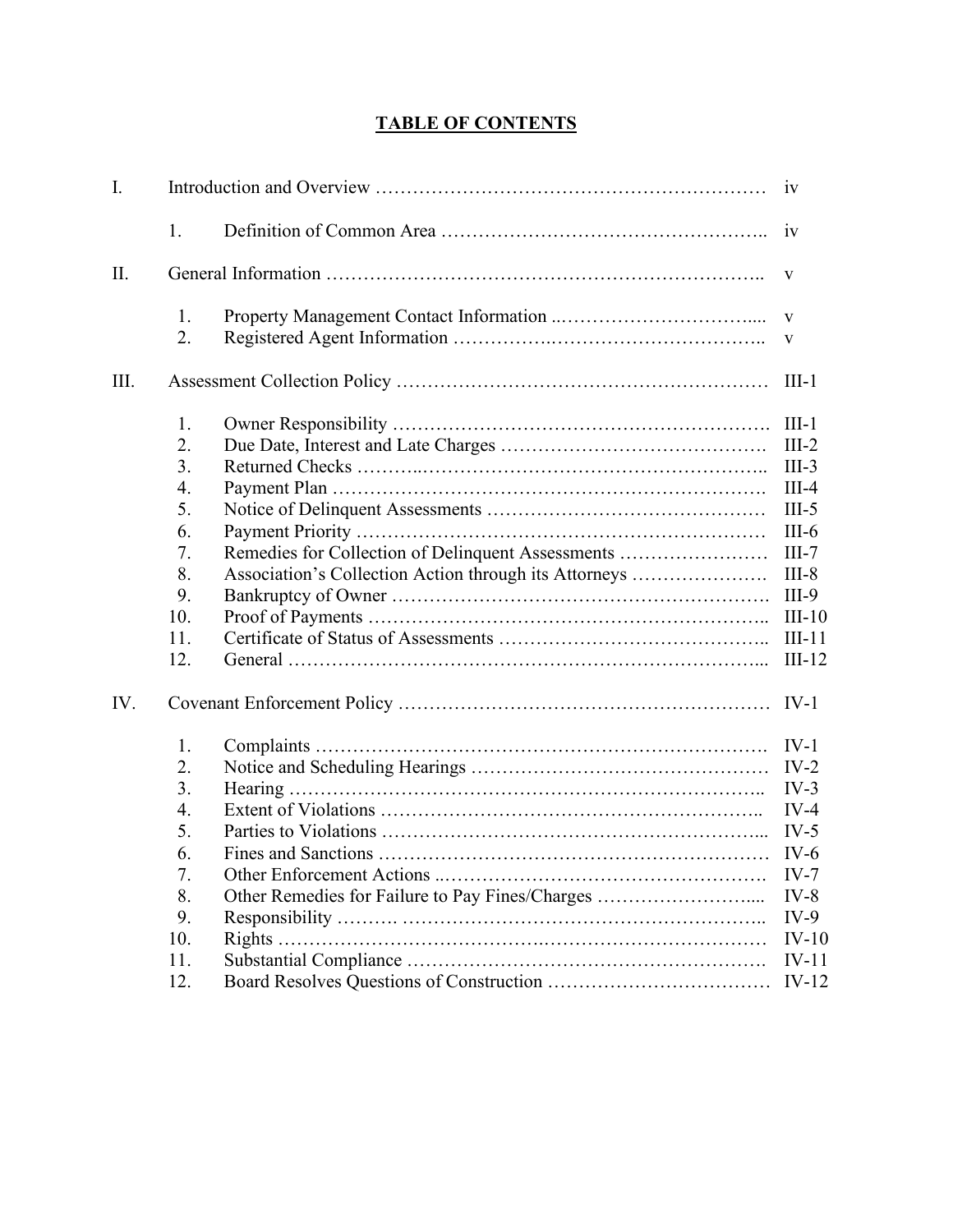| V.    |                                                                  |                                                              |             |  |  |
|-------|------------------------------------------------------------------|--------------------------------------------------------------|-------------|--|--|
|       | 1.                                                               |                                                              |             |  |  |
|       | 2.                                                               | Conducting Annual or Special Meetings of the Members         | $V-2$       |  |  |
|       | 3.                                                               |                                                              | $V-3$       |  |  |
|       | 4.                                                               | Owner Participation at Annual and Special Meetings of Owners | $V-4$       |  |  |
|       | 5.                                                               |                                                              | $V-5$       |  |  |
|       | 6.                                                               |                                                              | $V-6$       |  |  |
|       | 7.                                                               |                                                              | $V-7$       |  |  |
|       | 8.                                                               |                                                              | $V-8$       |  |  |
| VI.   |                                                                  |                                                              | $VI-1$      |  |  |
| VII.  | VII-1                                                            |                                                              |             |  |  |
|       | 1.                                                               |                                                              | $VII-1$     |  |  |
|       | 2.                                                               |                                                              | $VII-2$     |  |  |
|       | 3.                                                               | Records that may be withheld from inspection and copying     | $VII-3$     |  |  |
|       | 4.                                                               |                                                              | $VII-4$     |  |  |
|       | 5.                                                               |                                                              | $VII-5$     |  |  |
|       | 6.                                                               |                                                              | $VII-6$     |  |  |
|       | 7.                                                               |                                                              | $VII-7$     |  |  |
|       | 8.                                                               |                                                              | $VII-8$     |  |  |
|       | List of Association Records for Possible Examination and Copying |                                                              |             |  |  |
|       |                                                                  |                                                              | VII         |  |  |
| VIII. |                                                                  |                                                              | <b>VIII</b> |  |  |
| IX.   |                                                                  |                                                              | $IX-1$      |  |  |
|       | 1.                                                               |                                                              | $IX-1$      |  |  |
|       | 2.                                                               |                                                              | $IX-2$      |  |  |
| Χ.    |                                                                  |                                                              | $X-1$       |  |  |
| XI.   |                                                                  |                                                              | $XI-1$      |  |  |
|       | 1.                                                               |                                                              | $XI-1$      |  |  |
|       | 2.                                                               |                                                              | $XI-2$      |  |  |
|       | 3.                                                               |                                                              | $XI-3$      |  |  |
|       | 4.                                                               |                                                              | $XI-4$      |  |  |
|       | 5.                                                               |                                                              | $XI-5$      |  |  |
|       | 6.                                                               |                                                              | $XI-6$      |  |  |
|       | 7.                                                               |                                                              | $XI-7$      |  |  |
|       | 8.                                                               |                                                              | $XI-8$      |  |  |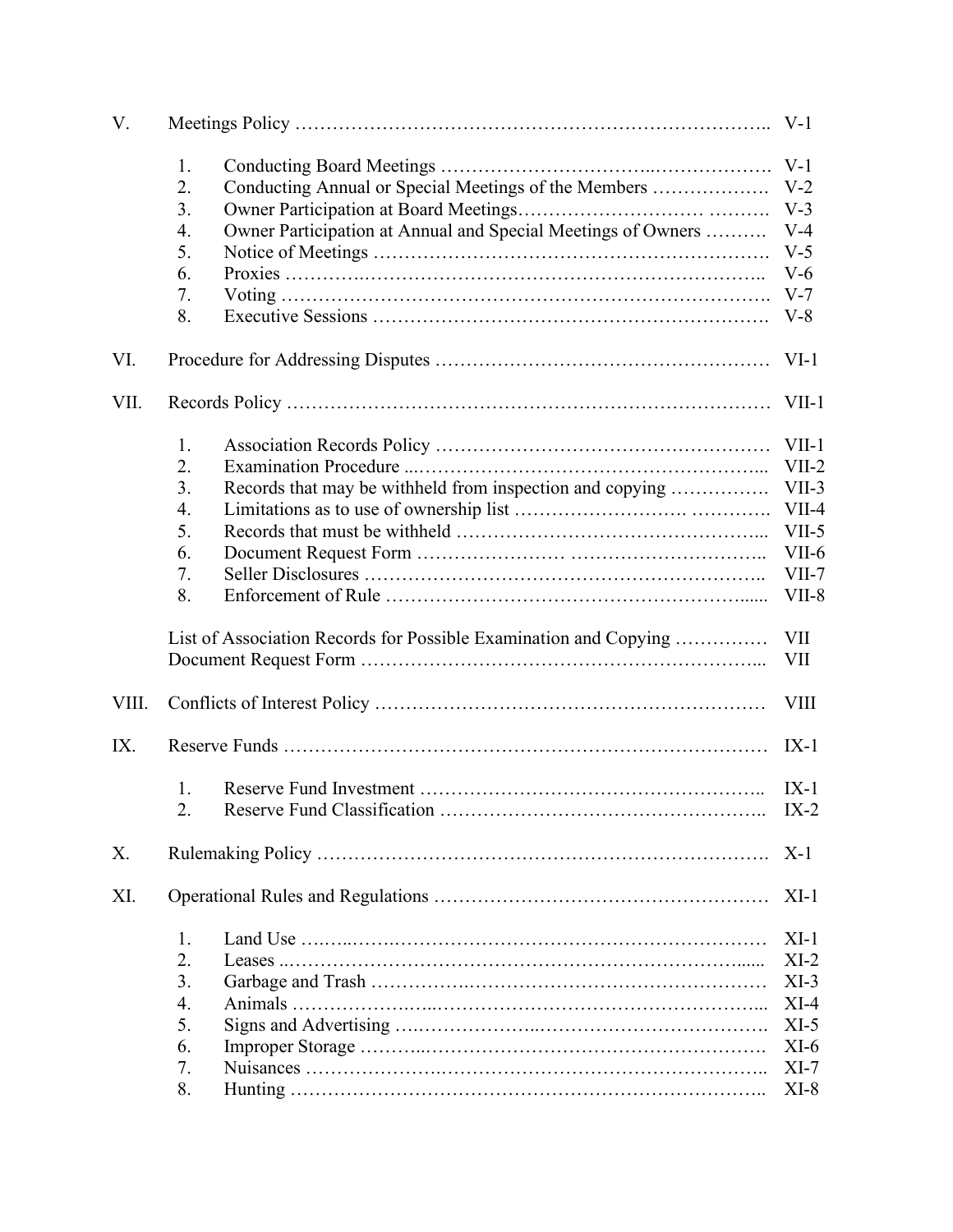|      | 9.  |  |
|------|-----|--|
|      | 10. |  |
|      | 11. |  |
|      | 12. |  |
|      | 13. |  |
|      | 14. |  |
| XII. |     |  |
|      |     |  |
|      | 2.  |  |
|      | 3.  |  |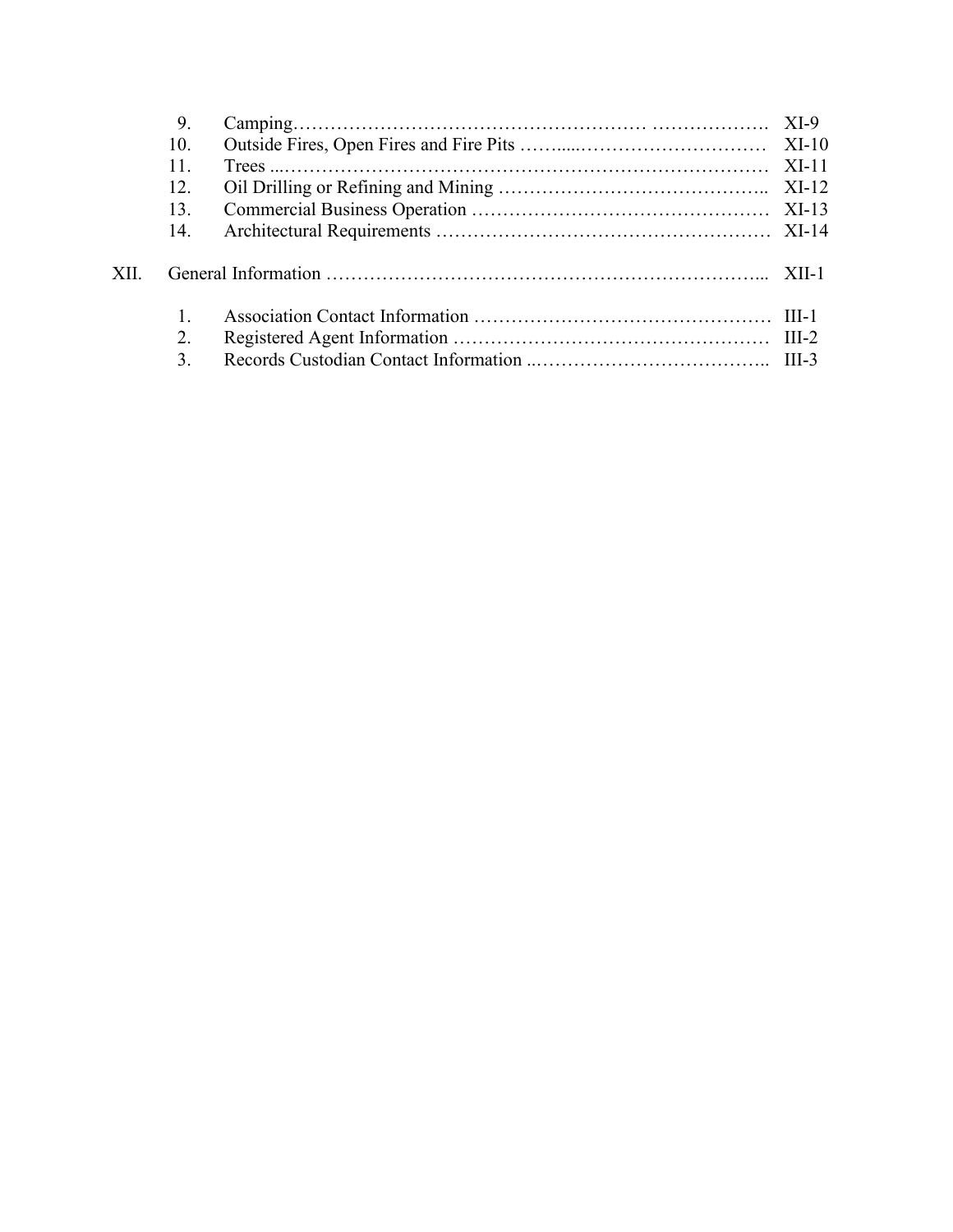# **I. INTRODUCTION AND OVERVIEW**

#### RAINBOW VALLEY PROPERTY OWNERS ASSOCIATION, INC.

In connection with your purchase or occupancy of a Rainbow Valley property, you agreed to the provisions of the Amended and Restated Declaration of Covenants, Conditions and Restrictions ("Declaration") for Rainbow Valley Property Owners Association, Inc. (the "Association") dated October 12, 2019, and recorded as reception 722669 of the records of Teller County, Colorado. The Declaration provides a plan for individual ownership of your property, as well as co-ownership of the common areas. Its provisions are the managing guidelines for the Association's Board of Directors. In addition, the Association is governed by Amended Articles of Incorporation dated August 28, 2018 and recorded as Document 20181682810 ("Articles") and Amended and Restated Bylaws dated August 4, 2018 and recorded as reception 710505 of the records of Teller County, Colorado, (collectively referred to as "Governing Documents"). The Governing Documents, as amended, as well as rules and policies as adopted by the Board from time to time, provide guidance to owners regarding rights and responsibilities of ownership within the Association.

The Board of Directors of the Association supervises and manages the use of the common area by all Rainbow Valley residents. Board authority includes enforcing these regulations by establishing penalties for any infractions.

The information contained herein applies to owners and renters alike, except that voting rights are limited to owners. The obligation of all residents to abide by the regulations is stated in the Declaration. Each Owner is responsible for advising tenant(s) of this obligation and for notifying the Association manager in writing as to whom the privileges of residence in Rainbow Valley have been delegated.

**PLEASE NOTE:** These Policies, Procedures, Rules and Regulations ("Rules") are intended to restate and replace all previous rules. Owners should also be familiar with the terms of the Governing Documents. Please refer to the Association website and Article XII herein.

# **1. Definition of the Common Area**.

The "Common Area" is all the land and property owned by the Association.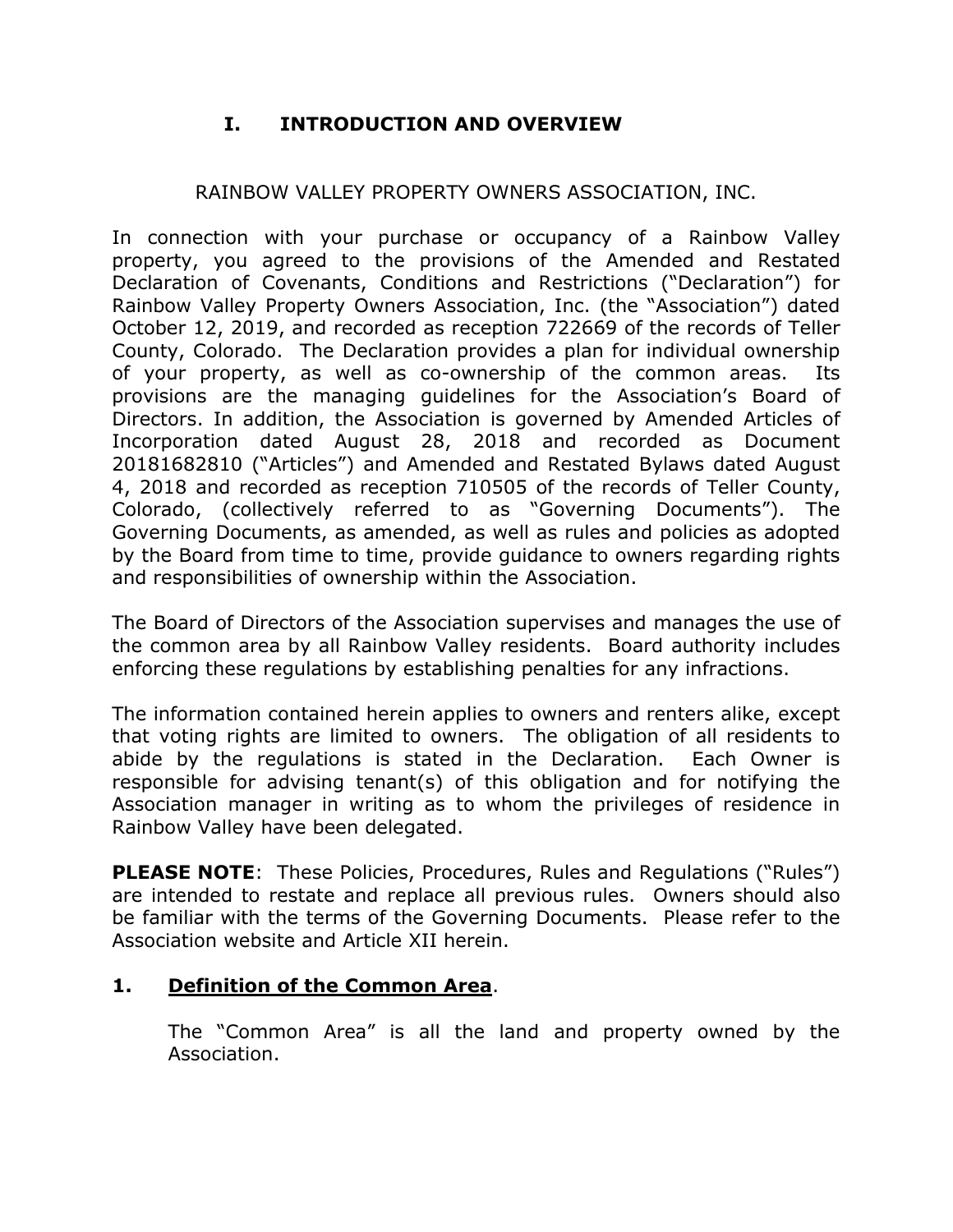# **II. GENERAL INFORMATION**

# 1. **Property Management Contact Information**.

See Article XII herein.

# 2. **Registered Agent Information.**

See Article XII herein.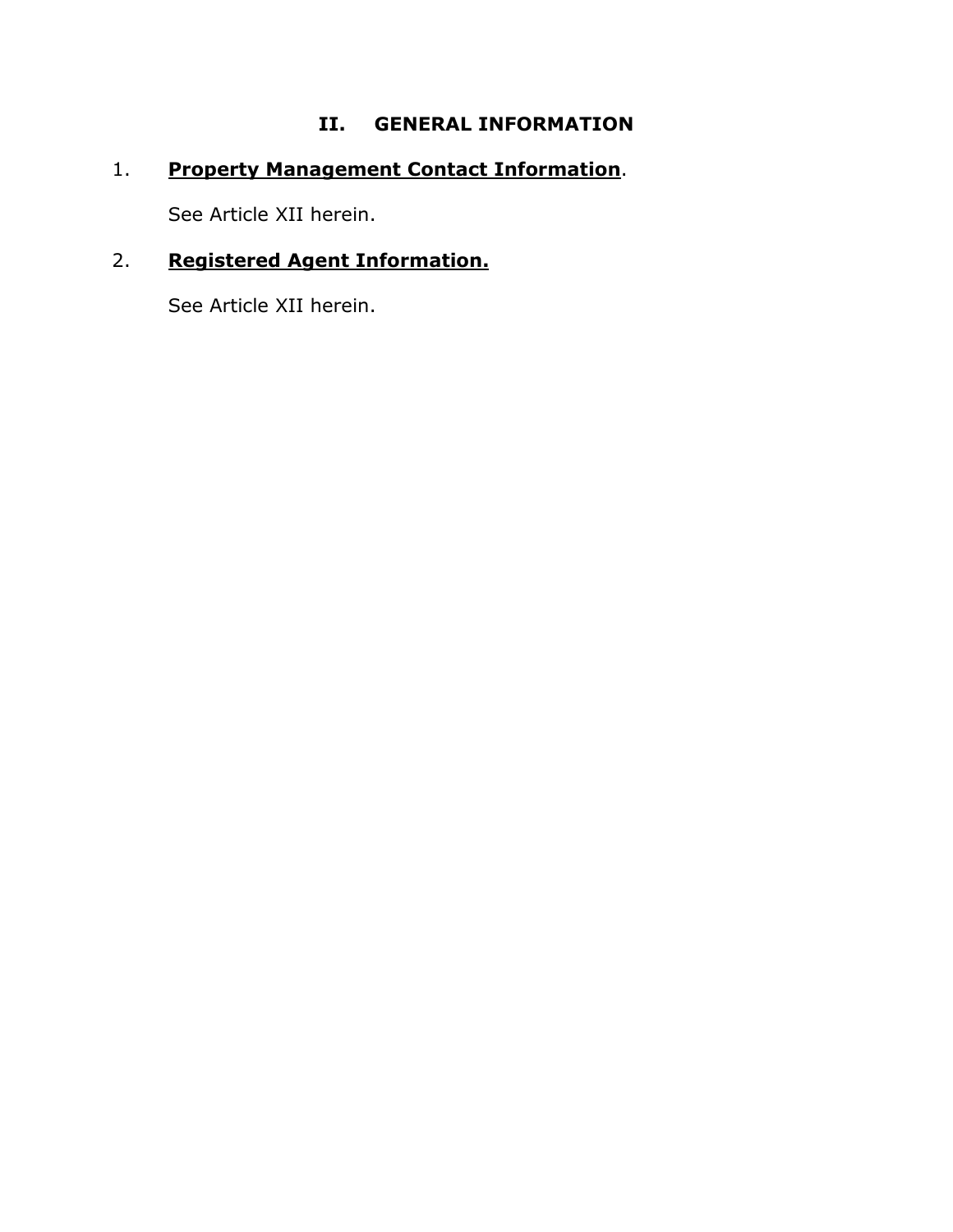# **III. ASSESSMENT COLLECTION POLICY**

#### 1. **Owner Responsibility.**

- a. Assessments are vital to fund the operations of the Association. The Association has adopted this rule (the "Rule") to promote and protect its financial strength for the benefit of all Owners. Owners are responsible for paying Assessments as provided in the Association's Governing Documents which include the Association's recorded Covenants, its Articles of Incorporation, its Bylaws and its Rules (collectively "Association's Governing Documents") as amended. In addition, Owners have a statutory duty to pay under certain provisions of the Colorado Common Interest Ownership Act ("CCIOA"); and they have a duty to read, understand and comply with the Association's Governing Documents and the applicable provisions of the CCIOA.
- b. Owners are responsible for contacting the Association and for making payments of Assessments within thirty (30) days after receiving their annual dues' billing to avoid late fees or charges. Owners must notify the Association in writing of any change in their mailing address or status within fifteen (15) days of such change. The Association shall not be liable for any errors or omissions in any billing address or payment statement to the Owner.
- c. Checks containing a restrictive endorsement on the back may, at the option of the Association, either be:
	- i. returned to the Owner and the amount tendered shall be considered unpaid; or
	- ii. deposited without waiving any of the rights and remedies of the Association to unpaid sums, whether or not the restrictive endorsement is crossed out.

#### 2. **Due Date, Interest and Late Charges.**

a. The Association's Annual Common Expense Assessment shall be due and payable within thirty (30) days after receipt of billing, and special Assessments, fines, fees and other charges shall be due on the date specified in any notice thereof.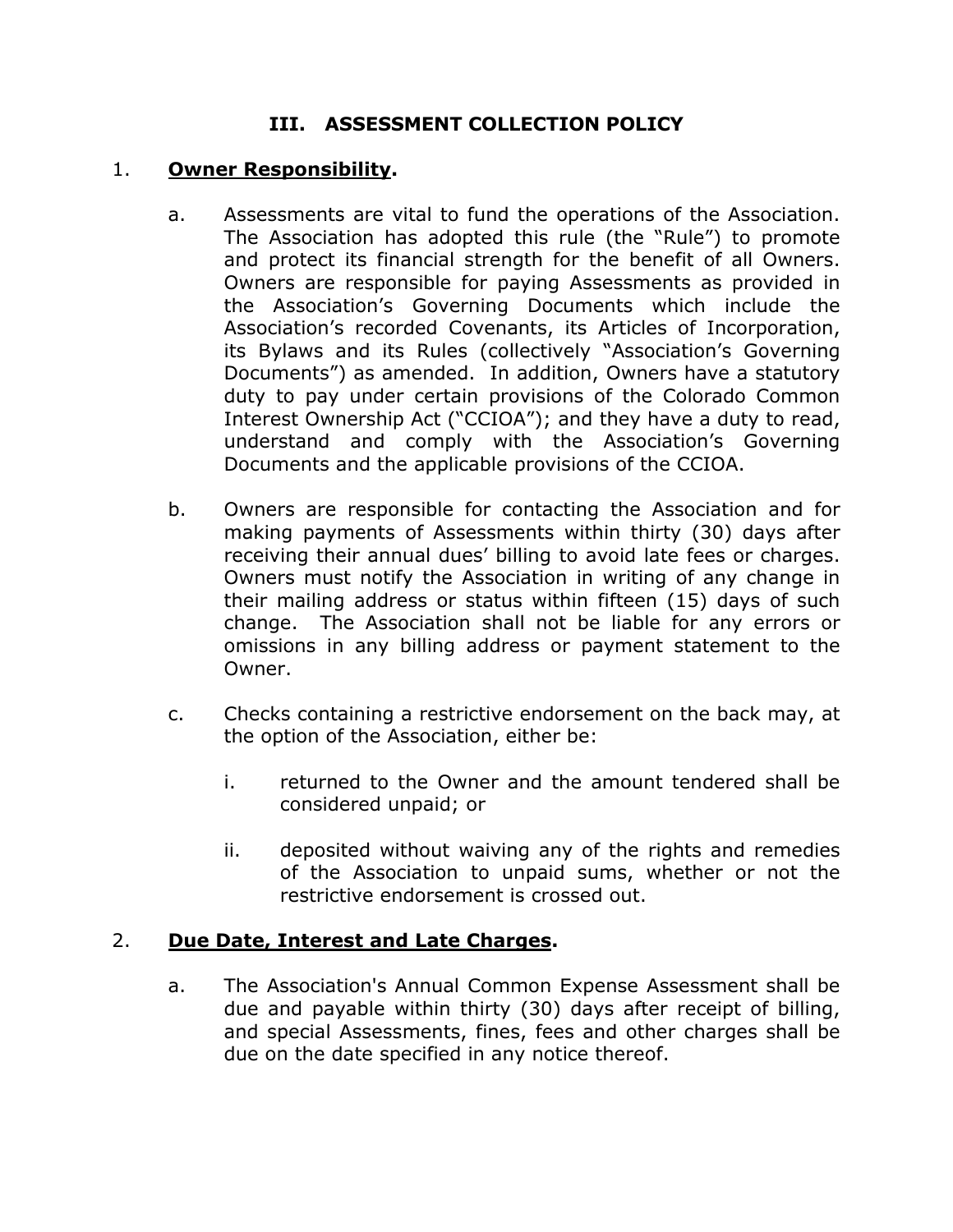- b. Any payment which is not received by the day after such payment is due shall be considered past due and delinquent and will be charged a late fee/administration fee to compensate the Association for the processing of a delinquent payment, which fee shall be owed by the Owner for each month such Assessment is not paid.
- c. In addition to the late fee, the Association shall be entitled to recover any and all costs of collection, including reasonable attorney's fees, as well as interest allowed by the Association's Governing Documents or any statute or law. The current interest rate for delinquent sums is set by the Association's governing documents at fifteen percent (15%) per annum.

#### 3. **Returned Checks.**

- a. The Association will impose an administrative **fee (currently \$25.00)** for all returned checks.
- b. If notice of a returned check, draft or money order is sent as provided in C.R.S. 13-21-109 and the total amount due as set forth in the notice is not paid within 15 days after such notice is given, the Owner who provided the returned check shall be liable to the Association for collection of three times the face amount of the check, but not less than \$100.00, and any expenses of collecting such sums.

#### 4. **Payment Plan.**

- a. The Association is not a lender, and failure to pay Assessments imposes financial burdens on the other Owners. A payment plan may only be considered for circumstances required by law or statute, or hardship conditions that justify some sort of temporary accommodation.
- b. Any request for a payment plan must be made by an Owner in writing and delivered to the Association's Registered Agent (currently see **Exhibit XII**). The name of that agent and the Registered Address (currently see **Exhibit XII**) can also be found at the Colorado Secretary of State website.
- c. Any payment plan must be a legally binding contract, and the plan must require the Owner to pay all delinquent sums, including late fees, interest, attorney fees and other costs. The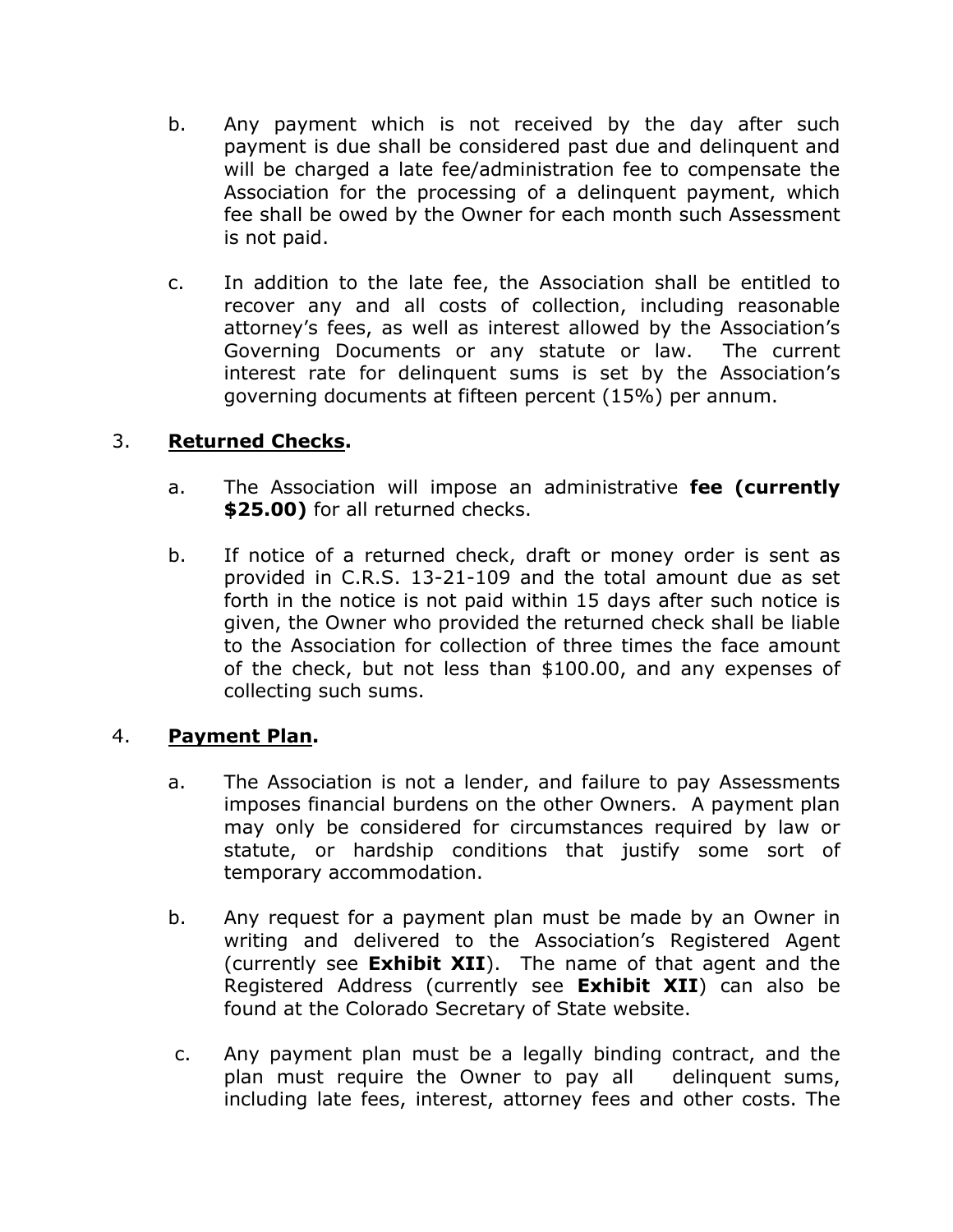payment plan must require that the Owner must keep all monthly payments current and must pay off the entire delinquent amount in six (6) equal monthly installments, unless a longer time period is agreed to by the Board, in writing, for extraordinary circumstances.

- d. Nothing in this Rule prohibits the Association, or a holder or assignee of the Association's debt from pursuing legal action against an Owner if the Owner fails to comply with the terms of his or her payment plan. An Owner's failure to remit payment of an agreed-upon installment, or to remain current with regular Assessments as they come due during the repayment period, constitutes a failure to comply with the terms of his or her payment plan.
- e. The Association is not obligated to negotiate a payment plan with an Owner who has previously entered into a payment plan. In such cases, the Board shall have complete discretion as to payment plans, except as otherwise required by future changes to the Colorado statute.
- f. No payment plan is available if the Owner does not occupy the property and has acquired the property as a result of: (1) a default of a security interest encumbering the property; or (2) foreclosure of the Association's lien.

#### 5. **Notice of Delinquent Assessments.**

- a. The Association may send the Owner a notice of delinquency and may charge for any notices sent to the Owners in connection with such delinquent Assessments, but the Owners are responsible for ensuring that their payments are timely and fully made, regardless of whether notice is sent.
- b. Before the Association turns over a delinquent account of an Owner to a collection agency or refers it to an attorney for legal action, the Association shall, to the extent required by statute or law, send the Owner a notice of delinquency specifying:
	- i. the total amount due, with an accounting of how the total was determined, which may be shown by enclosing a copy of that Owner's ledger;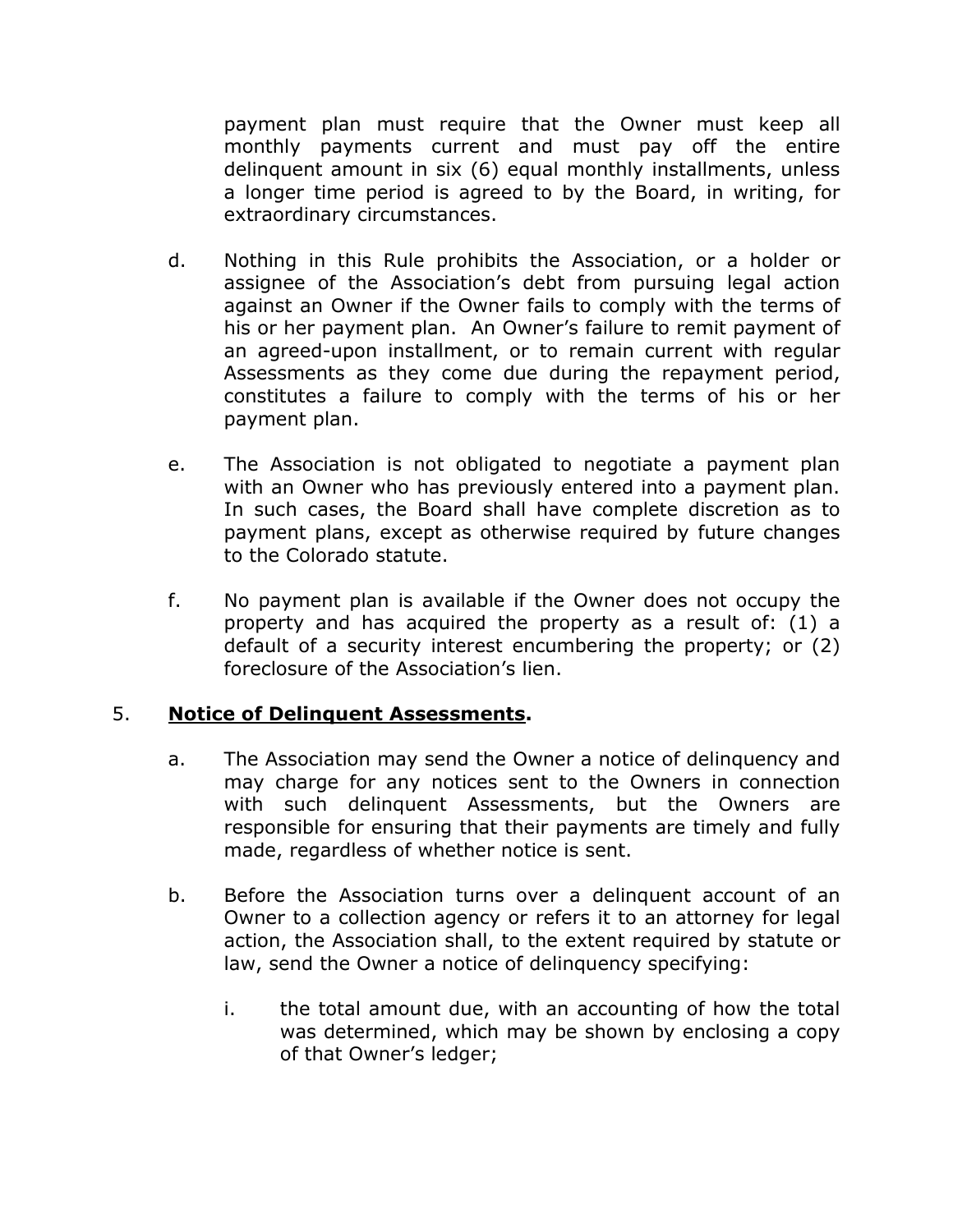- ii. that an opportunity to enter into a payment plan may exist in accordance with Section 4 of this Rule, in which case the Owner, if eligible, must contact the Association's Registered Agent, in writing at the Registered Address, to request a payment plan.
- iii. that the name and contact information for the individual whom the Owner may contact to request a copy of the Owner's ledger in order to verify the amount of the debt is the Association's Registered Agent at the Registered Address described above; and
- iv. that action is required to cure the delinquency, and that failure to do so within thirty (30) days may result in the Owner's delinquent account being turned over to a collection agency, a lawsuit being filed against the Owner, the filing foreclosure of a lien against the Owner's property, or other remedies available under Colorado law.

# 6. **Payment Priority.**

Regardless of inscriptions or notations on the front or back of the check, all payments shall be applied to outstanding balances in the following order of priority:

- a. interest;
- b. late charges;
- c. attorney fees and costs;
- d. returned check charges; and
- e. unpaid Assessments, regular or special, beginning with the oldest unpaid assessment.

#### 7. **Remedies for Collection of Delinquent Assessments.**

a. The Association may exercise any and all rights and remedies available under the Association's Governing Documents, or under Colorado law, including without limitation, the Owner's delinquent account being turned over to a collection agency, a lawsuit being filed against the Owner, the filing and foreclosure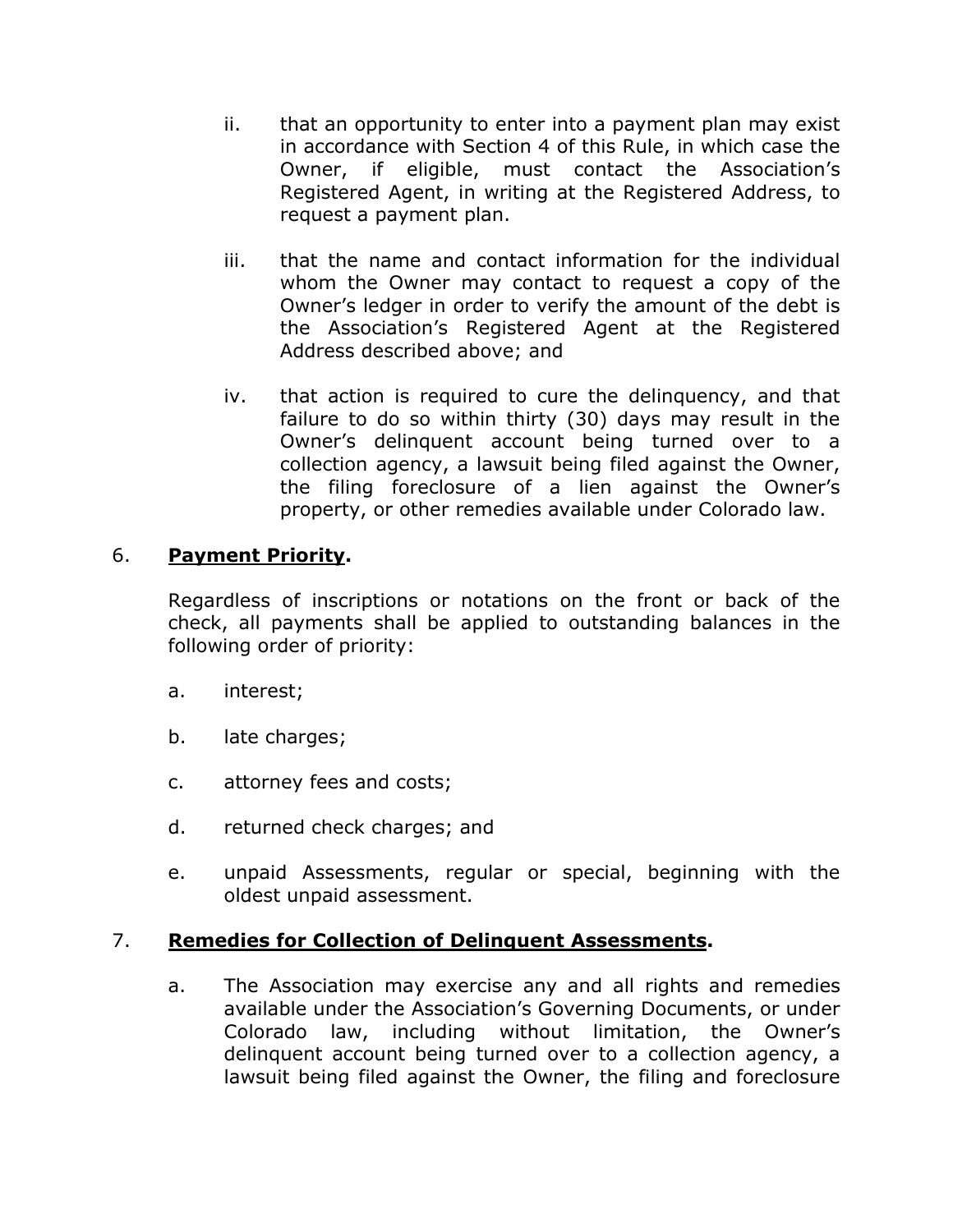of a lien against the Owner's property, or other remedies available under Colorado law.

- b. To the fullest extent permitted by the Association's Governing Documents and/or Colorado statutes, the Association may also deny rights to use Association facilities, voting rights, or other rights in the Association (including but not limited to inspection of records) until all Assessments and other sums are paid in full. In order to be an "Owner in good standing" for purposes of this Rule, and to obtain a release of liens, restoration of voting or other rights, or to terminate litigation, the delinquent Owner must make payment in full of all Assessments and other sums, including sums which arise after the collection process or after the Owner delivers a payment to the Association.
- c. To the fullest extent permitted by the Association's Governing Documents and/or Colorado statutes, the Association may (but shall not be required) proceed by filing litigation against any Owner who has not paid his assessment and, without affecting that remedy, may also file a lien against the delinquent property.

#### 8. **Association's Collection Action through its Attorneys.**

- a. After a delinquent account has been referred to the Association's attorney, all communication with the delinquent Owner shall be handled through the Association's attorney. No member of the Board of Directors has any authority to discuss the collection of the account directly with an Owner after it has been turned over to the Association's attorney unless the attorney is present or has consented to the contact. However, the Association has the option and right to continue to evaluate each delinquency on a case by case basis.
- b. Once accounts are turned over to the Association's attorney, Owners shall make payment to the Association at the address of the Association's attorney, and the Association shall be entitled to collect interest at the rate set forth in this Rule, from the due date of such payments, as well as reasonable attorney fees, court costs, and all other expenses of collection on said delinquent payment. The reasonable attorney fees incurred by the Association shall be due and payable from the delinquent Owner on the date(s) when such expense(s) are incurred by the Association.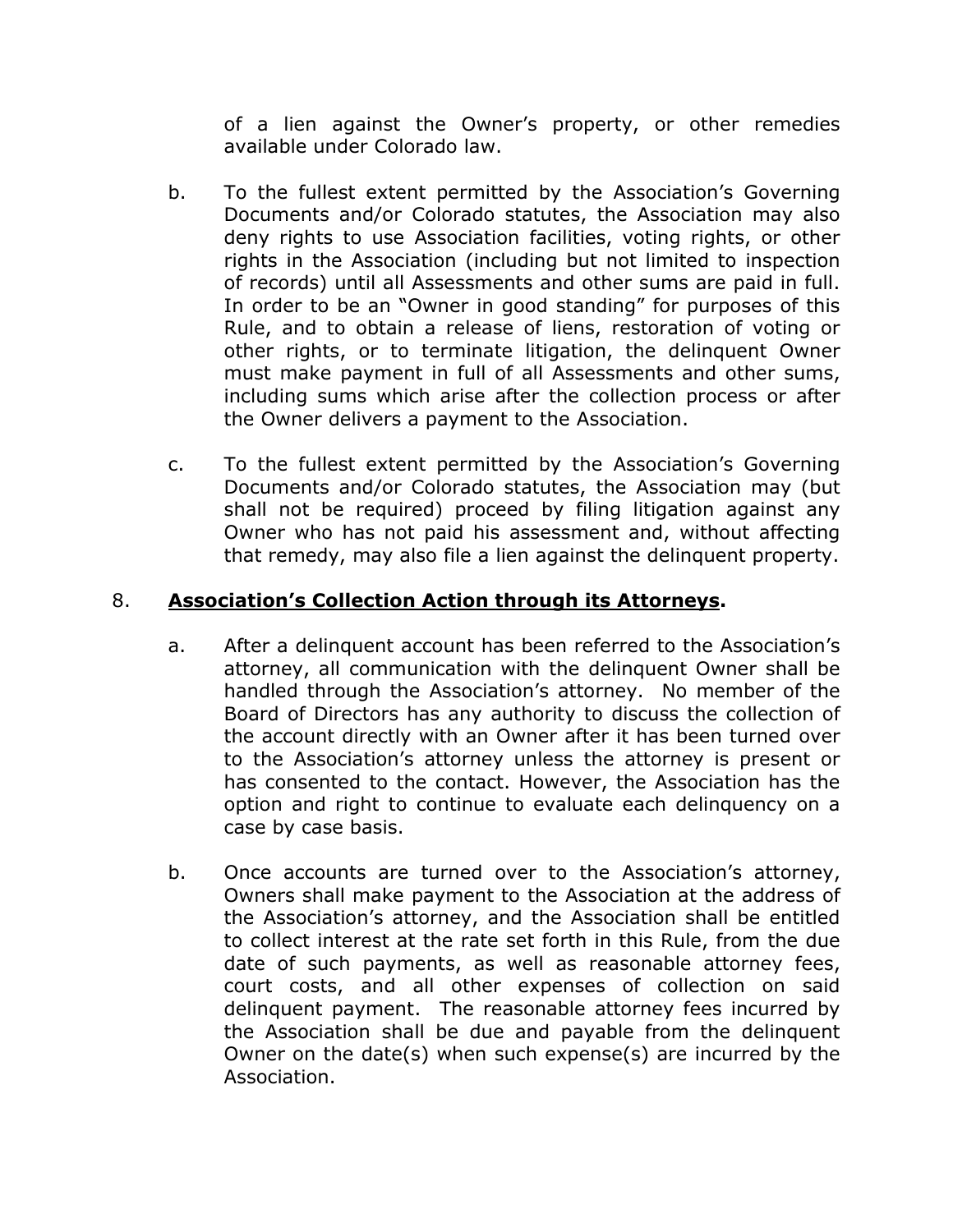- c. LIEN: Additionally, any such unpaid assessments or fines, together with all expenses of collection and attorney's fees, shall be a continuing lien upon the Lot against which such fine was made. The Board may enforce such lien by recording with the Clerk of the County a statement of lien with respect to said Lot, setting forth such information as the Board may deem appropriate. Said lien shall run with the land and shall additionally secure all assessments or fines and expenses that become due after its recording. Said lien may be foreclosed by the Board in the manner provided for foreclosures of mortgages under the laws and statutes of the State of Colorado. All rights and remedies of the Association are cumulative, and foreclosure of the lien shall not prevent a lawsuit against the Owner personally liable therefore whether taken before, after or during such foreclosure. Said lien may be released by recording an appropriate document executed by an officer or agent of the Association. Said lien is in addition to any statutory lien allowed by the Association by law. Said lien shall be superior and prior to any homestead rights or similar exemption now or hereafter provided under state or federal law to the Owner, whose acceptance of the deed to a Lot shall constitute a waiver of such homestead or other rights.
- d. PROTECTION OF LENDERS: The lien for any fine provided for herein shall be subordinate to the lien of the First Mortgage recorded before the delinquent fine was due. Sale or transfer of any Lot shall not affect the lien for said fine except that sale or transfer or any Lot pursuant to foreclosure of any such First Mortgage, or any proceeding in lieu thereof, including deed in lieu of foreclosure, shall extinguish the lien of any fine which became due prior to any acquisition of title to such Lot by the First Mortgage pursuant to any such sale or transfer, or foreclosure, of any proceeding in lieu thereof including, without limitation, any deed in lieu of foreclosure. No such sale, transfer, foreclosure, or any above-described proceeding in lieu thereof, shall relieve any Lot from liability for any fine becoming due after such acquisition of title, nor from the lien thereof, nor from the personal liability of the Owner of such Lot for fines due during the period of his ownership.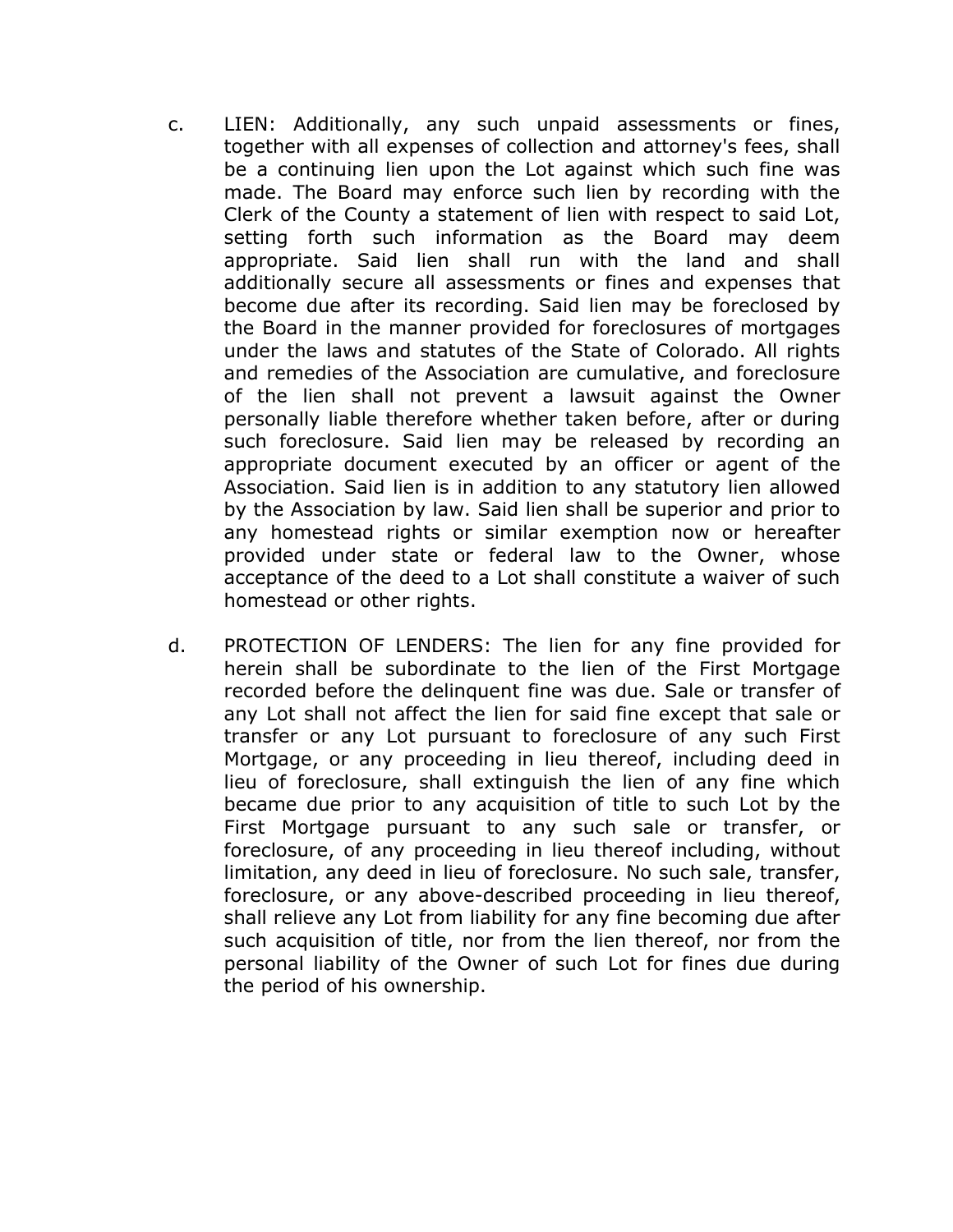#### 9. **Bankruptcy of Owner.**

- a. The filing of a bankruptcy action does not terminate the Association's right to collect Assessments, because:
	- i. the Association has an Assessment lien claim against the property for all past Assessments; and
	- ii. the Owner will remain personally liable for all postbankruptcy filing Assessments, so long as they retain title to the property.
- b. Based on the above, when the Association learns that a bankruptcy action has been filed, the accounting for that property shall thereafter be based upon the filing date of that bankruptcy action (the "Petition Date"), and the Association should create two separate ledgers for the property showing Assessments owed prior to the Petition Date and after the Petition Date.

# 10. **Proof of Payments.**

- a. Since the records of the Association are kept in the ordinary course of business and the Association relies upon same on the behalf of all Owners, there is a presumption that those records are correct and that the Assessment is valid if there is no written dispute received by the Association within thirty (30) days after the mailing of a billing statement.
- b. An Owner who wishes to dispute the amount or the validity of any Assessment charged to his/her property must submit a statement within thirty (30) days after the mailing of a billing statement that describes all disputed monthly payments and can request information from (or request a hearing before) the Board, but must put that request in writing in accordance with this Rule.
- c. The Board may require that the Owner deliver documentation, such as cancelled checks or bank statements, to support the Owner's claims.
- d. All payments made to settle a dispute and ALL correspondence regarding payment disputes must be sent by certified mail to the Association's Registered Agent at the Registered Address. If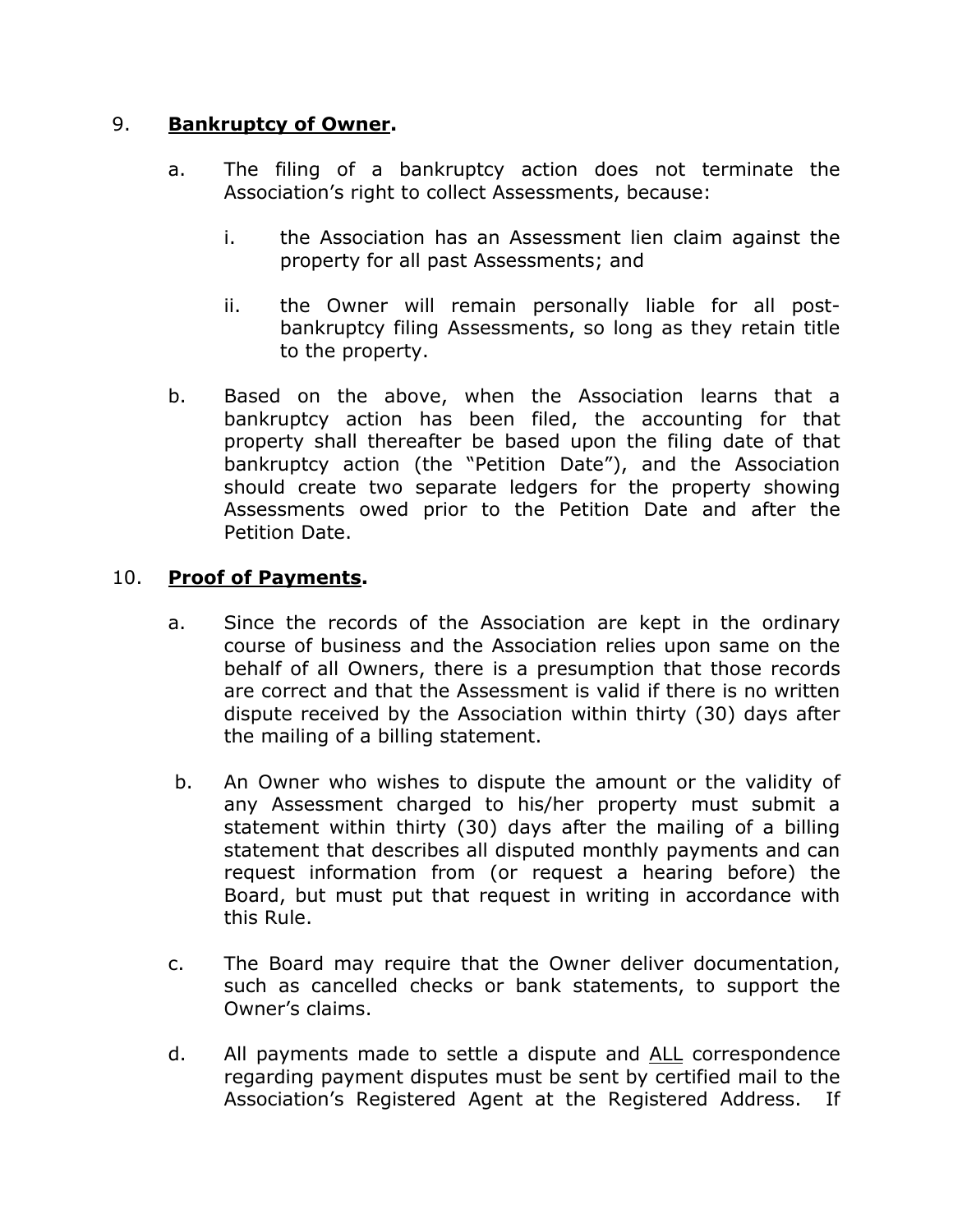payment or correspondence is delivered by any other method, the Owner using that non-authorized method assumes the risk that the payment and any communication sent by that method will not be received by the Association.

# 11. **Certificate of Status of Assessments.**

Upon receipt of the written request described below, and the advance payment of the fee described below, the Association should furnish to an Owner or such Owner's designee a written statement setting forth the amount of unpaid Assessments currently levied against the Owner's property upon written request, delivered personally or by certified mail, first-class postage prepaid, return receipt, to the Association's Registered Agent at the Registered Address described above. The statement should be delivered within fourteen (14) calendar days after actual receipt of the request. The request must include payment of the Association's fee for such statements, which can be found at the Association's website**,** and will include the fees of the Association's attorney, if the account is delinquent and has been referred for collection. Failure to pay any delinquent Assessments or sums (including the fee), or to comply with any conditions stated in the statement should render the statement null and void. Any such statement shall be without warranty or liability to the Association.

#### 12. **General.**

- a. Nothing in this Rule requires the Board to take specific actions at a specific time. The Board has the option and right to continue to evaluate each delinquency on a case-by-case basis. The Board may modify the procedures contained herein as the Board shall determine appropriate under the particular circumstances.
- b. Failure of the Association to strictly comply with any provision of this Rule shall not be deemed a waiver of the Association's right to require strict compliance by the Owner and shall not be deemed a defense to payment of Assessments fees or other charges, late charges, return check charges, attorney fees and/or costs as described and imposed by this Rule nor be asserted as a claim against the Association.
- c. This Rule shall be effective as provided below, at which time it shall replace and supersede any prior rule or policy regarding Assessments, collections, liens and legal remedies; provided, however, that the Board may in its discretion suspend the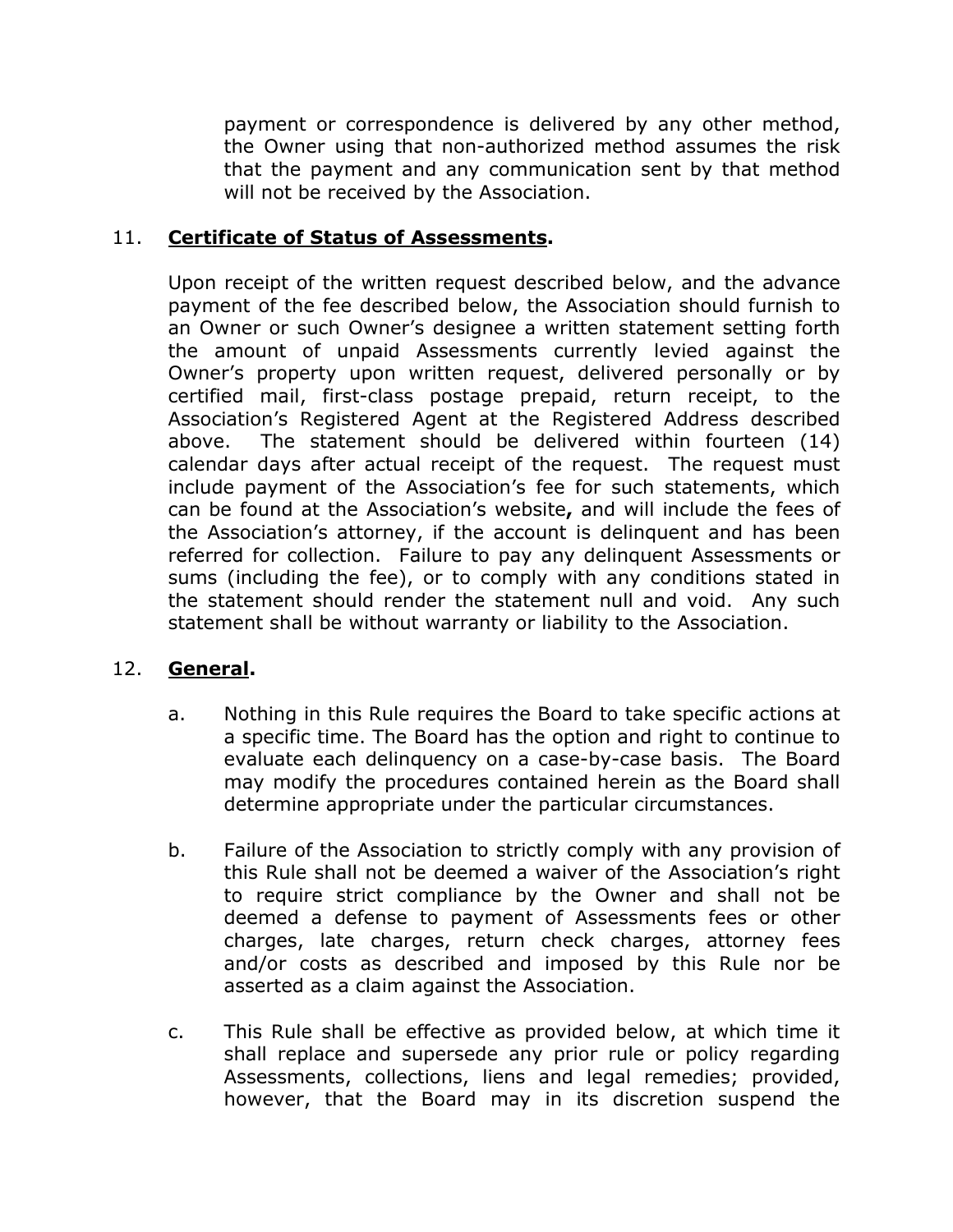effective date of any provision of this Rule for any collection actions filed or taken prior to January 2, 2014. This Rule may be amended by the Board in the future.

d. If any portion or provision of this Rule is found to be invalid, the remaining provisions shall continue in full force and effect.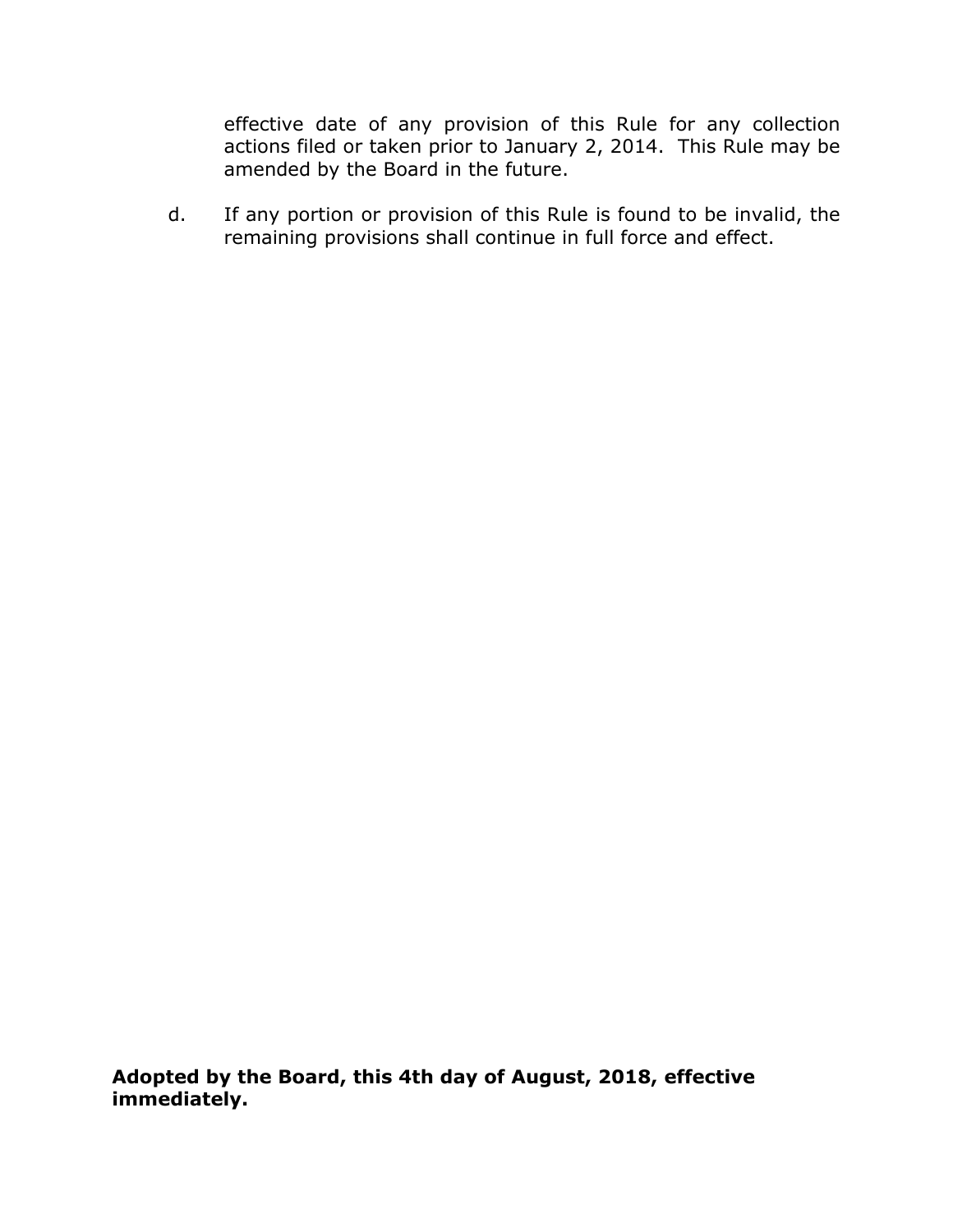# **IV. COVENANT ENFORCEMENT POLICY**

The Owners of record of lots within the Subdivision and the Association Board of Directors are hereby designated as the only legal entities to enforce the above duly recorded Amended Protective Covenants of Rainbow Valley Subdivision, units 1-10 inclusive, Teller County, State of Colorado. The restrictions and protective covenants set forth herein are accepted by every Owner, grantee, purchaser, renter and user of Lots within the Subdivision, and they agree to conform to and observe these Covenants.

This Rule shall apply to any alleged violation ("Violation") of the Association's Declaration, Articles of Incorporation, Bylaws and Policies, Procedures, Rules and Regulations (collectively the "Governing Documents"), as amended, except and excluding non-payment of assessments or other sums.

The Lot Owner is responsible for the action of any person or persons renting, leasing or otherwise occupying their property.

#### 1. **Complaints.**

- a. Initial complaints of any violation may be presented to the Board in writing or orally by any person before or at any meeting, and shall be investigated by an Investigator such as the Managing Agent or Board Member(s) or committee who has been designated to investigate such complaint ("the Investigator").
- b. It is recommended that anyone observing a Violation of the Governing Documents should notify the Association in writing or Email, and include the name and address (if known) of the person(s) in violation (the "Alleged Violator"), and the date, time, and location of the Violation. Notification should include name, address and phone number of the reporting party. Reports will be handled confidentially (within reason or unless disclosure is legally required), but the Board may require such information in order to validate any necessary legal actions.
- c. The Investigator shall, in its discretion, determine whether or not the complaint shows cause for further proceedings and is empowered to send courtesy letters concerning reported Violations and/or warnings of possible sanctions, fines and/or suspension of privileges, and/or issue a 'cease and desist' order, to the Alleged Violator. If the Investigator is unable to convince the Alleged Violator that the offending practice should be ceased, then the Investigator shall make a formal report to the Board.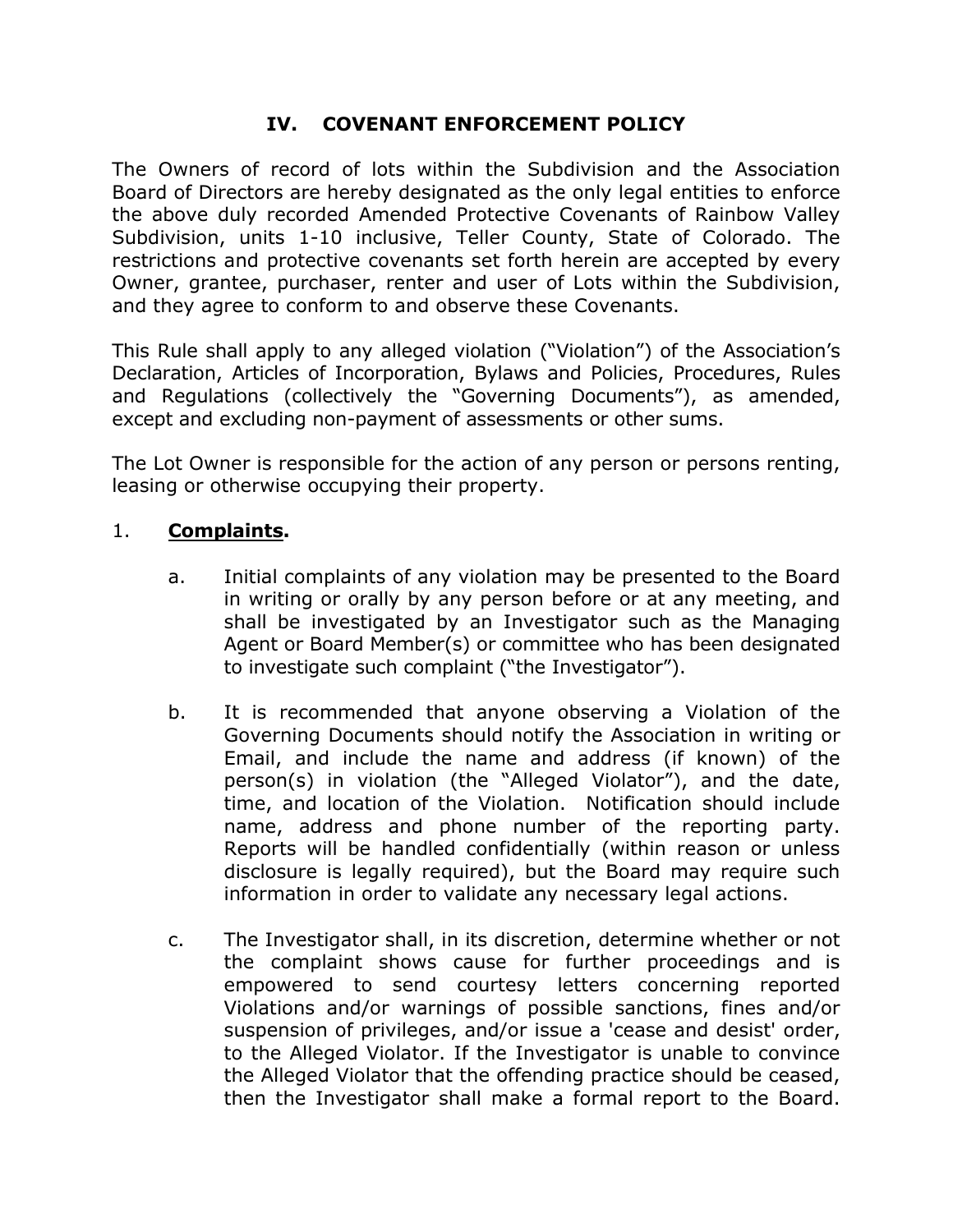The Board shall not decide the validity of the complaint at such meeting, but rather shall notify the Owner and shall set the matter for hearing at a later date (the "Notice").

#### 2. **Notice and Scheduling Hearings.**

- a. The Board, or its officers or agents, should send the Notice by personal delivery, regular mail and/or certified U.S. Mail, return receipt requested, to the Owner, and a copy may be sent to the Owner and/or the Alleged Violator (if the name has been furnished to the Association), such as a tenant, contractor, guest or family member of the Owner. The Notice shall be deemed received by the Owner and/or the Alleged Violator three (3) days after mailing. The Notice may be sent to the property if the Owner has failed to register a current mailing address. The Notice may also be sent to the complaining party.
- b. The Notice should advise the Owner and/or the Alleged Violator that if the Owner desires a hearing to challenge or contest any Violations and/or the sanctions, fines and/or suspension of privileges, and/or to discuss any mitigating circumstances, the Owner and/or the Alleged Violator must request such hearing, in writing, to the Board, within five (5) days of receipt of the Notice. If a request for hearing is made, the hearing shall take place at the next regularly scheduled meeting of the Board of Directors. The request for hearing or other written response from the Owner and/or the Alleged Violator must describe the basis for challenging the alleged Violation or the mitigating circumstances.
- c. At the hearing, the Owner and/or the Alleged Violator has the right to have the matter heard by the Board Members, except for the Investigator or any Board Member who would receive a greater benefit or detriment from the outcome of a hearing than the general membership of the Association who will recuse themselves from acting as Members of the Board during any hearing. However, it shall be conclusively presumed that all of the Board Members, except the Investigator, are impartial decision makers.
- d. Any written statement from the Owner and/or the Alleged Violator must be received by the Board at least twenty-four (24) hours before the hearing, and must be served by personal delivery or US Mail, postage prepaid, addressed to the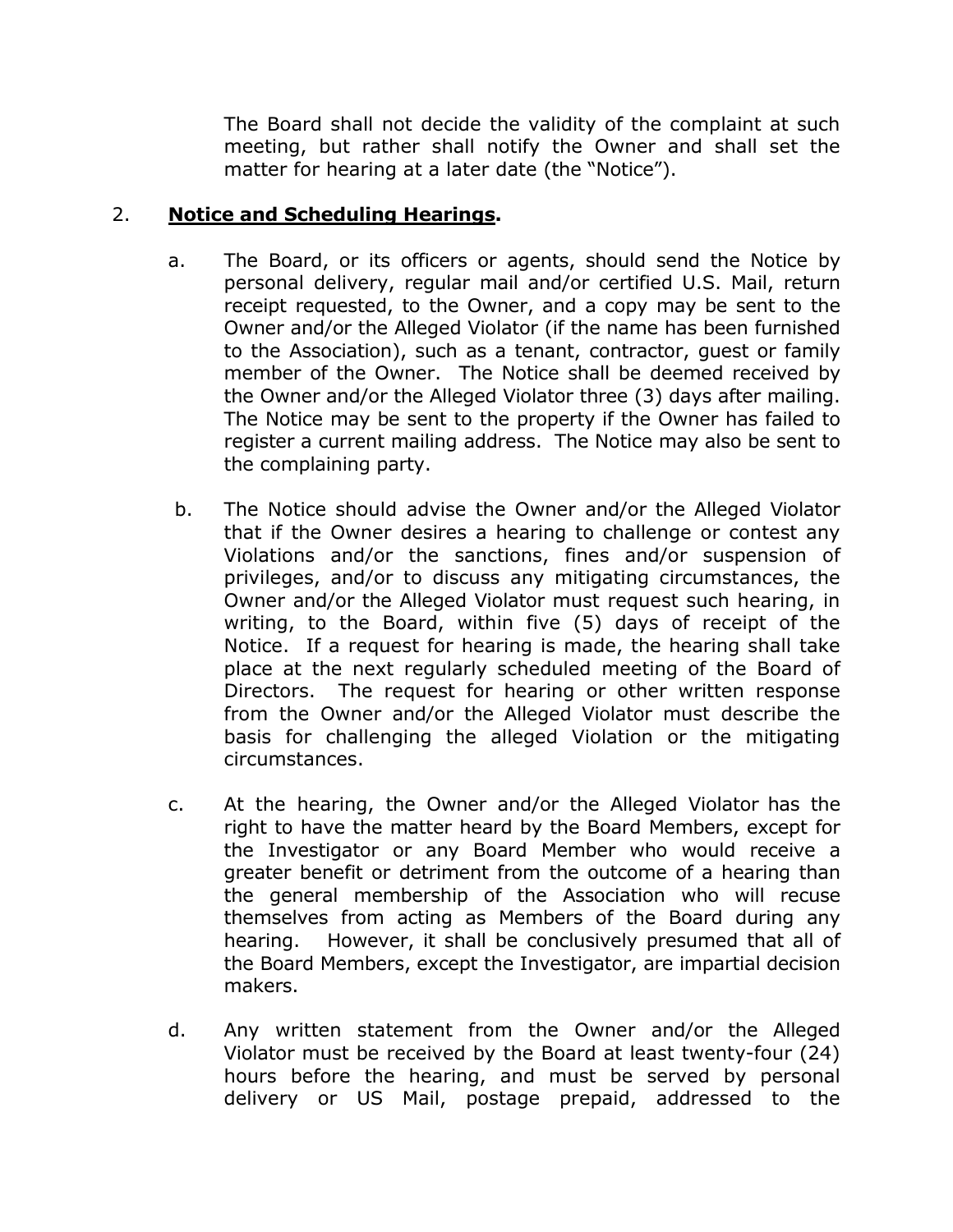Association in care of its registered agent, as maintained with the Colorado Secretary of State, or such other address as the parties may be advised of in writing. Any notice personally delivered shall be deemed received on the date of delivery, and any notice mailed shall be deemed received on the fifth day following the date of mailing. If the Owner and/or the Alleged Violator plans to be represented by legal counsel, the Owner and/or the Alleged Violator must give the Board at least five (5) days' prior written notice. If the time requirements set forth above conflict or the Board deems inappropriate in its discretion, the hearing may be re-scheduled to the next regularly scheduled meeting of the Board of Directors. Any hearing or request for hearing shall not stay the other enforcement procedures described below, unless otherwise directed by the Board of Directors.

# 3. **Hearing.**

- a. The primary purpose of hearings before the Board is to resolve Covenant enforcement matters as early as possible, without the expense of litigation. As a result, any Owner or alleged violator who appears at a hearing is encouraged to discuss resolution in lieu of or in addition to the hearing. If the Board believes that the Owner/Violator is acting in good faith and that there is a realistic chance of resolution, the Board may reschedule the hearing and attempt to use the remainder of the time that was originally scheduled for a hearing for the alternative dispute resolution described in the Association's Rules. However, if at any time the Board, in its sole judgment, believes that delay will harm the interests of the Association, it may proceed with the hearing.
- b. Hearings shall be conducted by Board Members, except the Investigator. As a result, any Board Members who would receive a greater benefit or detriment from the outcome of a hearing than the general membership of the Association shall recuse themselves from acting as Members of the Board during any hearing. If disqualification of any Board Member(s) results in an even number of remaining Board Members eligible to hear a case, the Presiding Officer may appoint an impartial Association Member, in good standing, to serve as a voting Member of the Board for that hearing.
- c. Hearings shall be held in executive session because they may involve privacy and/or possible litigation issues. The Board may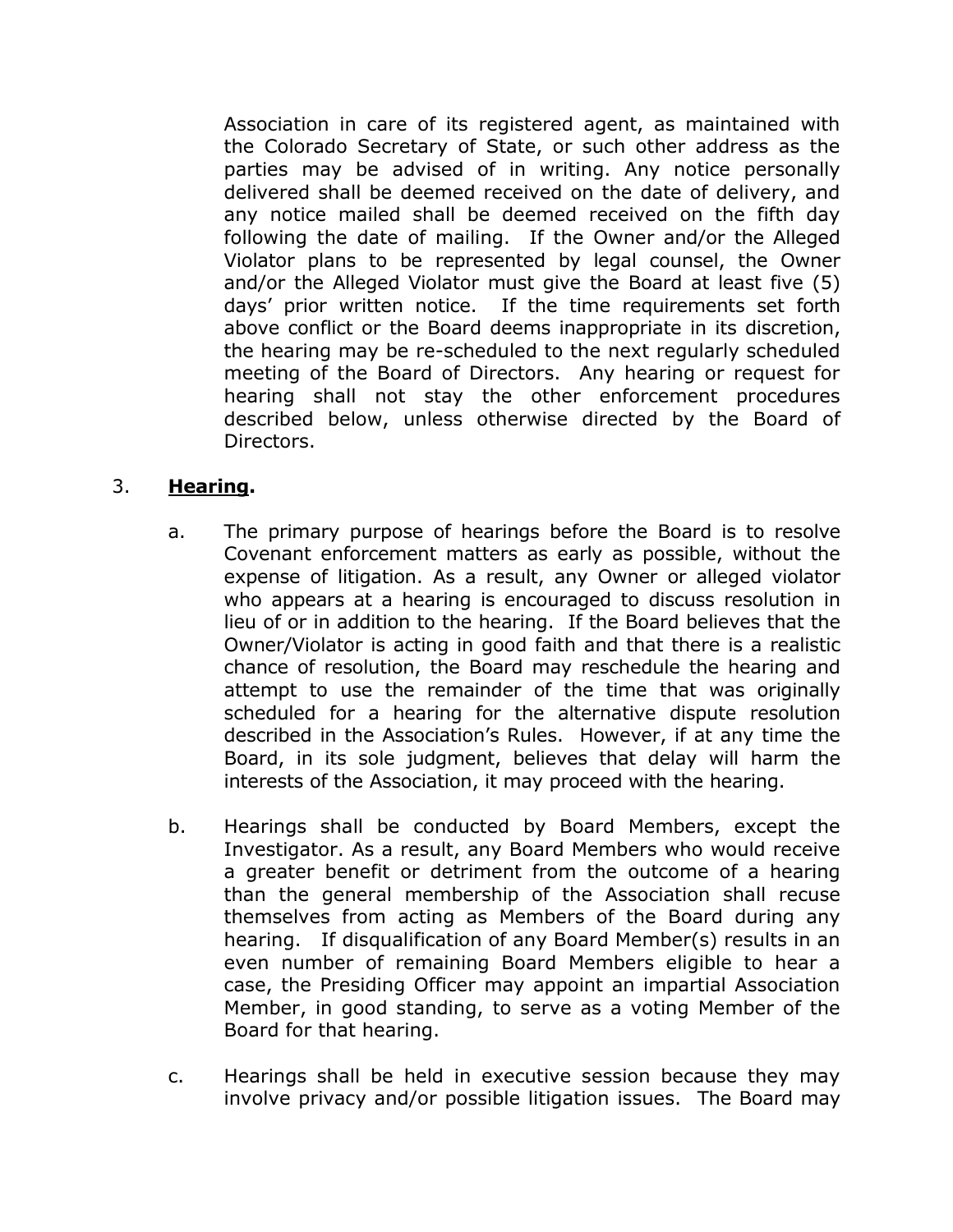exclude any person other than the Owner or Alleged Violator and witnesses, when testifying.

- d. At the hearing, the Board may consider any written or oral information produced by the Owner, the Alleged Violator or other interested party. Any legal or statutory rule of evidence or procedure shall not apply to the hearing, and the Board may restrict testimony or proceed in any manner or order which it deems appropriate in its discretion. Generally, any relevant evidence may be admitted if it is the sort of evidence on which responsible persons are accustomed to rely in the conduct of serious affairs, regardless of the existence of any common law or statutory rule which might make improper the admission of such evidence over objection in civil actions. Hearsay evidence shall be sufficient in itself to support a finding. The Board may tape record or otherwise transcribe the hearing. The Board may proceed with the hearing even if the Owner fails to appear or refuses to participate or to submit information. The Owner and/or the Alleged Violator may be represented by legal counsel so long as said Owner and/or the Alleged Violator gives the Board at least five (5) days' prior written notice, in which case the Board's attorney may be present as well. Any participant may question any witnesses and examine any documents presented at the hearing.
- e. After hearing any information, witnesses, or documents presented at the hearing, the Board's decision shall be made by majority vote of the Board Members present. If requested by the Owner and/or the Alleged Violator, the Board will furnish a brief summary of the decision and the sanction, if any, which may be sent by regular mail to the Owner and, if requested or the Board deems it necessary, to the Owner and/or the Alleged Violator. The Board may also issue and record a Notice of Finding of Violation with the County Clerk and Recorder, and release same upon satisfactory compliance with the Governing Documents.

# 4. **Extent of Violations.**

Each incident or each day of a continuing Violation shall be considered a separate violation for which any maximum fine may be imposed. For example, each day during which a pet or a sign is permitted to remain is a separate Violation. The Board may in its discretion impose increased fines for repeated or intentional Violations.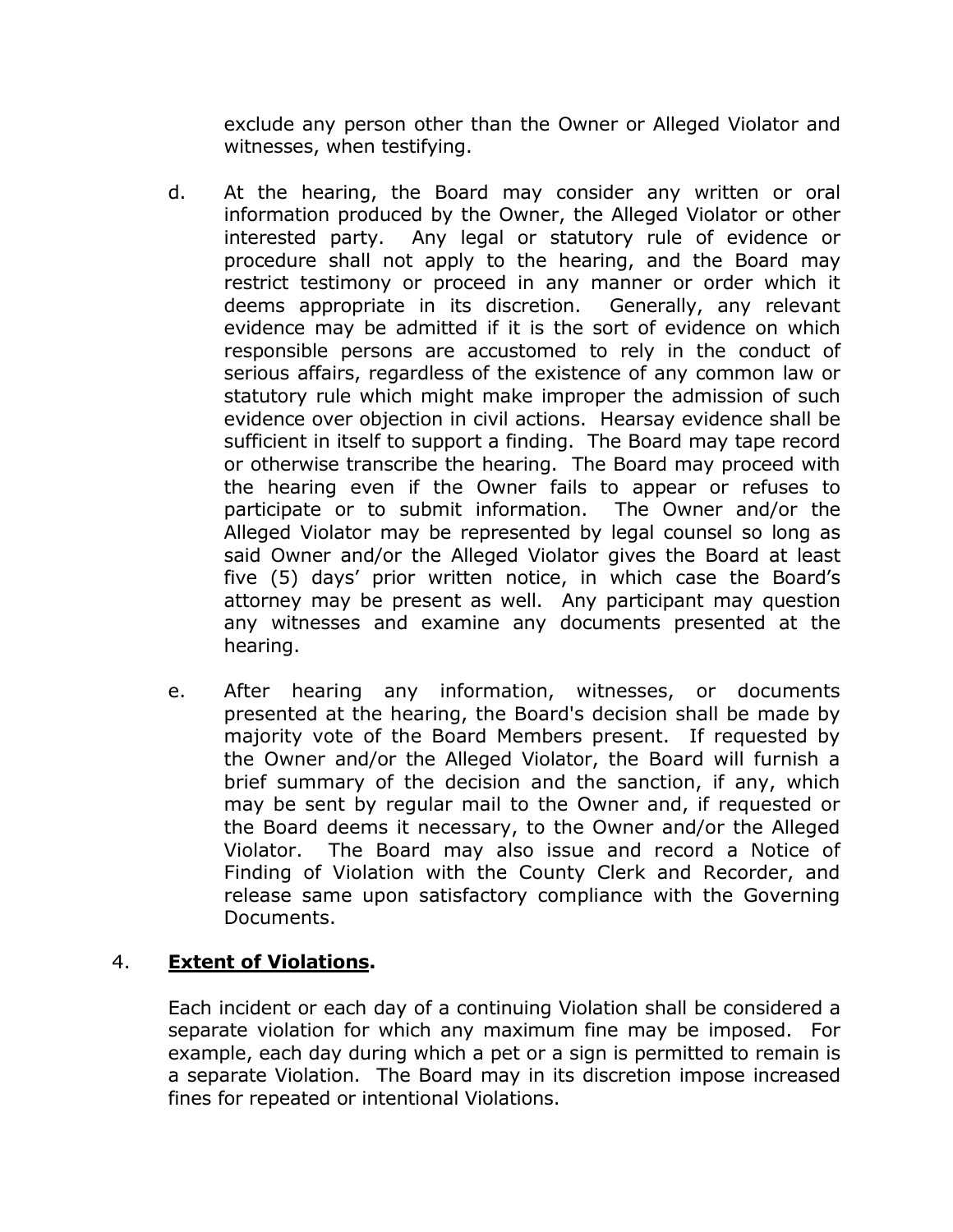#### 5. **Parties to Violations.**

Owners shall be responsible for Violations committed by their contractors, guests, family members, and tenants, for example, pets kept by tenants or signs placed by real estate agents. The Board may proceed against both the Owner and the Alleged Violator, simultaneously or separately, and actions against one shall not bar action against the other. The Board may contact the police, any regulatory or licensing authorities or other third parties regarding the alleged Violation, but any action or decision by those parties shall not bar the Board from proceeding.

#### 6. **Fines and Sanctions.**

- a. Any Violation of the Governing Documents will subject the Owner and/or the Alleged Violator to a reasonable fine assessment imposed by the Association as follows:
	- First time or minor Violations: \$50
	- Repeated minor Violations: between \$50 \$100
	- Repeated or flagrant Violations: between \$50 \$250
	- Open fire Violation: up to \$2,000
- 

In the event of a continuing Violation, each day is a separate Violation and a daily fine may be levied, but only if the Association's agent performs a daily inspection to verify the Violation is continuing.

- b. This schedule is not intended to cover all possible Violations, and there are instances where the amount of fines may vary depending on the circumstances. The amount of the fines are intended to bear a reasonable relationship to the actual harm that is being caused; the potential risk of loss to the Association if compliance does not take place; the costs of investigative demand letters and hearings to ensure compliance; and the cost of remedial measures (if used).
- c. Repeat offenses and/or repeat offenders will justify higher fines. Fines should also be commensurate with the time and effort of the various Board members in investigating and gathering evidence of Violations, sending demand letters and conducting hearings. The above schedule is (at most) an attempt to ensure uniformity for routine violations.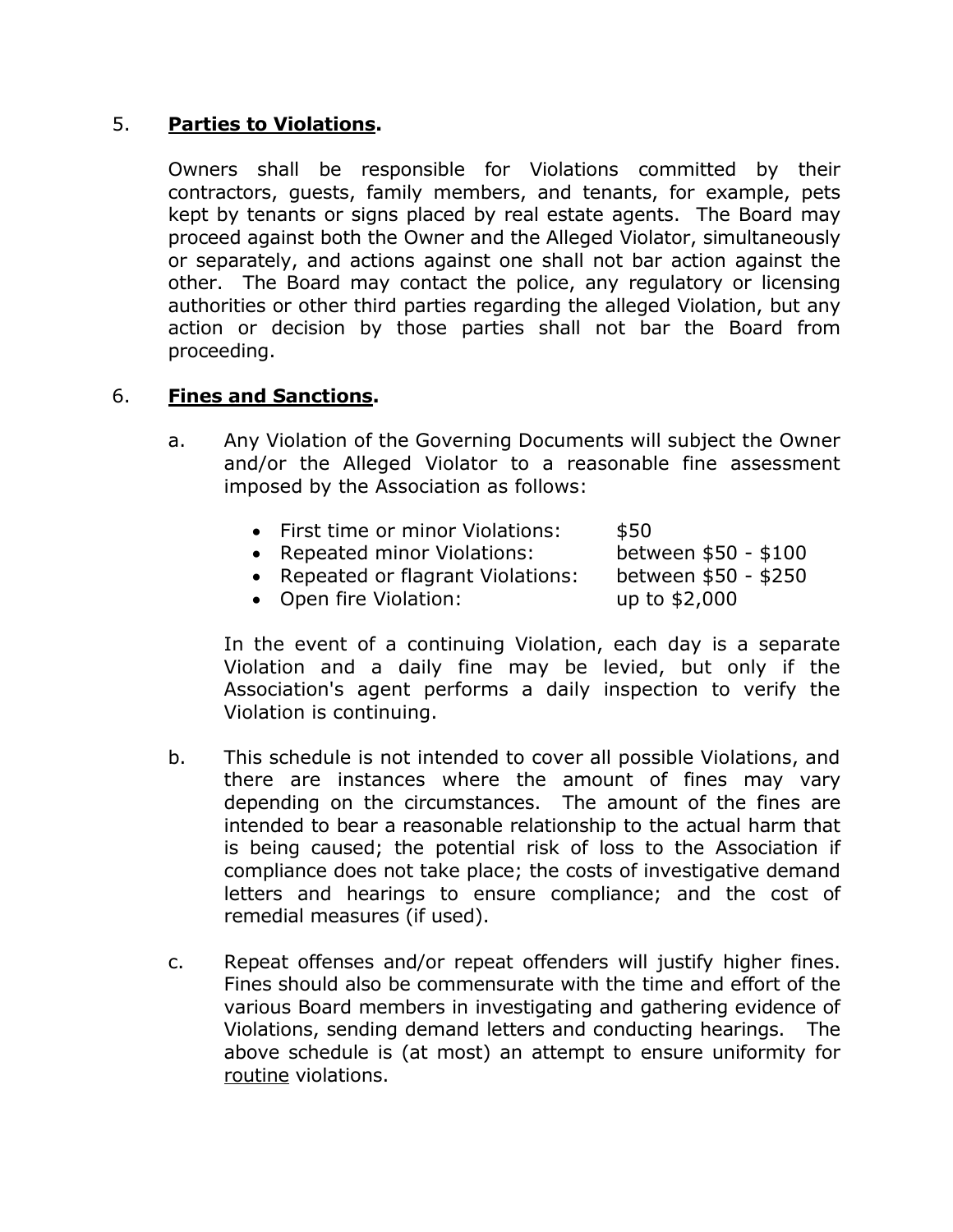- d. Fines will be due and payable within thirty (30) days of the date of the imposed fine, and shall be considered delinquent after the due date. A delinquent fine will result in a lien being filed on the property for nonpayment and will bear interest at fifteen percent (15%) per annum, calculated from the date of the fine, as well as late fees and legal fees.
- e. Any fine shall be both a personal obligation of the Owner and/or the Alleged Violator or both and shall also be an assessment creating a lien which may be recorded against the property and may be foreclosed as provided in the Declaration. The Board may notify any lender and credit agency of such obligation and lien. Additionally, the Board may bring legal action to enforce the violated provision and to recover the fine.
- f. Any Violation shall entitle the Board to recover from the Owner and/or the Alleged Violator or both, reasonable attorney fees, court costs, interest, and any other collection expenses, regardless of whether litigation is instituted or is successfully concluded. The Board may seek to recover such fees and costs by all legal remedies, including without limitation, charging such fees and costs to the Owner's account with the Association.
- g. The Board, in its discretion, may waive fines, attorney fees, court costs, interest and other collection expenses, if, in its reasonable discretion, such waiver is appropriate under the circumstances. Additionally, the Board may consider a waiver of the entire fine, or any portion thereof, upon the Owner and/or the Alleged Violator coming into compliance with the Declaration, Bylaws or Rules.
- h. The Board reserves the right to fine for first Violations of Rules that involve health and safety issues and other Violations where a warning may not be deemed necessary by the Board in its reasonable discretion. Additionally, upon prior written notice, the Board reserves the right to levy fines in excess of the above schedule, if the Board determines that the fines set forth in the schedule are not likely to provide effective incentives to induce compliance.
- i. Payment of an assessed fine does not relieve the Owner and/or the Alleged Violator from the responsibility of correcting the Violation.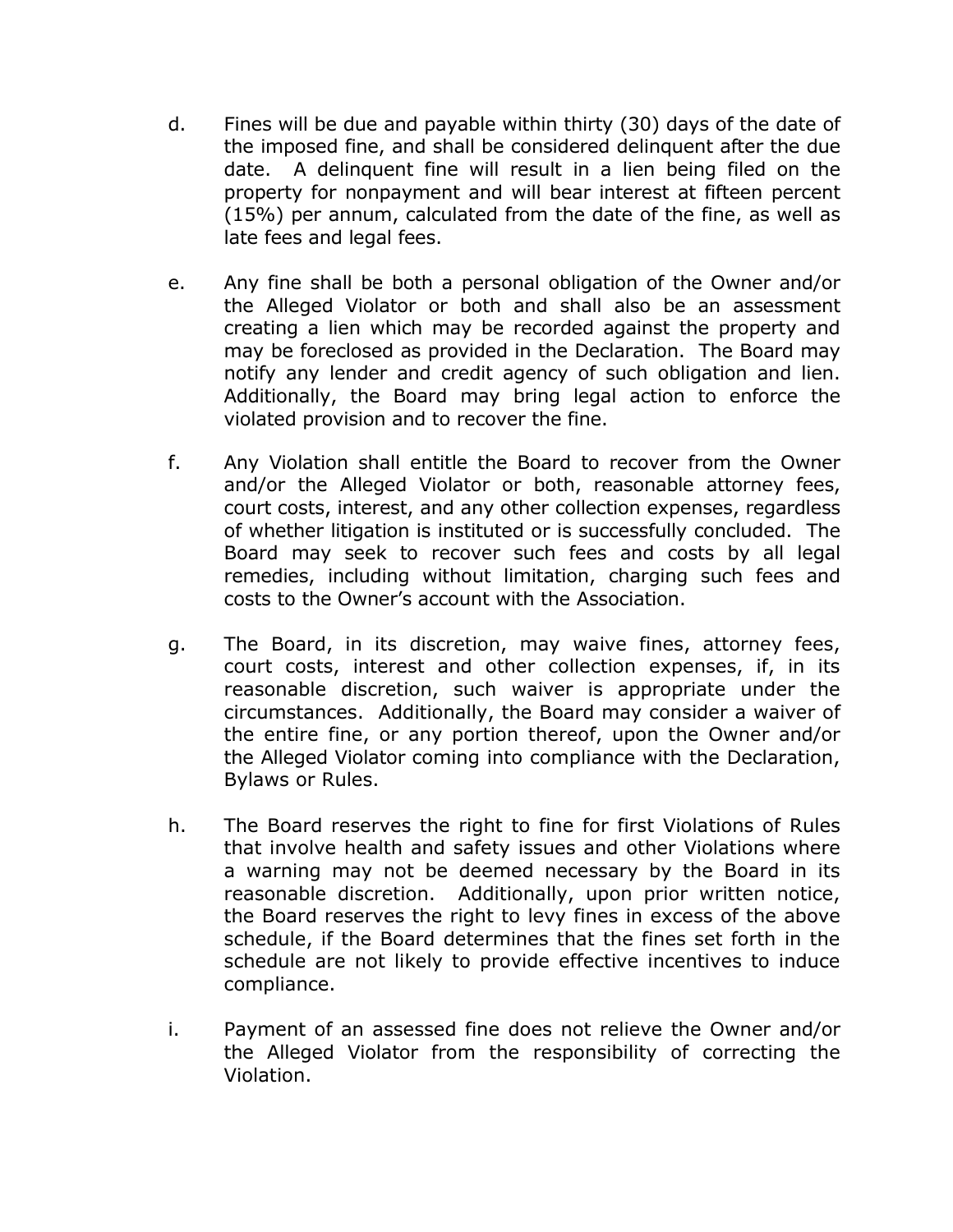# 7. **Other Enforcement Actions.**

If the actions described above do not cure the default, or in the event of emergency, health or safety reasons, the Association will thereafter have the right (but not the obligation) to undertake whatever actions are reasonably necessary to remedy such Violation, including:

- a. The right to access the real property, but not enter any Owner's personal residence or structures erected on such real property for the purpose of correcting the default, in which case the party performing such action shall not be liable for any losses, costs or damages to any Owner of any Lot on account of its performance of such action except for any such loss, cost or damage caused by the party's gross negligence or willful misconduct. Said right of access shall include, but is not limited to, the right to, remove any nuisance or otherwise undertake action to cure the breach or otherwise bring the property into compliance; and/or
- b. The right to file an action in any court of competent jurisdiction to cure Violations of the Governing Documents or to obtain injunctive relief against any Owner and/or the Alleged Violator, any of their agents, contractors or assigns, enjoining any activity which is in violation of the Governing Documents. If any such action is brought by the Association, it shall not be required to post any bond as a condition to the granting of any injunctive relief (including a preliminary injunction or temporary restraining order), nor shall the Association's right to such injunctive relief be affected by arbitration provisions in any contract executed by such Owner, tenant or their agents.

# 8. **Other Remedies for Failure to Pay Fines/Charges.**

In the event the Association elects to remedy Violations or take other action pursuant to Sections 3 through 7 above, the Association will submit all charges incurred for same to the Owner or persons responsible for the property upon which or for whose benefit such costs were incurred. If the Association's fines or costs have not been paid after expiration of thirty (30) days after the date they become due, the Association may thereafter, in addition to all other remedies:

a. deny rights to use the Association facilities (such as the recreational areas), and/or voting rights, or other rights in the Association (including the right to inspect records and documents); and/or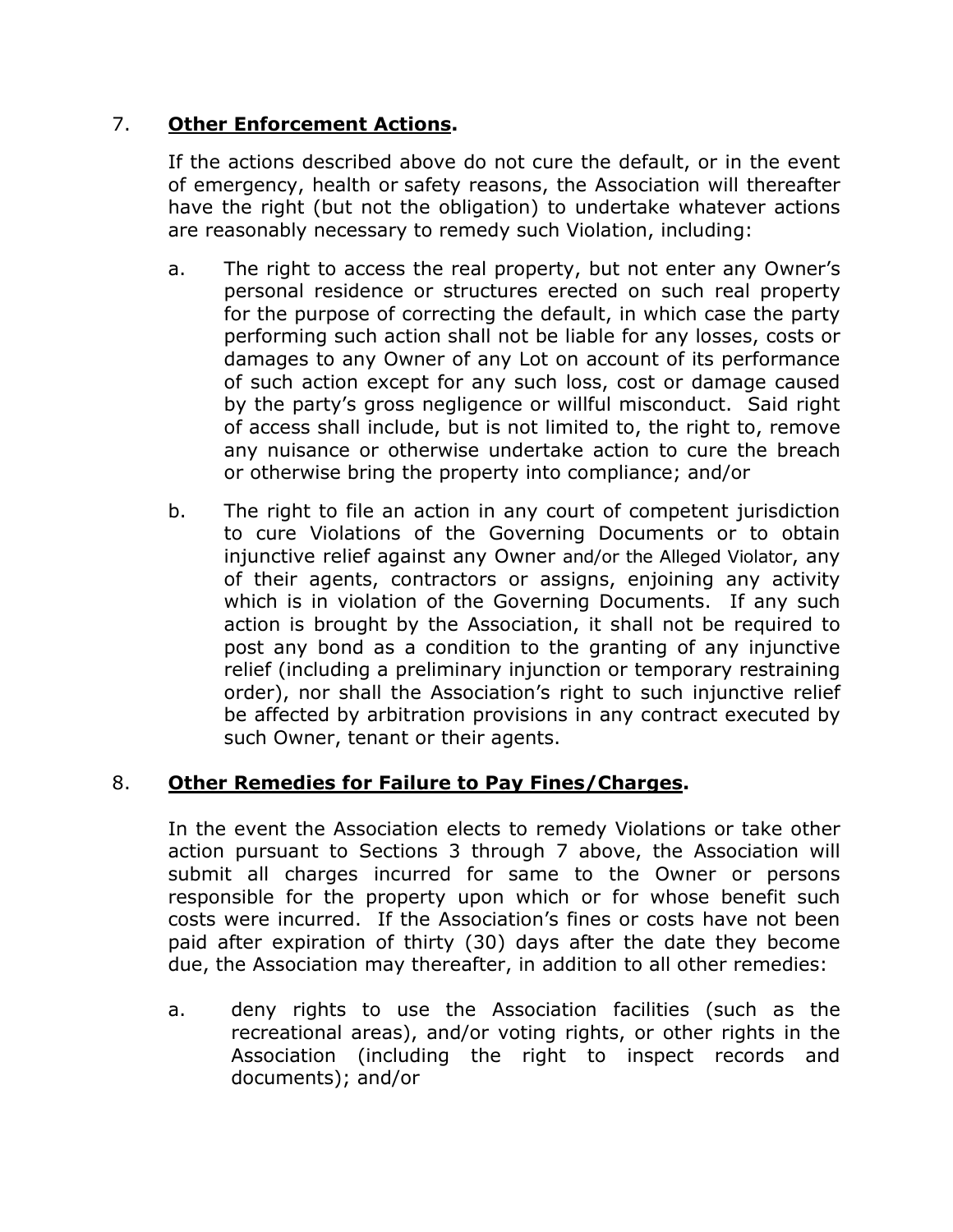b. the aggrieved owner of record or the Association Board of Directors shall prepare a written notice of lien setting forth the amount of unpaid indebtedness, the name of the Owner-Violator, and legal description of his real property interest. Such notice shall be signed by the aggrieved owner or President of the Association and recorded in the office of the Clerk and Recorder of Teller County, Colorado. Such lien for the common expenses shall attach from the date of the injunction. Such lien may thereafter be enforced by the foreclosure of the Owner's real property interest by the aggrieved Owner or the Association in like manner as a Deed of Trust on real property. In any such notice of lien proceeding, the Owner-Violator shall be required to pay the costs, expenses, and the attorney fees of the aggrieved Owner or the Association incurred in filing the fees of the aggrieved Owner or Association shall be paid by the Owner-Violator. The lien shall be subordinate to the lien of any deed of trust or mortgage as provided by section above.

# 9. **Responsibility.**

Owner(s) shall be responsible for Violations committed by their guests, contractors, family members, agents or tenants. The Board may proceed against the Owner, the individual violating the Governing Documents, or both, and may suspend the rights of said Owner(s) for so long as a Violation continues or the fines or costs assessed pursuant to the Governing Documents remain unpaid.

# 10. **Rights.**

All rights and remedies set forth hereinabove shall be in addition to, and not in lieu of, any other rights and remedies which any Owner and/or the Alleged Violator may have to personally enforce the Governing Documents. All such rights and remedies shall be cumulative, and the exercise of any one or more of such rights and remedies shall not be deemed an election precluding the exercise of any of the others.

# 11. **Substantial Compliance.**

Technical irregularities or defects in the complaint, Notice or other compliance with this Rule shall not invalidate the proceedings or any fine or sanction imposed. This Rule shall be liberally construed to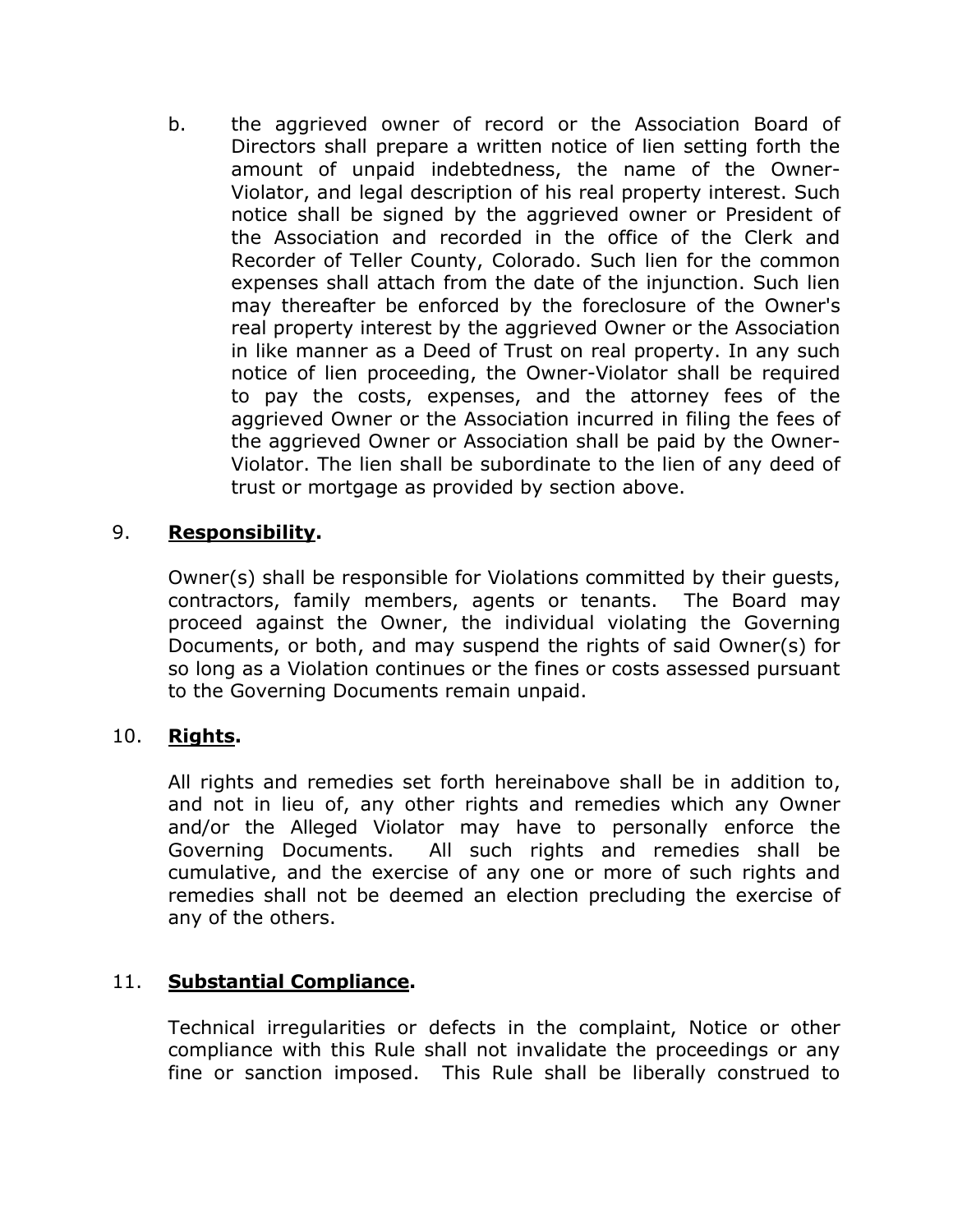accomplish prompt, effective enforcement of the Association's Declaration, Articles of Incorporation, Bylaws and Rules.

# 12. **Board Resolves Questions of Construction.**

If any doubt or questions shall arise concerning the true intent or meaning of any of the Governing Documents, the Board shall determine the proper construction of the provision in question, and shall set forth in a written statement the meaning, effect and application of the provision. These determinations will thereafter be binding on all parties so long as it is not arbitrary or capricious, and they may be filed for record with the Clerk and Recorder of Teller County.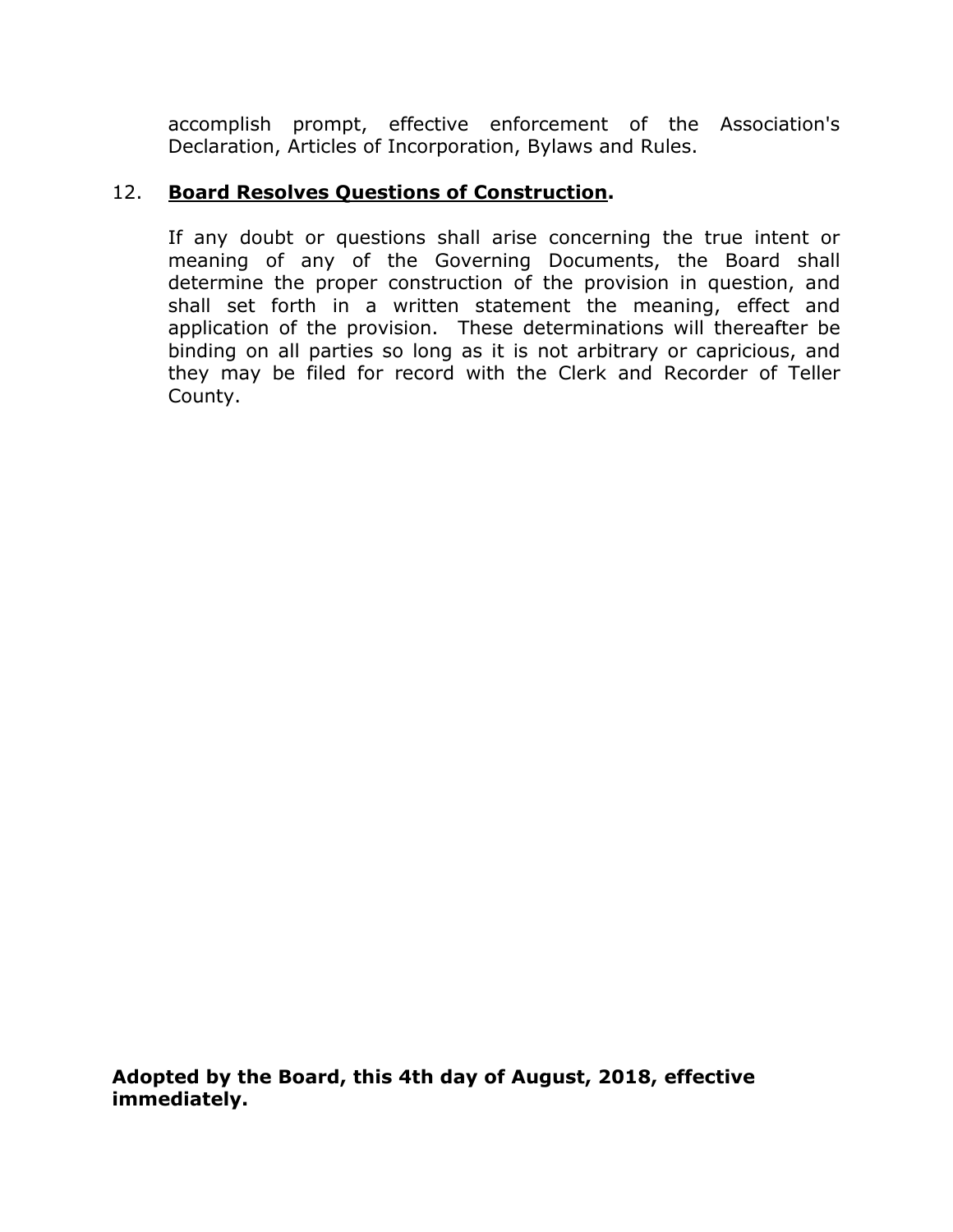#### **V. MEETINGS POLICY**

#### 1. **Conducting Board Meetings.**

Meetings of the Board of Directors shall be conducted in accordance with all of the Association's Governing Documents and the Colorado Common Interest Ownership Act, and the Colorado Revised Nonprofit Act.

Board of Director Rules for conducting meetings:

#### **RAINBOW VALLEY PROPERTY OWNERS ASSOCIATION, INC. BOARD OF DIRECTORS MEETING RULES OF ORDER**

**Officers and Directors of the Rainbow Valley Board are organized and bound to represent the residents and property owners of the Rainbow Valley subdivision to the best of their abilities, as a covenant-protected community. To ensure the most effective and organized meetings to conduct business in support of this requirement, we adopt the following relaxed Roberts Rules of Order to be maintained during monthly meetings.**

#### **Roberts Rules of Order Rainbow Valley Board Meetings**

Members are bound to maintain these rules, such that no individual other than the President controls the meeting and all members have the opportunity to be heard:

- Avoid personalities and stay on the subject being discussed.
- Remain courteous and respectful at all times.
- The President is chairman and maintains control of the meeting.
- Members may be referred to by name rather than Chairman or speaker.
- Speakers must raise their hand and be recognized by the President before speaking.
- Exceptions to raising hand recognition are:
	- o Point of Order
	- o Point of information
	- o Point of Privilege
	- o Consider by paragraph
	- o Orders of the Day

Once a member has raised any of the above five rules, the President recognizes the member with "State your justification or reason"; the member then states the justification or reason and the President rules the point. The President's rule or instruction stands and is not debatable. An objection to the President's rule may be raised but not overturned without a majority vote.

- Topics of business for upcoming meetings require a Move and Second to add to the agenda, and must have a defined purpose.
- The member bringing a specific order of business to an agenda is always allowed to speak first in favor of the subject, but may only speak again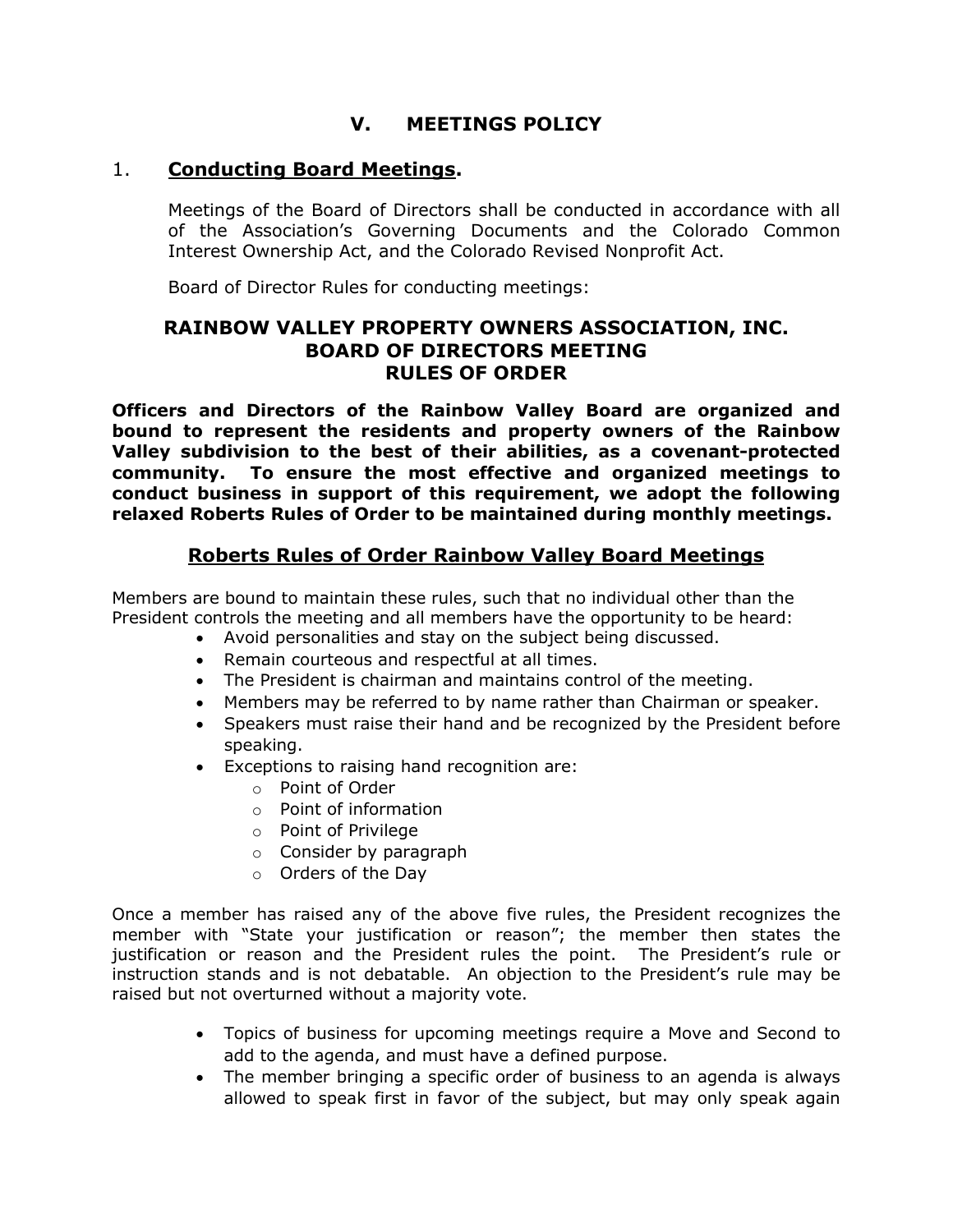after other members are finished speaking unless called on by the President.

- The President maintains meeting control, recognizing speakers, and controlling debates to the rules.
- Each member is limited to no more than three minutes to present their comments and or documents to support their support or disagreement.
- When debate is concluded, the President calls for a motion to approve the item of business. The motion must be seconded or the motion is lost.

#### **FIXED ORDER OF BUSINESS FOR MEETINGS**

- **Meeting Called to order**
- **Notation from the Secretary of members present**
- **Reading of Minutes of Last Meeting**
- **Corrections to minutes, then motion to approve as read or approve as amended**
- **President's Report, summary, and or expectation for order of meeting business**
- **Officers' Reports**
- **Treasurer's Report, comments and or debate**
- **Committee reports**
- **Agenda business designated for discussion**
- **New Business, motion to add to agenda for next meeting**
- **Announcements**
- **Adjournment**

#### **The Rules**

- **- Point of Order:** Infraction of the rules, or improper decorum in speaking. Must be raised immediately after the error is made.
- **- Point of Information:** Used for information desired from the speaker; "I would like to ask the speaker a question."
- **- Point of Privilege:** Pertains to noise, personal comfort, such as cold or hot room, etc.
- **- Consider by Paragraph:** Used when multiple topics are under consideration from the same document. Limits debate to a single issue before moving on to or combining multiple topics under consideration.
- **- Orders of the day:** Agenda; A call to adhere to the agenda (a deviation from the agenda requires suspending the rules by motion and majority approval)
- **Main Motion:** Brings new business to the next agenda
- **- Amend:** Inserting or striking out words or paragraphs, or substituting whole paragraphs or resolutions
- **- Withdraw/Modify motion:** Applies only after motion is stated ready to vote. Mover can accept an amendment without obtaining the floor.
- **- Commit/Refer/Recommit to Committee:** State the committee to receive the motion or resolution; if no committee exists, include size of committee desired and method of selecting the members (election or appointment).
- **Limit Debate:** Closing debate at a certain time, or limiting to a certain period of time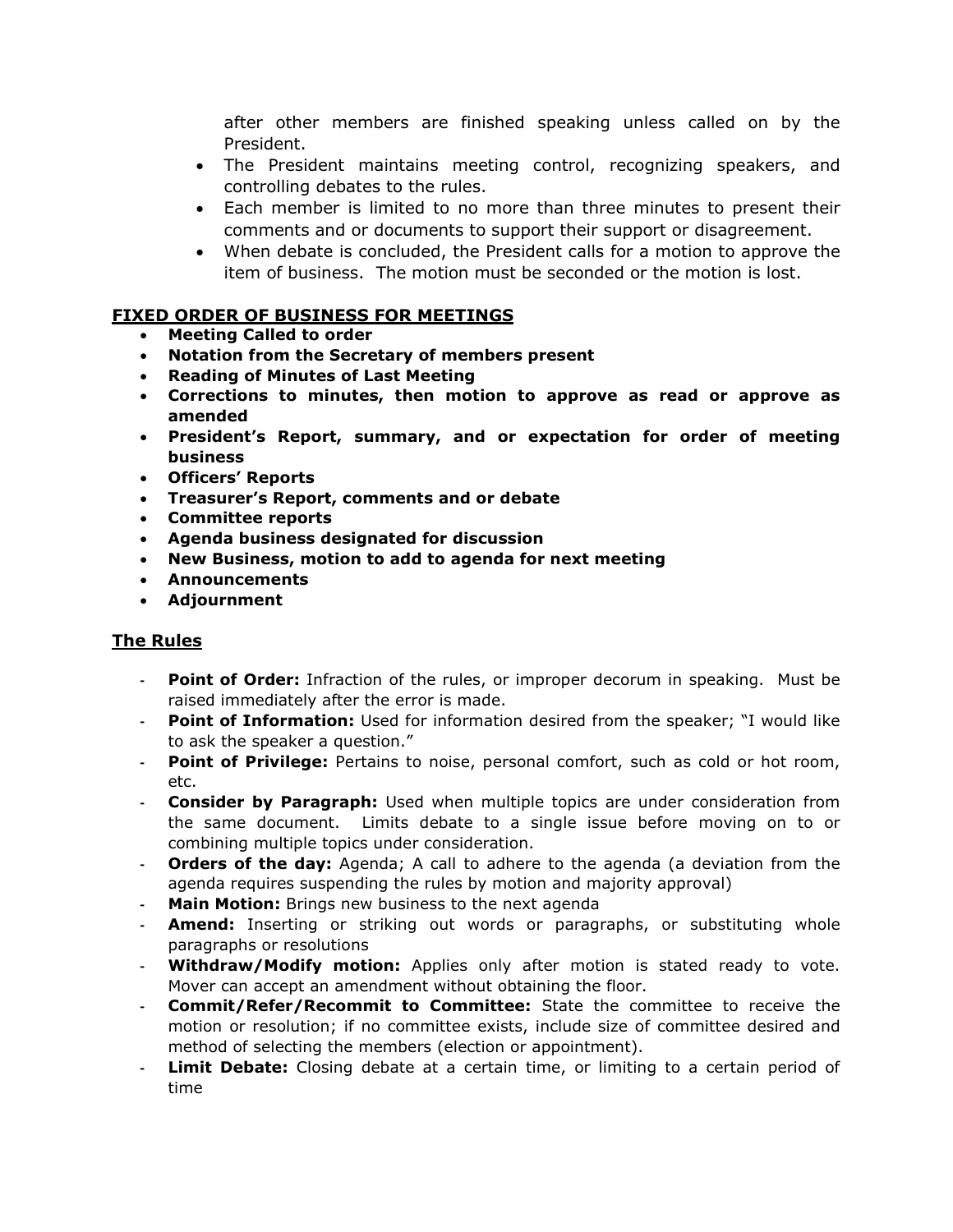- **- Postpone to a certain time:** State the time the motion or agenda item will be resumed
- **- Object to consideration:** Objection must be stated before discussion or another motion is started
- **- Lay on the Table:** Temporarily suspends further consideration/action on pending question
- **Take from the Table:** Resumes consideration of item previously 'laid on the table' state the motion to take from the table
- **- Reconsider:** Can be made only by one on the prevailing side who has changed position or view
- **Postpone Indefinitely:** Kills the resolution for this session exception; the motion to reconsider can be made this session
- **- Appeal the decision of the chair:** Appeal for the members to decide must be made before other business is resumed; NOT debatable if relates to decorum, violation of rules of order of business
- **- Suspend the rules:** Allows a violation of the Board's own rules (except Bylaws); the object of the suspension must be specified

|                               |                                 | Interrupt | Second |                  |           | Vote           |
|-------------------------------|---------------------------------|-----------|--------|------------------|-----------|----------------|
| <b>Objective</b>              | You Say                         | speaker   | needed | <b>Debatable</b> | Amendable | needed         |
| Adjourn                       | "I move that we adjourn"        | No        | Yes    | No               | No        | Majority       |
| Recess                        | "I move we recess until"        | No        | Yes    | No               | Yes       | Majority       |
| Complain about noise,         |                                 |           |        |                  |           | President      |
| room temp, etc.               | "Point of Privilege"            | Yes       | No     | No               | No        | <b>Decides</b> |
| Suspend further               |                                 |           |        |                  |           |                |
| consideration                 | "I move that we table"          | No        | Yes    | No.              | No        | Majority       |
| <b>End Debate</b>             | "I move the previous question"  | No        | Yes    | No               | No        | 2/3            |
| Postpone consideration        | "I move we postpone this until" | No        | Yes    | Yes              | Yes       | Majority       |
| Amend a Motion                | "I move that we amend this by"  | No        | Yes    | Yes              | Yes       | Majority       |
| <b>Introduce New Business</b> | "I move that"                   | No        | Yes    | Yes              | Yes       | Majority       |

#### **- How the Rules are used**

 *The above listed motions and points are listed in established order of precedence. When any one of them is pending you may not introduce another that is listed below it in the table, but you may introduce another above it in the table*

|                                                                                                                         |                                                             | Interrupt | Second |                  |           | Vote           |  |
|-------------------------------------------------------------------------------------------------------------------------|-------------------------------------------------------------|-----------|--------|------------------|-----------|----------------|--|
| <b>Objective</b>                                                                                                        | You Say                                                     | speaker   | needed | <b>Debatable</b> | Amendable | needed         |  |
| Object to procedure or                                                                                                  |                                                             |           |        |                  |           | President      |  |
| personal affront                                                                                                        | "Point of order"                                            | Yes       | No.    | No               | No        | <b>Decides</b> |  |
| <b>Request Information</b>                                                                                              | "point of Information"                                      | Yes       | No.    | No               | No        | None           |  |
| Object to considering an                                                                                                |                                                             |           |        |                  |           |                |  |
| Undiplomatic or improper                                                                                                | "I object to consideration of this                          |           |        |                  |           |                |  |
| matter                                                                                                                  | matter due to"                                              | Yes       | No.    | No               | No        | 2/3            |  |
| Take up a matter                                                                                                        |                                                             |           |        |                  |           |                |  |
| previously tabled                                                                                                       | "I move we take from the table"                             | Yes       | Yes    | No               | No        | Majority       |  |
|                                                                                                                         |                                                             |           |        | Only if original |           |                |  |
| Reconsider Something                                                                                                    | "I move we now(or later)                                    |           |        | motion was       |           |                |  |
| already disposed of                                                                                                     | reconsider our action relative to."                         | Yes       | Yes    | debatable        | No        | Majority       |  |
|                                                                                                                         | Consider something out of  "I move we suspend the rules and |           |        |                  |           |                |  |
| it's scheduled order                                                                                                    | consider"                                                   | No        | Yes    | No               | No        | 2/3            |  |
| Vote on a ruling by the                                                                                                 |                                                             |           |        |                  |           |                |  |
| President                                                                                                               | "I appeal the Presidents decision"                          | Yes       | Yes    | Yes              | No        | Majority       |  |
| The motions, points and proposals listed above have no established order of preference. Any of the may be introduced at |                                                             |           |        |                  |           |                |  |
| any time, except when meeting is considering one of the top three matters listed in the Top chart (Motion to adjourn,   |                                                             |           |        |                  |           |                |  |
| Recess or Point of Privilege.                                                                                           |                                                             |           |        |                  |           |                |  |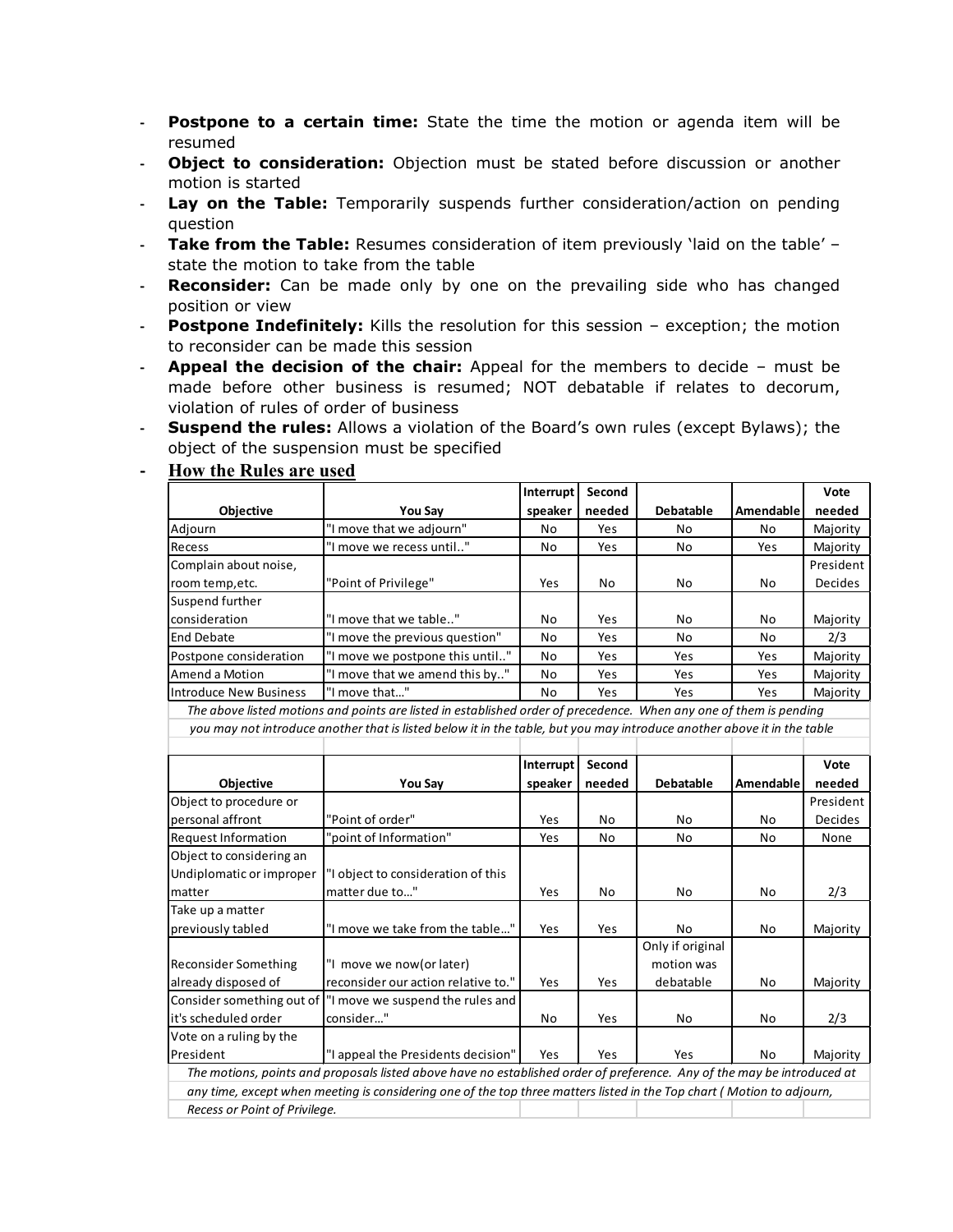#### 2. **Conducting Annual or Special Meetings of the Members.**

- a. Association meetings shall be conducted in accordance with the Association Documents, especially the Association Bylaws, and in accordance with the Colorado Common Interest Ownership Act and the Colorado Revised Nonprofit Corporation Act. In addition, all meetings may be conducted in accordance of *Robert's Rules of Order* at the option of the President.
- b. At all meetings, Members are expected to maintain proper behavior and decorum, which requires that Members shall:
	- i. Be respectful to others present and to the meeting process;
	- ii. Refrain from name-calling, use of foul language, and other aggressive behavior;
	- iii. Differentiate statements of opinion from statements of fact;
	- iv. Speak only when acknowledged by the President or Chair; and
	- v. No alcohol shall be brought to meetings.

If a Member fails to observe the above standard, demonstrating inappropriate behavior which negatively impacts the Board or Association's meeting(s), the President shall issue one warning to the Member. If inappropriate behavior continues, the Member may be asked to remove himself or herself from the meeting. If the Member refuses to comply, the meeting may be adjourned at that time, even though there are agenda items not yet heard; or the President may take other action, at the sole discretion of the President, including request for law enforcement assistance to remove the Member from the meeting.

# 3. **Owner Participation at Board Meetings.**

a. Owner members may attend any meeting of the Board of Directors. Owners who wish to discuss a certain issue, complaint, or request shall submit such in writing, at least five (5) days prior to the Board meeting. No action shall be taken upon such matters unless a motion is made stating the proposed action and is seconded by members of the Board prior to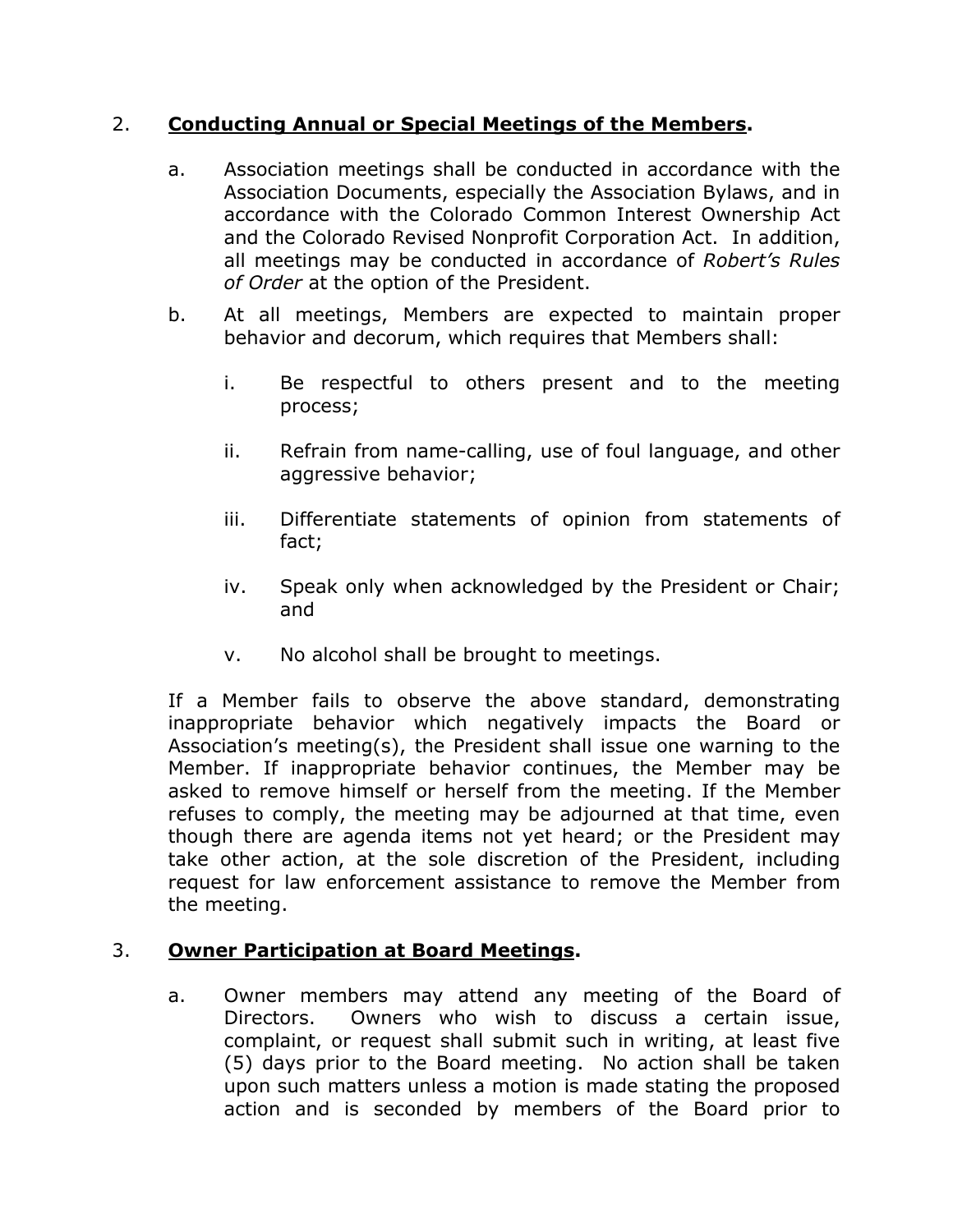discussion. The Board reserves the option to respond to any new business at the next Board meeting in order to investigate and/or obtain advice to respond to the Owner.

- b. To ensure meetings are conducted in an efficient manner, giving time and attention to matters at hand, all meetings are conducted in accordance with Roberts Rules of Order.
- c. The President will state the appropriate period of time at the beginning of the meeting, and prior to any vote by the Board, for Owner members or their representatives to speak on any matter, including items shown on the agenda. Unless a longer period of time for Owner member items for discussion is stated by the President at the beginning of the meeting, Owner members are allowed 20 minutes total for all discussions.
- d. After the allotted time has concluded, the Board will move to execute the order of Business to the Agenda at hand. Owner members who are not Board members may stay throughout the entire period of the Board meeting, but may not participate in any deliberation or discussion of the Board, unless expressly authorized by a majority of a quorum of the Board so present.
- e. Owner members are required to enter their names and purpose of attending the Board meeting on a sign-in sheet provided by the Board. The purpose of attending shall be the specific item intended for discussion, including items on the agenda. Owner members wishing to attend without a specific item for discussion may attend the meeting, but may not introduce an item for discussion after the meeting has started. Owner member discussion periods shall be conducted as follows:
	- i. Only persons who have entered their names on the sign-in sheet are allowed to speak;
	- ii. Speakers will be called upon to speak in the same order in which they entered their names;
	- iii. Each person shall have three (3) minutes to speak;
	- iv. Such period of discussion for the matter at hand shall not exceed a total of 20 minutes or a longer time as allotted at the beginning of the meeting by the President;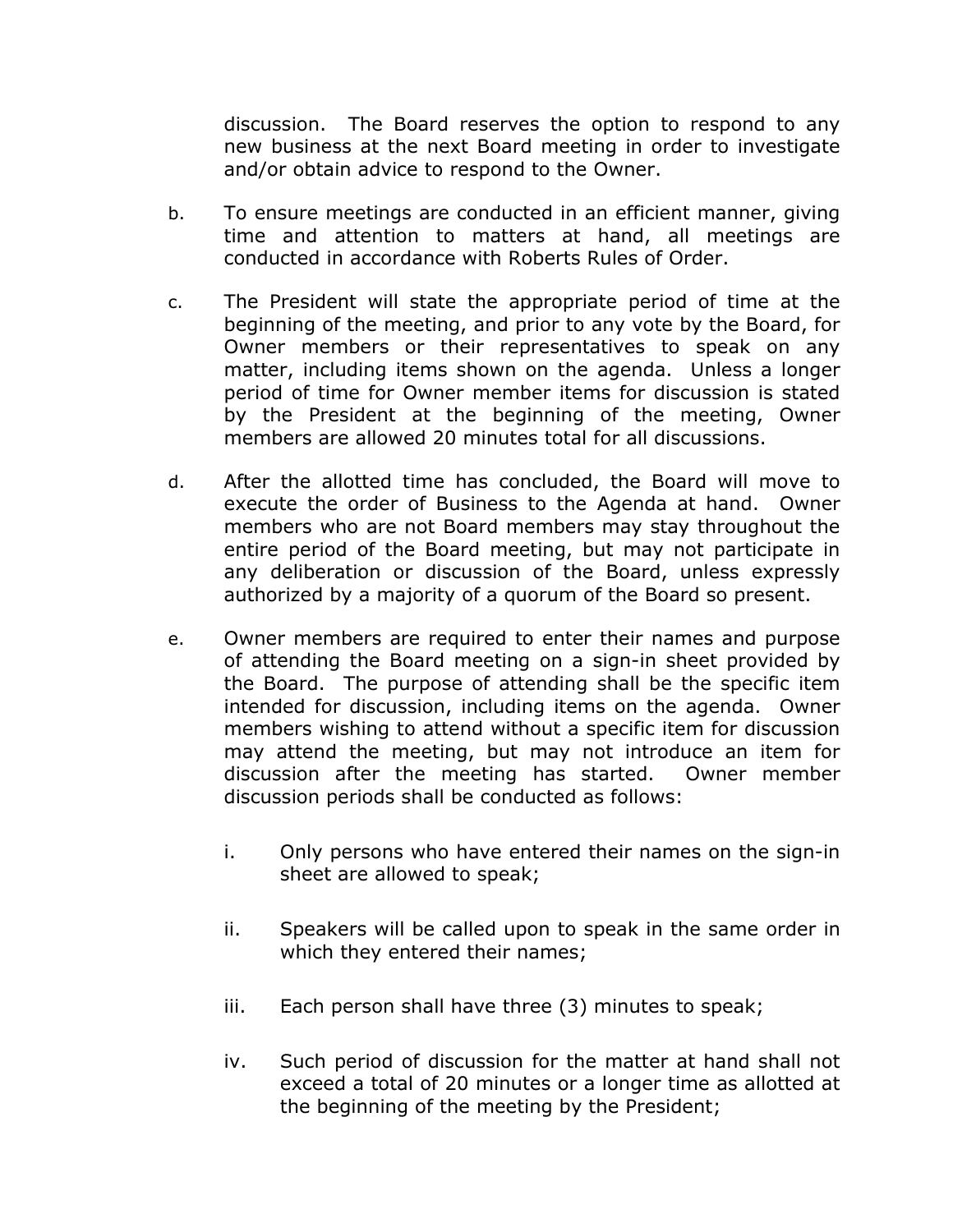- v. Priority will be given to items shown on the agenda, if any; and
- vi. If more than one person desires to address an issue, and there are opposing views, the President shall allocate the time permitted for discussion among the various owners or designated representatives to speak.
- f. At all meetings, Members are expected to maintain proper behavior and decorum, which requires that Members shall:
	- i. Be respectful to others present and to the meeting process;
	- ii. Refrain from name-calling, use of foul language, and other aggressive behavior;
	- iii. Differentiate statements of opinion from statements of fact;
	- iv. Speak only when acknowledged by the President; and
	- v. No alcohol shall be brought to the meeting.
- g. If a Member fails to observe the above standard, demonstrating inappropriate behavior which negatively impacts the Board meeting(s), the President shall issue one warning to the Member. If inappropriate behavior continues, the Member may be asked to remove himself or herself from the meeting. If the Member refuses to comply, the meeting may be adjourned at that time, even though there are agenda items not yet heard; or the President may take other action, at the sole discretion of the President, including request for Law enforcement assistance to remove the Member from the meeting.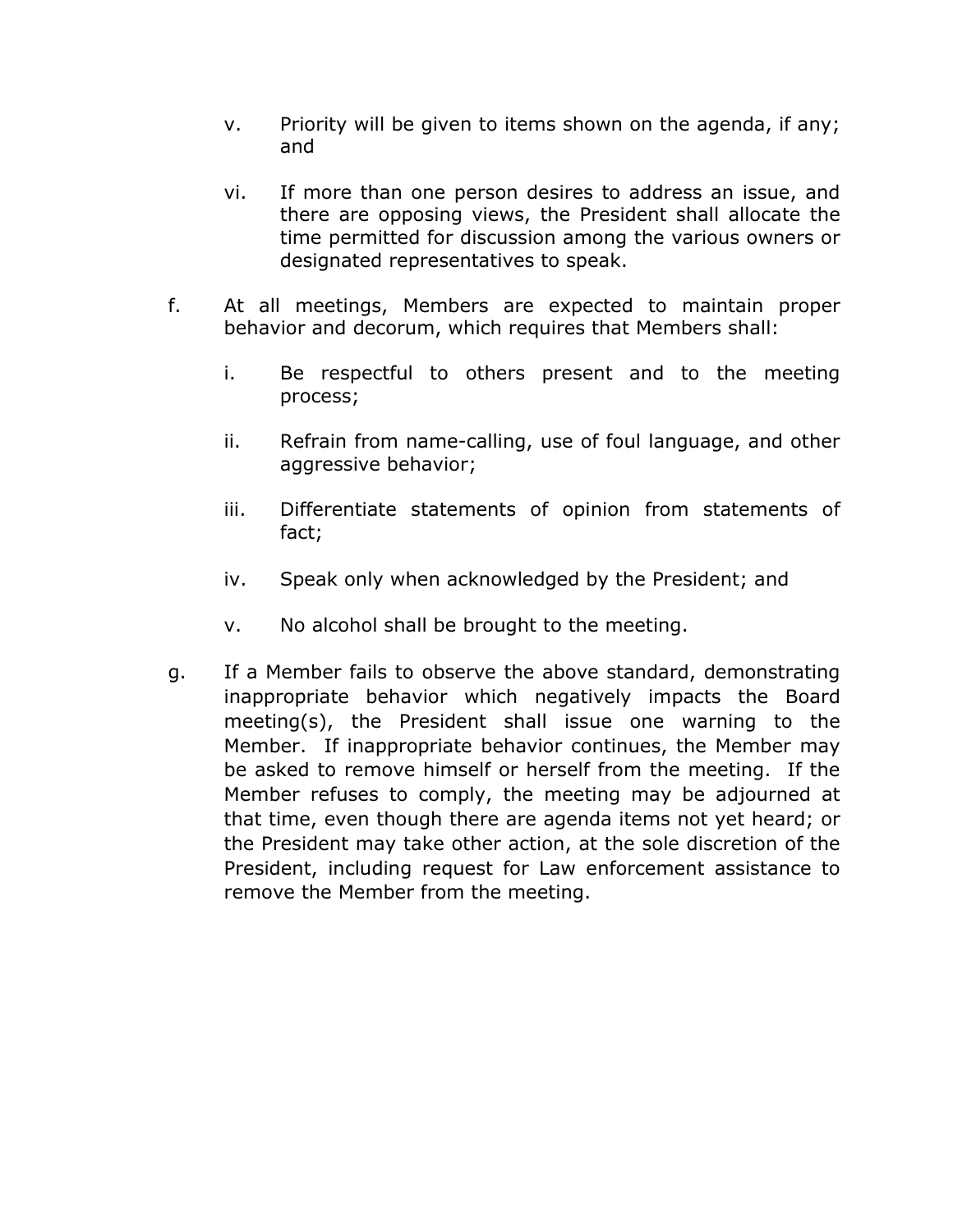# Rainbow Valley Property Owners Association, Inc.

# **Board of Director's Meetings**

**Guest Sign-in Form** 

Date \_\_\_\_\_\_\_\_\_\_\_\_\_\_\_\_\_\_\_

Name:

**Purpose for Attending Meeting, Specific Matter for Discussion:**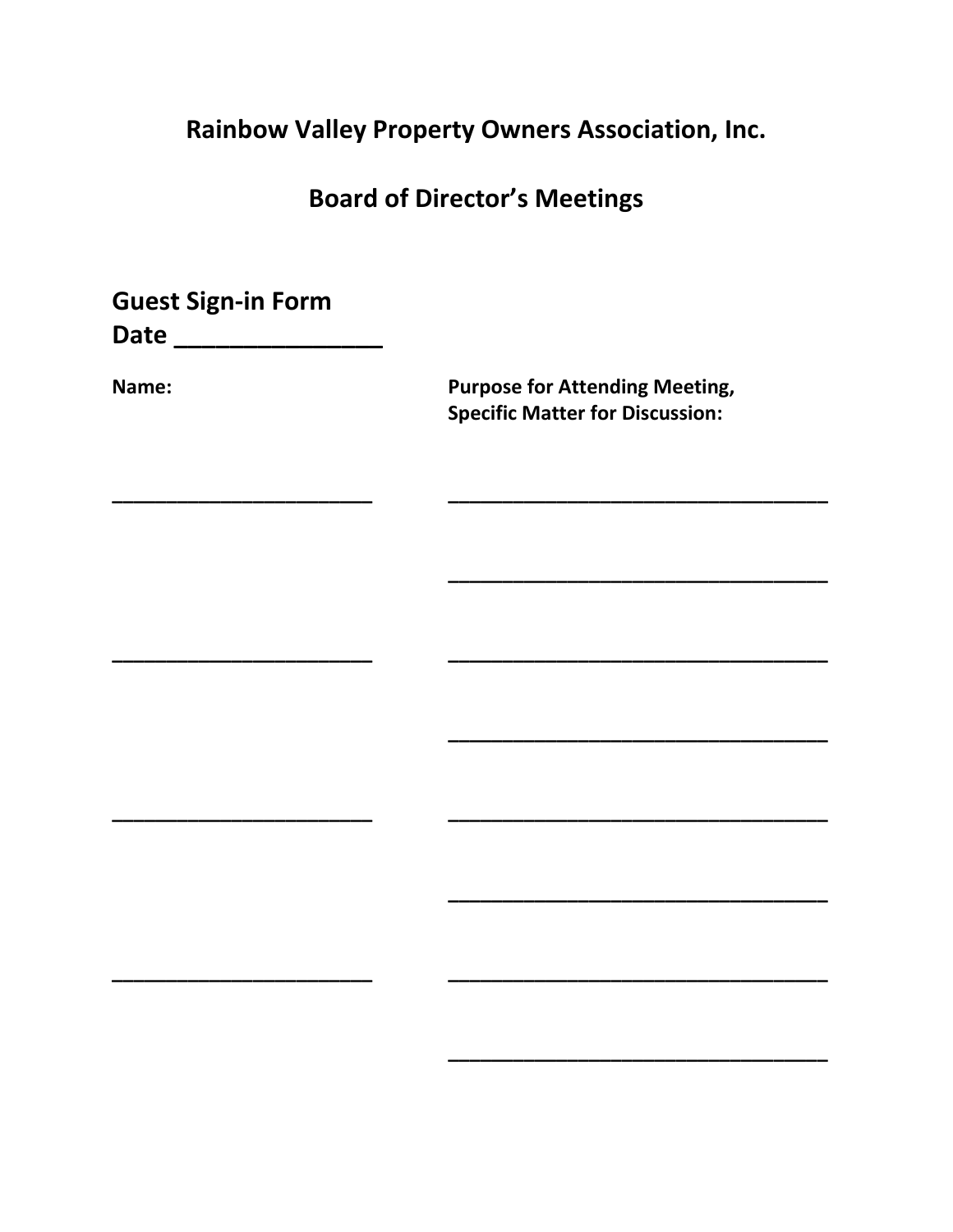#### 4. **Owner Participation at Annual and Special Meetings of Owners.**

The Board shall determine the agendas for the meetings, subject to any requirements in the Association's Governing Documents, and distribute such agendas with notices of the meetings. Owners who wish to call a special meeting shall submit a written request accompanied by signatures or validated proxy signatures of 20% of the total membership.

- a. The President (or such other person as may be designated by the Board) shall preside over all meetings. Items of business and/or discussion must be presented by Motion and such Motion must be seconded prior to discussion.
- b. Any Owner or designated representative of Owner may speak at the designated time in the agenda upon any issue requiring a vote of the Owners (prior to any vote). Upon being recognized, the Member must state his/her name and address.
- c. The total length of any time for Owners or designated representatives speaking on a single issue of any meeting of the Owners shall not exceed the time set forth by the President at the beginning, but not exceeding a time limit of twenty (20) minutes total, and the President shall pro-rate that time among the various Owners who speak.
- d. Each member who wishes to speak will be given three (3) minutes to speak, provided the President may impose reasonable time limits to facilitate Member participation. Members may not speak a second time until everyone who wishes to speak has been given an opportunity to speak once. Members may not speak more than twice on any one topic, subject to the President's discretion.
- e. All issues that an Owner wishes to discuss at the annual meeting shall be submitted to the Board in writing five (5) days prior to the annual meeting. Any motions must be seconded prior to discussion and voting.
- f. In any case where the nature of a motion and vote may be outside the Members' authority, the Board reserves the right to determine whether a motion will be considered binding on the Association; or the Board may adjourn to obtain a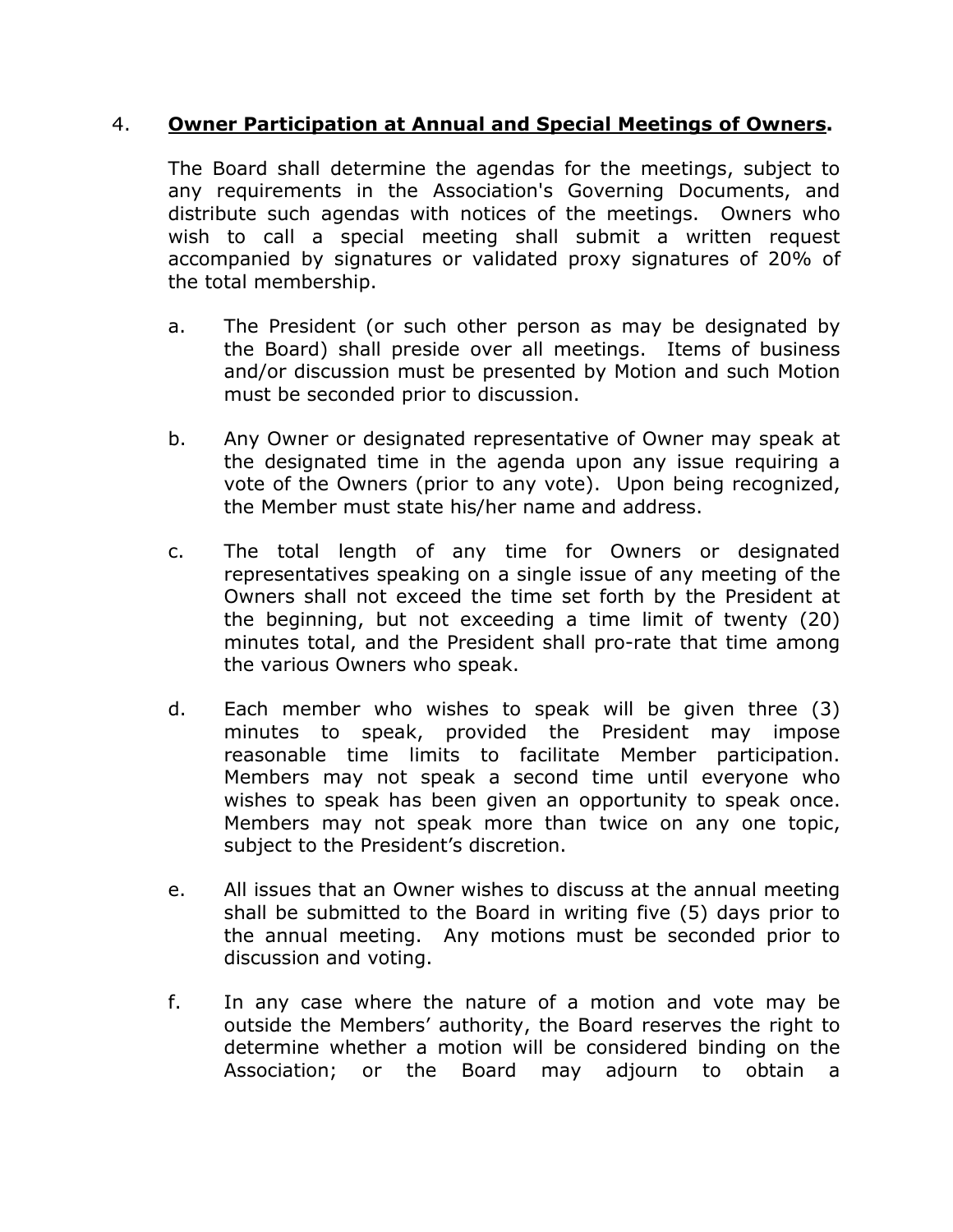recommendation whether to proceed; such determination may be made following consultation with legal counsel.

# 5. **Notice of Meetings.**

- a. Board Meetings: Notice of Board Meetings shall be given in accordance with the Association Documents.
- b. Owners Meetings: Notice of Owners Meetings shall also be given in accordance with the Association Documents, but in addition, notice of such shall be physically posted in a conspicuous place (to the extent such posting is feasible and practical) and may be given by electronic posting on the Association's website or electronic mail notices pursuant to C.R.S. § 38-33.3-308. If a Member requests notice by e-mail only and provides an e-mail address, the Board shall make an effort to provide e-mail notice to that Member.
- c. The notice of any meeting must state the time and place of the meeting and the items on the agenda. If the meeting will include any of the following actions, the Notice, agenda or some other method (such as the website) should include:
	- i. the general nature of any proposed amendment to the Declaration or Bylaws;
	- ii. any budget changes; and
	- iii. any proposal to remove an officer or member of the Board.
- d. Notice will only be sent to Members in good standing who are entitled to vote at a meeting. If mailed, such notice shall be deemed delivered when deposited in the United States mail, addressed to each Member at such Member's address as it appears in the records of the Association, with postage thereon prepaid.
- e. Any Member may waive notice of any meeting before, at or after such meeting. The attendance in person or by proxy of a Member at a meeting shall constitute a waiver of notice of such meeting, except where a Member attends a meeting for the express purpose of objecting to the transaction of any business because the meeting is not lawfully called or convened.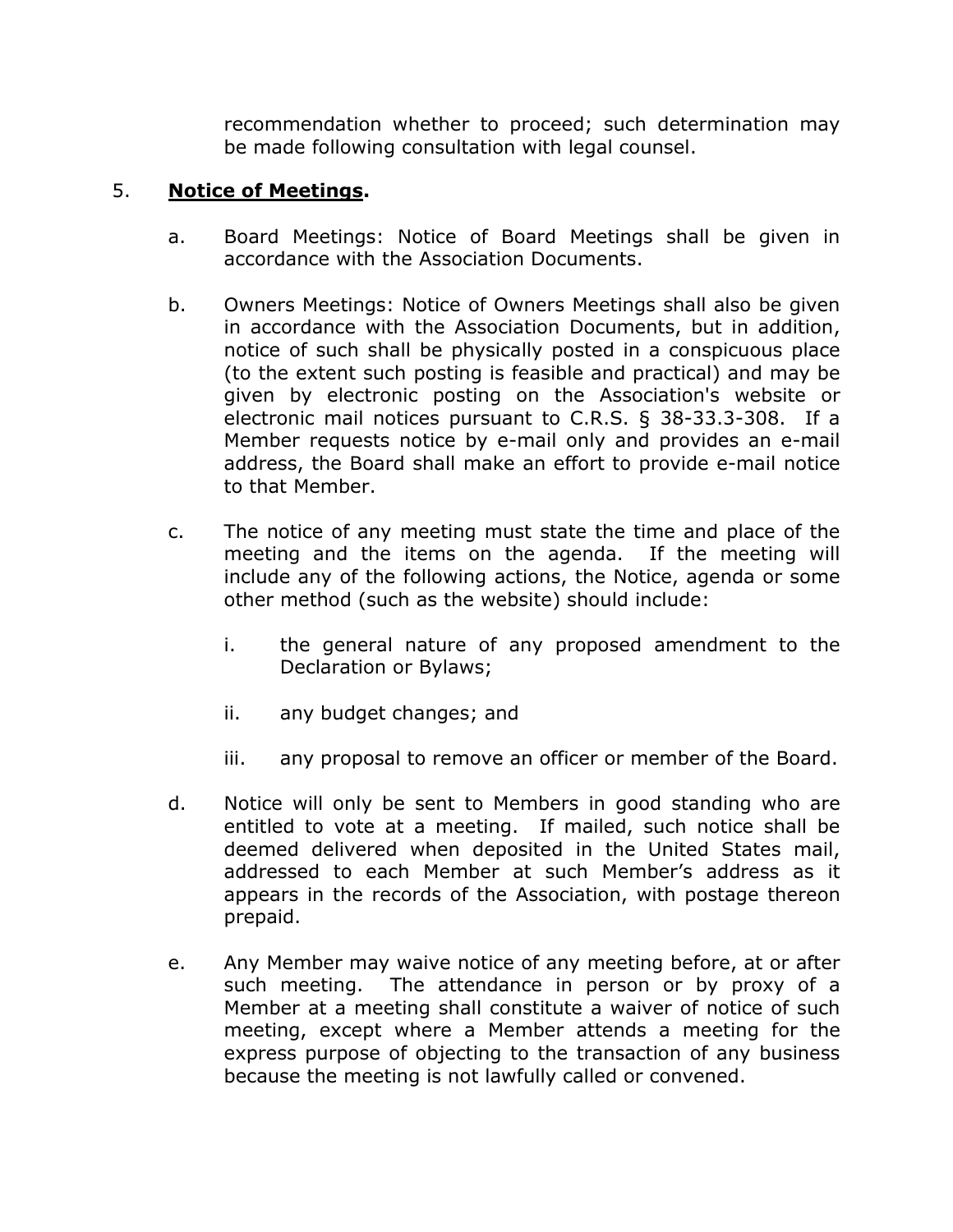- f. Any notice that conforms to the above requirements is fair and reasonable, but other means of giving notice may also be fair and reasonable when all the circumstances are considered.
- g. If an annual, regular, or special meeting of Members is adjourned to a different date, time, or place, notice need not be given of the new date, time, or place, if the new date, time, or place is announced at the meeting before adjournment. If a new record date for the adjourned meeting is or must be fixed under C.R.S. 7-127-106, however, notice of the adjourned meeting must be given under this section to the Members of record as of the new record date.
- h. The Board may fix the record date for determining the Members entitled to notice or to vote at any Members' meeting or to exercise any rights in respect to any lawful action pursuant to C.R.S. 7-127-106 or otherwise. Such record date may not be more than fifty (50) days before the meeting or action requiring a determination of Members occurs. Unless otherwise directed by the Board, the Association shall not be required to prepare the list of names described in C.R.S. 7-127-201.

#### 6. **Proxies**.

- a. One vote per Lot may be cast pursuant to a proxy duly executed by an Owner. If a Lot is owned by more than one person, only one vote is allowed per Lot and/or protest from the other Owner is brought forth. Disputes that may not be resolved invalidate such vote. An Owner may not revoke a proxy given pursuant to this section except by actual notice of revocation to the person presiding over a meeting of the Association or as otherwise provided below. A proxy is void if it is not dated or purports to be revocable without notice. A proxy terminates eleven (11) months after its date, unless it provides a shorter term, or is designated good until revoked.
- b. A Member may appoint a proxy by transmitting or authorizing an electronic transmission providing a written statement of the appointment to the proxy, to a proxy solicitor, proxy support service organization, or other person duly authorized by the proxy to receive appointments as agent for the proxy or to the Association; except that the proxy must be received by the individual designated on the notice of meeting no later than 11:59 p.m. the day before the meeting date, with written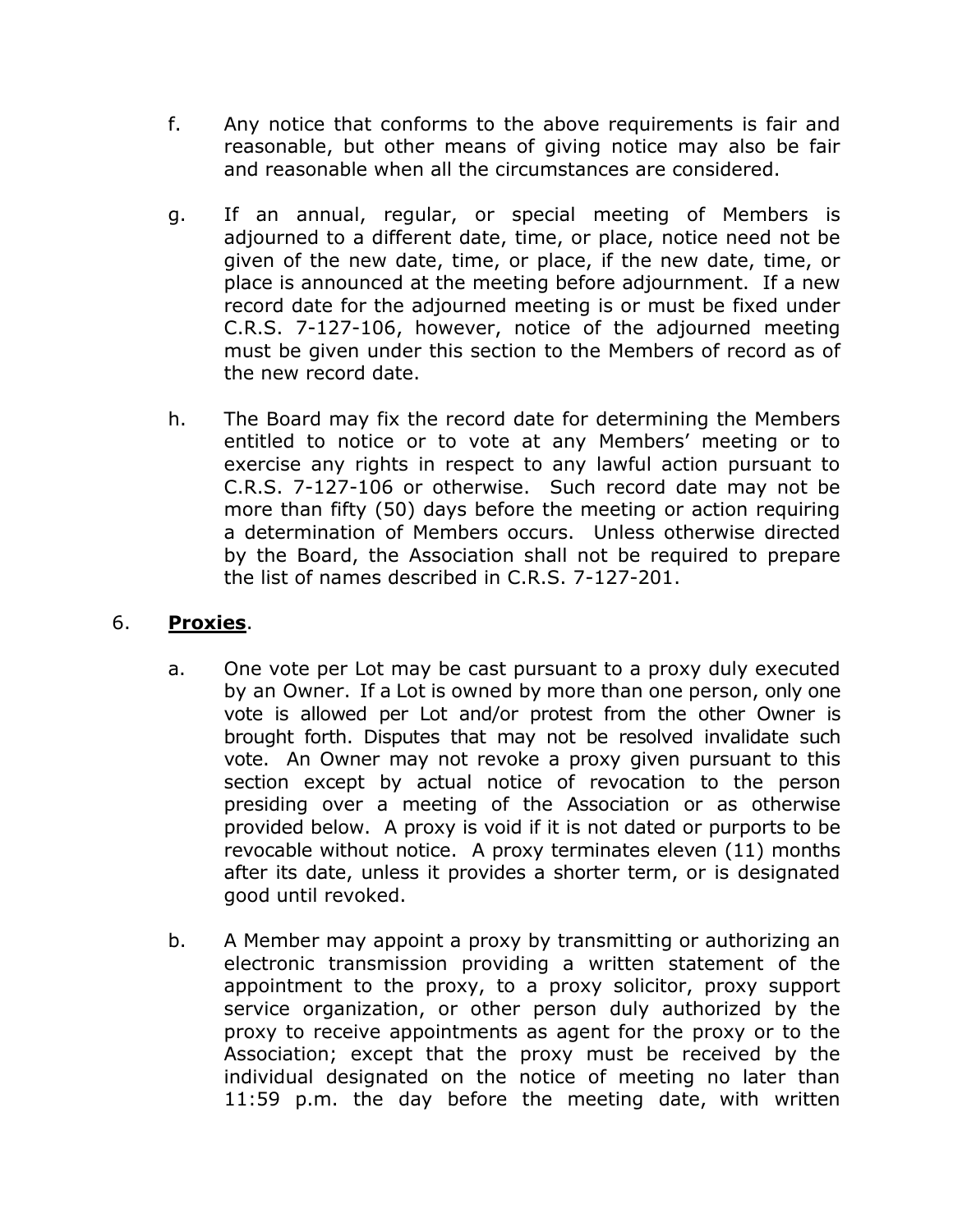evidence from which it can be determined that the Member transmitted or authorized the transmission of the appointment.

- c. An appointment of a proxy is revocable by the Member. Appointment of a proxy is revoked by the person appointing the proxy:
	- i. By attending any meeting and voting in person; or
	- ii. By signing and delivering to the Secretary or other officer or agent authorized to tabulate proxy votes a written statement that the appointment of the proxy is revoked or a subsequent appointment form.
- d. Such proxy shall be filed with the Secretary of the Association before or at the time of the meeting. A proxy shall not be valid if obtained through fraud or misrepresentation. The Association is entitled to reject a proxy appointment if the Secretary or other officer or agent authorized to tabulate votes, acting in good faith, has reasonable basis for doubt about the validity of the signature on it or about the signatory's authority to sign for the Member.

# 7. **Voting**.

a. Only those Owners of a Lot who are in good standing are eligible to vote and only one vote is allowed per Lot. For purposes of this policy, the Board may suspend the vote allocated to a Lot and the right of an Owner to cast such vote, or by proxy the vote of another, during any period in which such Owner is in default in the payment of any Assessment, or, after notice and a hearing, during any time in which an Owner is in violation of any other provision of the Governing Documents.

Each Member will sign in prior to the meeting for himself/herself and for any proxies he/she holds. If an election or vote is to be held, the Member will be given the appropriate number of ballots, unless the voting rights have been suspended, in which case Members shall not be given a ballot.

b. Any ballot for the contested election of Directors shall be a secret ballot. At the discretion of the Board or upon the request of twenty percent (20%) of the Lot owners who are present at the meeting or represented by proxy, if a quorum has been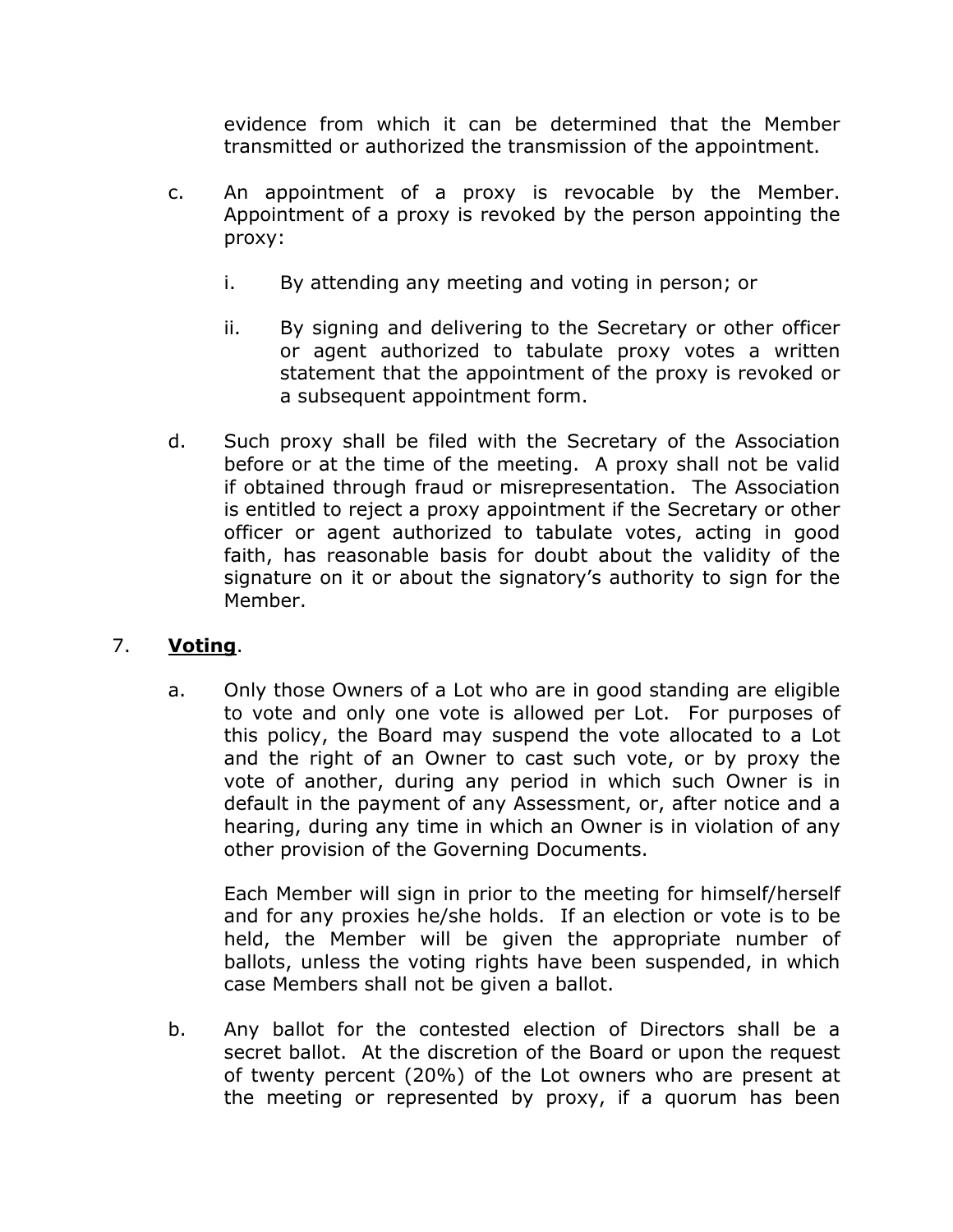achieved, a vote on any matter affecting the Association on which all Members are entitled to vote shall be by secret ballot. If secret balloting is not required, the Association may indicate the number of proxies held on the ballot itself.

- c. Each voting Member is entitled to one vote on each matter submitted to a vote of the Members entitled to vote thereon. Cumulative voting shall not be allowed. The right to vote of any Member which is a corporation or unincorporated association may be exercised by such officer, agent or proxy as the bylaws, constitution or other governing instrument of such corporation or association may prescribe or, in the absence of such provision, as the board of directors of such corporation or association may determine.
- d. If only one of the multiple owners of a Lot is present at a meeting of the Association, such Owner is entitled to cast the one vote allocated to that Lot. If more than one of the multiple Owners are present, the votes allocated to that Lot may be cast only in accordance with the agreement of a majority in interest of the Owners. There is a majority agreement if any one of the multiple owners casts the votes allocated to that Lot without protest being made promptly to the person presiding over the meeting by any of the other Owners of the Lot.
- e. The Association Secretary shall be in charge of providing secret ballots, which protect the voters' privacy, but also provide for the security of the election. The Association Secretary, if not a Board member, shall constitute a neutral third party to count the ballots. If no neutral party is available, the ballots may be counted by a committee of volunteers, who shall be Owners selected or appointed at an open meeting, in a fair manner, by the Chair of the Board or another person presiding during that portion of the meeting, provided however, that said volunteers shall not be Board members and, in the case of a contested election, shall not be candidates.
- f. The results of a vote taken by secret ballot shall be reported without reference to the names, addresses, or other identifying information of Owners participating in such vote.
- g. As used in the Bylaws, the term "*majority of Members*" shall mean fifty-one percent (51%) of the combined votes cast by all Members present plus proxy at a meeting containing a quorum.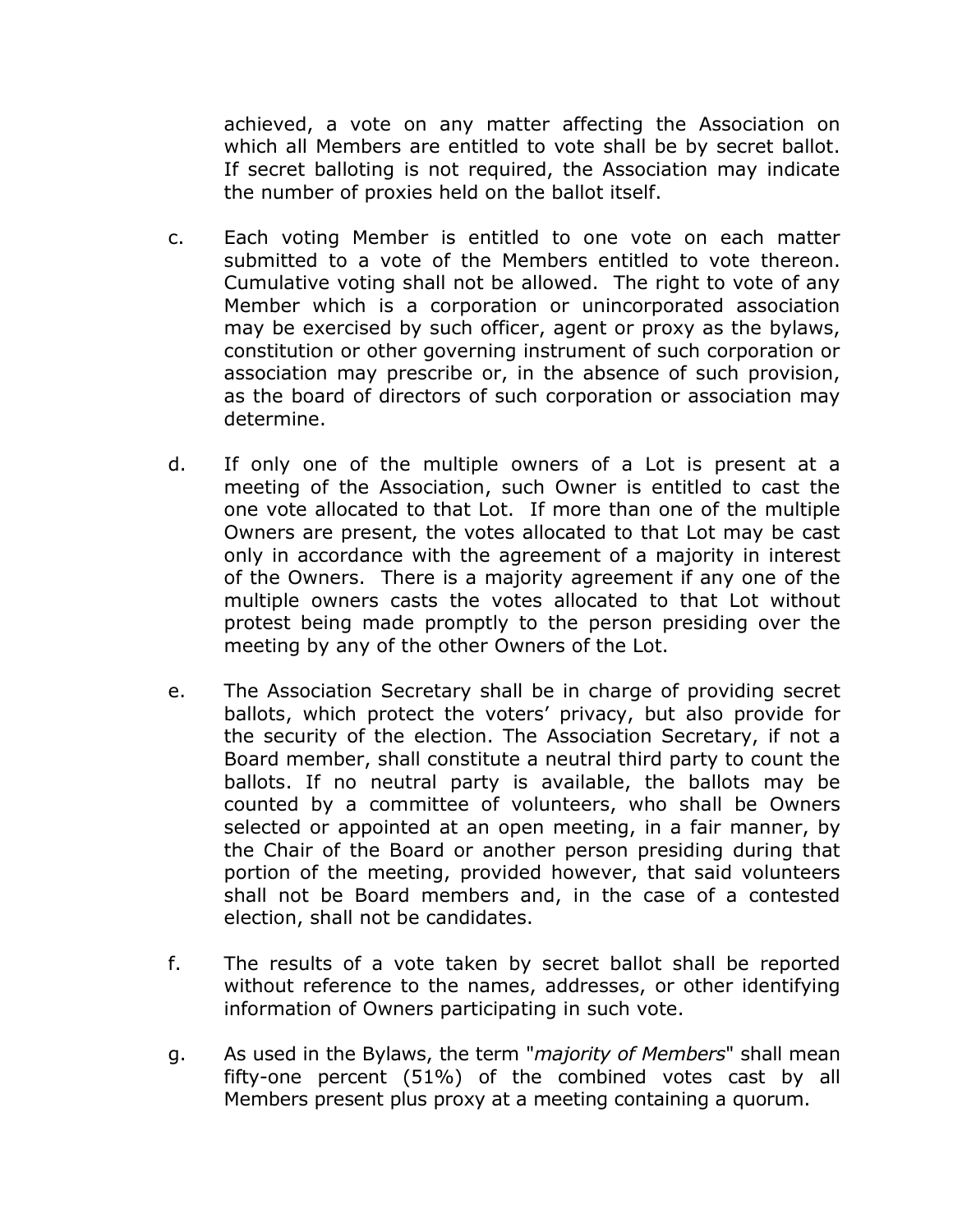#### 8. **Executive Sessions.**

The Association's Board may meet in executive closed sessions to discuss matters pertaining to employees, consultation with legal counsel, investigative proceedings concerning possible or actual criminal misconduct, matters which are subject to specific constitution and statutory or judicially imposed requirements protecting the proceedings, any matter of disclosure which would constitute an unwarranted invasion of individual privacy, and a review and/or discussion relating to any written or oral communication from legal counsel.

Prior to holding an executive session, the President or other person designated to preside over the meeting, shall announce the general matter of discussion as stated above. The Board will take no final action in executive session, but it may give direction to legal counsel therein. Any proposed Rule or Regulation discussed during an executive session may be validly adopted only during a regular or special meeting, or after the Board returns from its executive session.

The minutes of all meetings at which an executive session was held shall indicate that an executive session was held and the general subject matter of the executive session. The Board Members and other Members shall preserve attorney-client privilege regarding consultation and communications from legal counsel.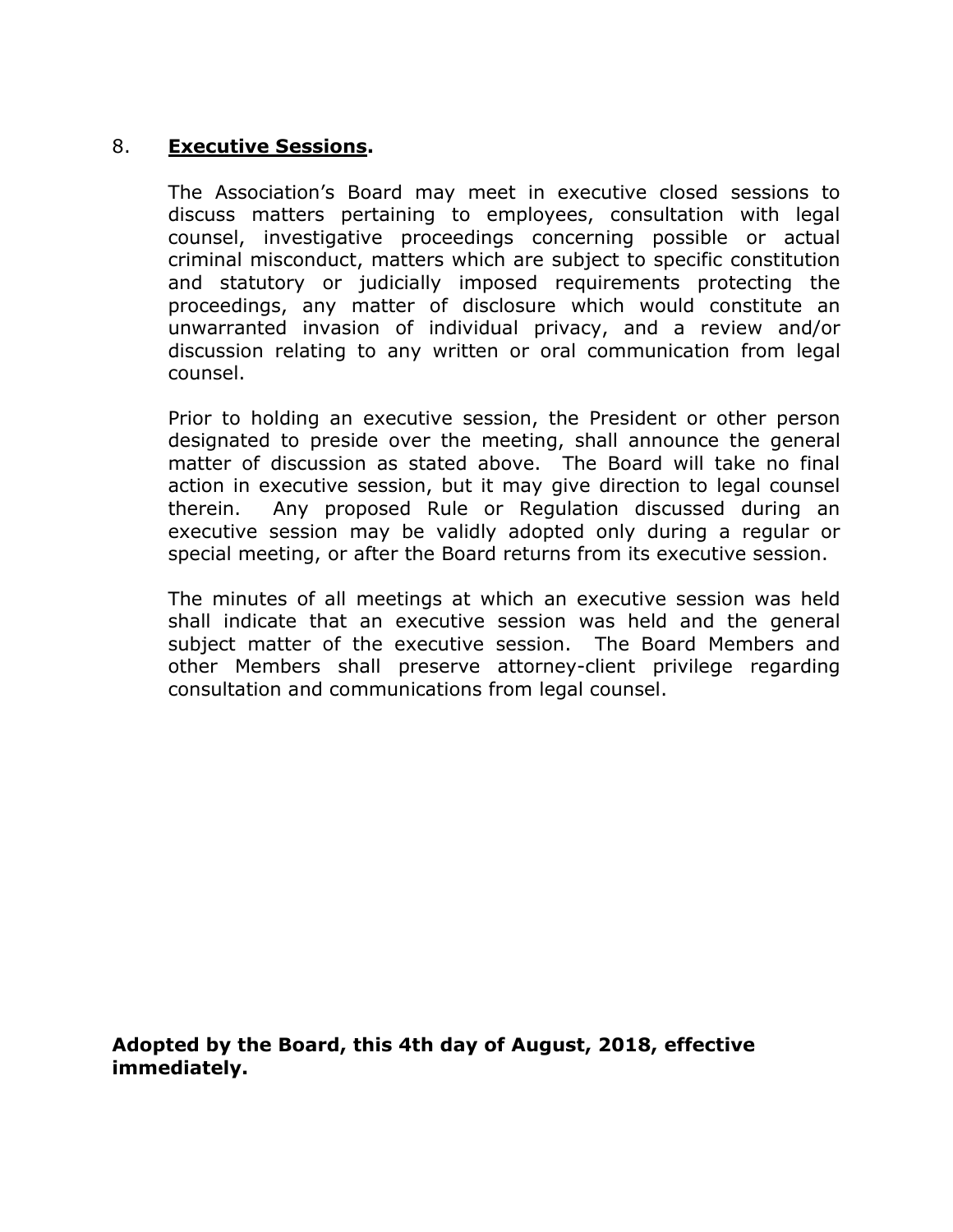# **VI. PROCEDURE FOR ADDRESSING DISPUTES**

At the Board's discretion, the Association may, but shall not be required to, submit any dispute between the Association and Owner(s) to mediation, arbitration, or other alternative dispute resolution device; provided, however, that the Association reserves all rights to seek equitable and legal relief through any court having jurisdiction over the dispute.

- 1. In the event of any dispute between any Lot Owner and the Association, the Lot Owner and the Board are to communicate with each other with the purpose of resolving the issue in accordance with and adherence to the Association's Declaration of Covenants, Articles of Incorporation, Bylaws, Rules and Regulations, Policies, and Resolutions.
- 2. In the event a dispute is not resolved through discussion, the Lot Owner and Association are encouraged to seek an independent third party to help the Lot Owner and Board resolve the issue so as to avoid costly legal proceedings.
- 3. In the event a dispute is not resolved in these manners, all parties retain the right to pursue all actions, including legal proceedings that are available to either party.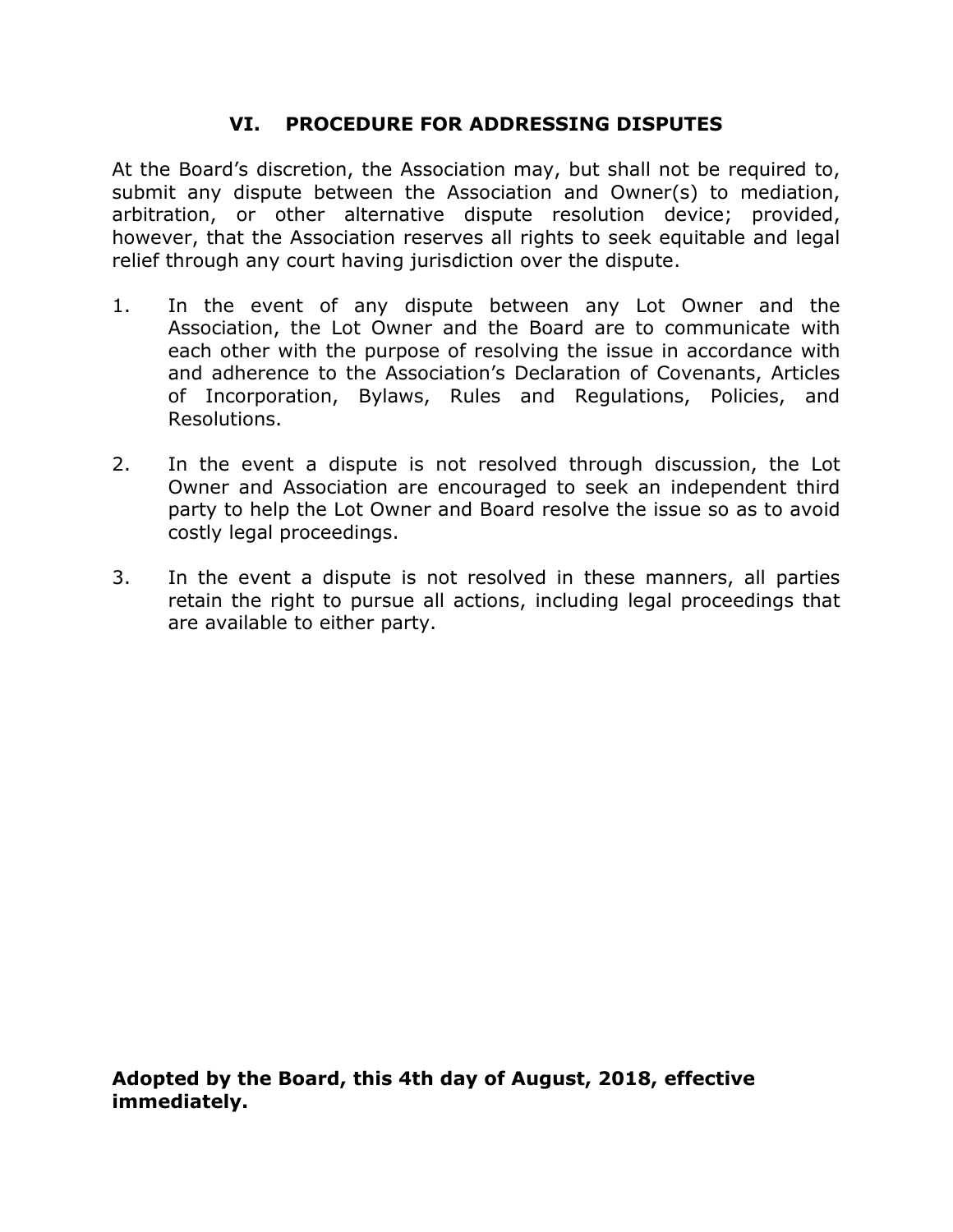# **VII. RECORDS POLICY**

#### 1. **Association Records Policy.**

- a. The Association shall retain and produce to Owners the records required by C.R.S. 38-33.3-317 and 38-33.3-209.4 (the "Statutory Records Law"), as well as any other records specifically set forth in the Association's Declaration or Bylaws. The Association's Board of Directors ("Board") may adopt, in its discretion, a List of Association Records setting forth the records which may be available for inspection.
- b. Owners may inspect those records as provided by the Statutory Records Law so long as the Owner is in good standing. For the purposes of this rule "good standing" of an Owner requires that the Owner has paid all assessments and other sums due to the Association and is not in violation in any of the Association's documents.
- c. The right to review the Association's records shall not include personal emails of officers and directors unless such persons authorize their use for the Association's purpose. The right to review includes only the existing records and it does not require the Association to create documents, and the Association is not obligated to compile or synthesize any information.

#### 2. **Examination Procedure.**

- a. Subject to the exclusions and limitations set forth herein, maintained records must be available for examination and copying by Owner or an owner's authorized agent. These documents may be made available by posting on the Association's website, which may be password protected to permit access only by Owners in good standing.
- b. Owners must submit a written request describing with reasonable particularity the records sought, at least ten (10) days prior to production of the documents to the Association's Secretary (currently see Exhibit XII, herein). The use of the attached "**Document Request Form**" is recommended as it will avoid delay, by insuring all requirements for requesting records are met (if completed properly); and it has the mandatory wording for requests made for records described in Sections 3 and 4 below.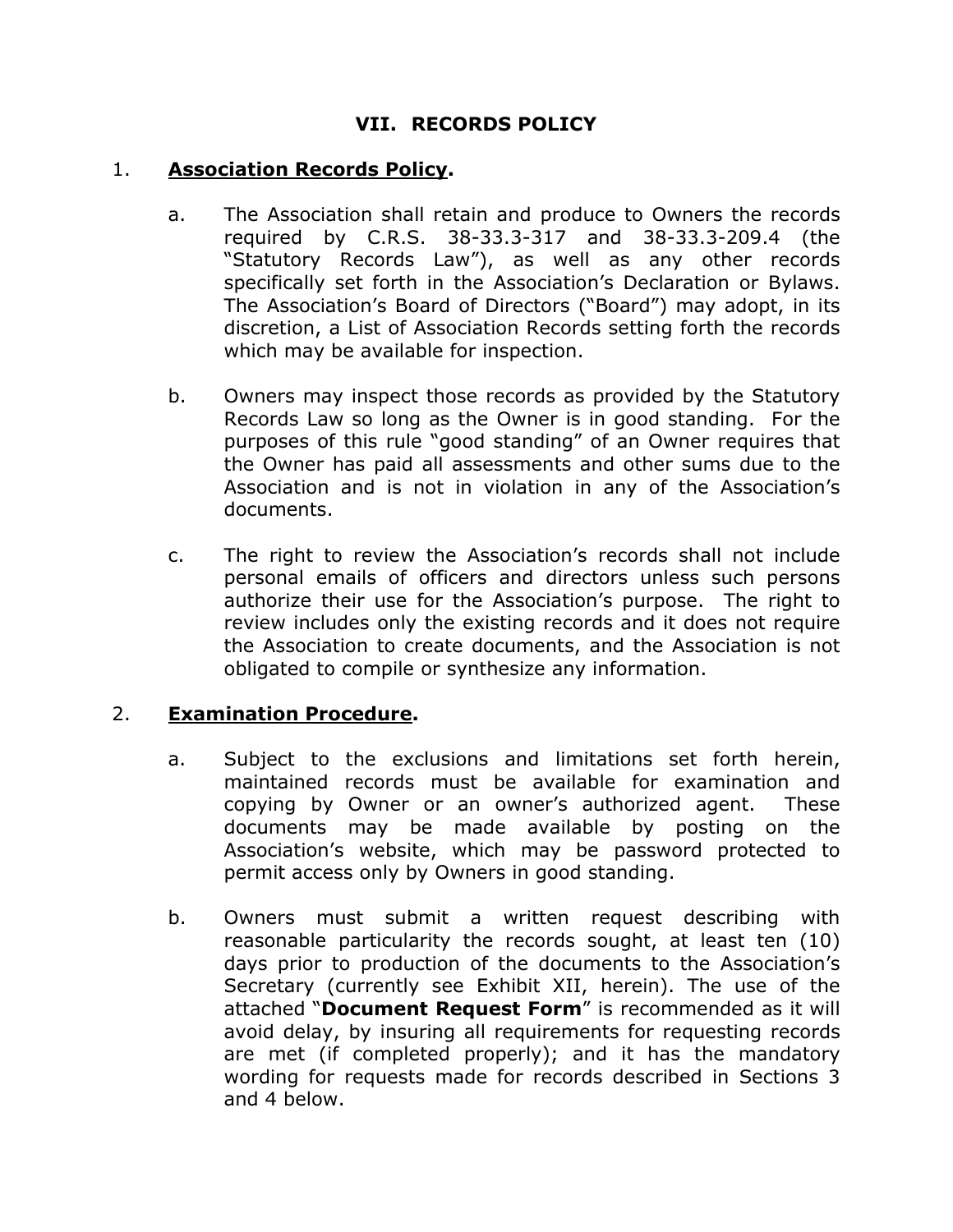- c. The requested records will be made available as reasonable time available to copy and provide to the requesting member, or at the next regularly scheduled Board meeting, if the meeting occurs within thirty (30) days after submission of the request. Owners who desire to examine Association records must make a mutually acceptable appointment with the Secretary and designate the estimated amount of time requested for records examination.
- d. The Association may impose a reasonable charge, which may be collected in advance to cover the costs of labor, including labor to use, retrieve, observe, copy and deliver records, and/or legal counsel expenses, if required to produce such records, and the cost of material for copies of Association records. Maintaining the Association Records is an important function of the Association, and in order to ensure that records are not tampered with, removed or destroyed, an agent of the Association or other person designated by the Board may remain present while Owners examine Association records, and the Association may charge for any labor of such individual.
- e. The Owner shall not remove any document from the Association's records, nor shall the Owner remove records from the Association's place of business. Certain records may be copied, at the Owner's expense. During an inspection, the Owner may designate such records for copying by use of tab, clip, or Post-It note upon the pages desired, but may not otherwise alter the records (for example, no folding, pencil or pen marks, etc.). The Secretary, on behalf of the Association, will make the copies.
- f. Reasonable effort will be made to accommodate the Owner within a reasonable period of time. If possible, the custodian shall make an appointment with the Owner at a place and a time convenient to both parties to conduct the inspection. All appointments for inspection will be limited to one (1) hour unless otherwise agreed by the Board member; if additional time is needed, additional appointments will be made.
- g. All persons inspecting or requesting copies of records shall conduct themselves in a businesslike manner and shall not interfere with the normal operation of the place where the inspection or copying is taking place.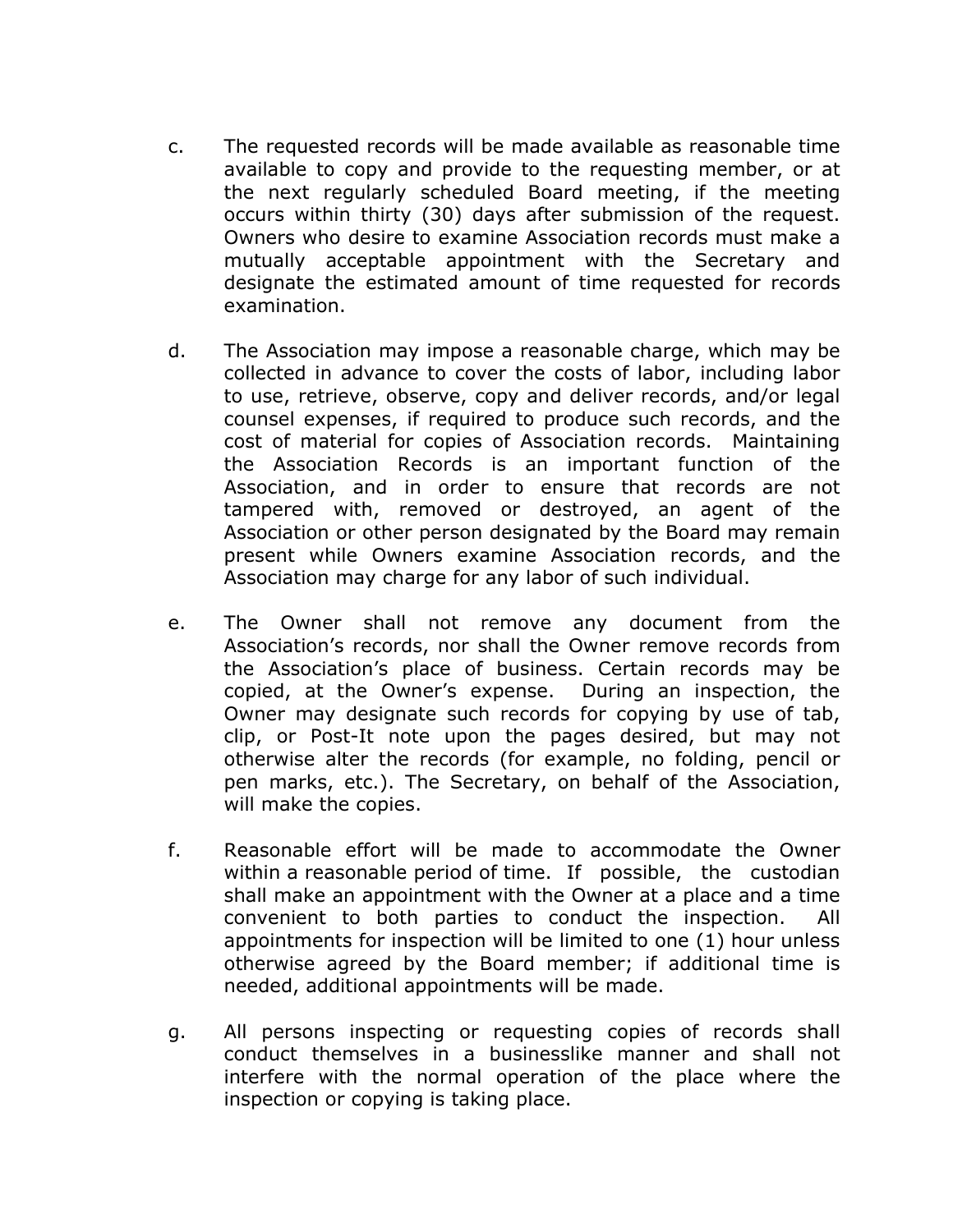- h. Copies should be available within twenty (20) working days of receipt of the request, unless the condition or voluminous nature of the records makes this time frame impractical. In such cases, the copies should be made available as soon as is practical.
- i. Depending on the number of pages requested, the records custodian may request that the Owner return at a later date to pick up the requested copies, in order to allow personnel to set aside time to reproduce the documentation requested.
- j. A right to copy records under this Rule includes the right to receive copies by photocopying or other means, including the receipt of copies through an electronic transmission if available, upon request by the Owner. Any applicable charges shall be collected in advance.
- k. All persons inspecting or requesting copies of records shall conduct themselves in a businesslike manner and shall not interfere with the operation of the normal location where the inspection or copying is taking place.

#### 3. **Records that may be withheld from inspection and copying.**

The following records may be withheld to the extent that they are (or may concern) the following:

- a. Architectural drawings, plans, and designs, unless released upon the written consent of the legal owner of the drawings, plans, or designs;
- b. Contracts, leases, bids, or records related to transactions to purchase or provide goods or services that are currently in or under negotiation;
- c. Communications with legal counsel that are otherwise protected by the attorney-client privilege or the attorney work product doctrine;
- d. Disclosure of information in violation of law;
- e. Records of an executive session of an executive board; or
- f. Records of individual properties other than those of the requesting owner.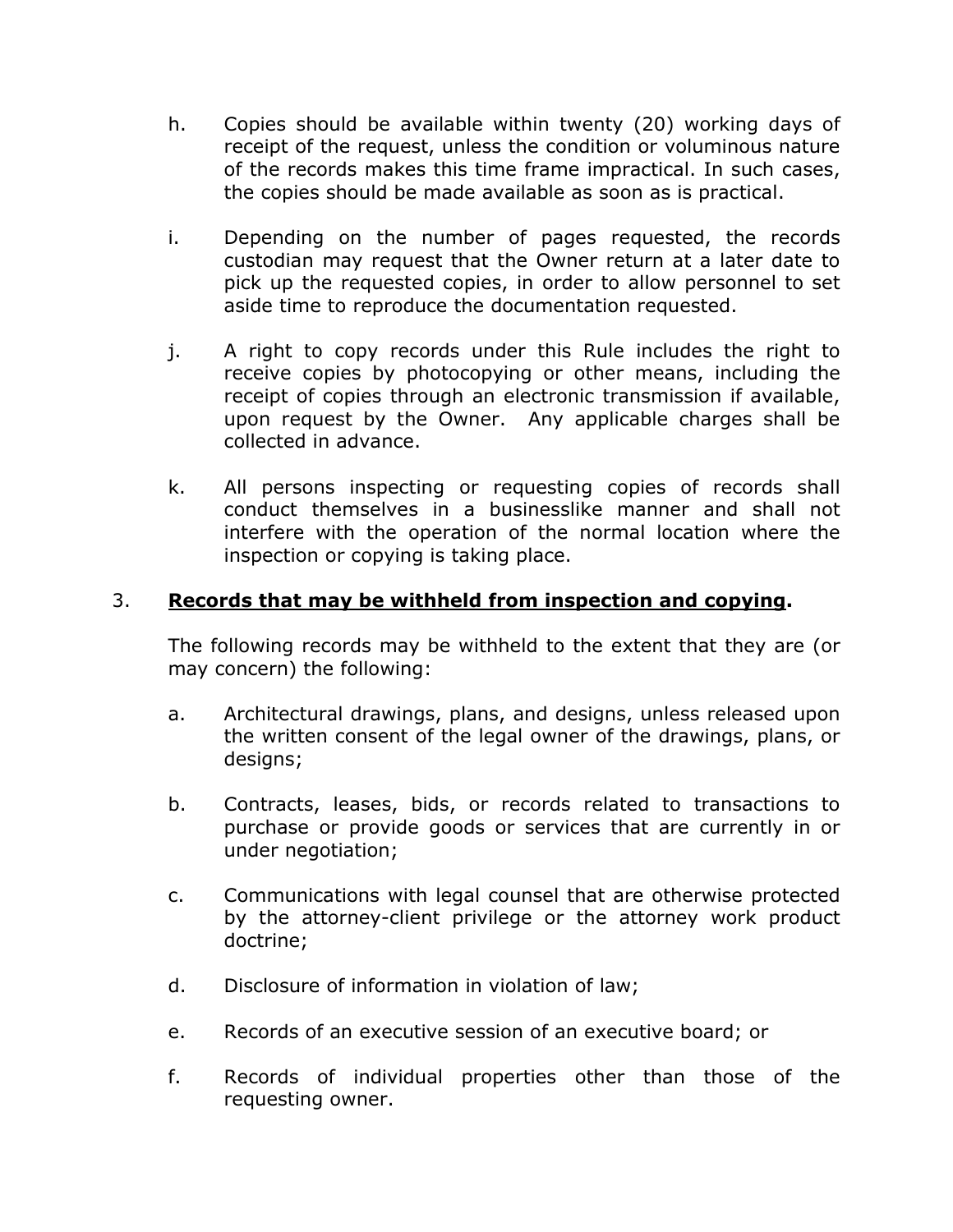# 4. **Limitations as to use of membership list.**

No membership list may be obtained or used for any of the following purposes without written consent of the executive board:

- a. For a purpose unrelated to an Owner's interest as a Property Owner;
- b. For the purpose to solicit money or property unless such money or property will be used solely to solicit votes of the Owners in an election to be held by the Association;
- c. For any commercial purpose; or
- d. For sale to or purchase by any person.

#### 5. **Records that must be withheld.**

The following records are not subject to inspection or copying:

- a. Personnel, salary, or medical records relating to specific individuals; or
- b. Personal identification and account information of Owners, including bank account information, telephone numbers, electronic mail addresses, driver's license numbers, and social security numbers.

# 6. **Document Request Form.**

It is the obligation of every Owner to hold all information requested pursuant to Sections 3 and 4 above in appropriate confidentiality so that information is not released to other parties or misused by others. As a result, any Owner requesting an ownership list or records that may be withheld must furnish a sworn statement to verify:

- a. that he/she will not use the list for the purposes stated in Subparagraph b. through d. of Section 4 above; and
- b. that in the event any information described in Section 3 above is requested and is used for any improper purpose, he/she will be responsible for any and all damages, penalties and costs incurred by the Association, including attorney fees, and shall be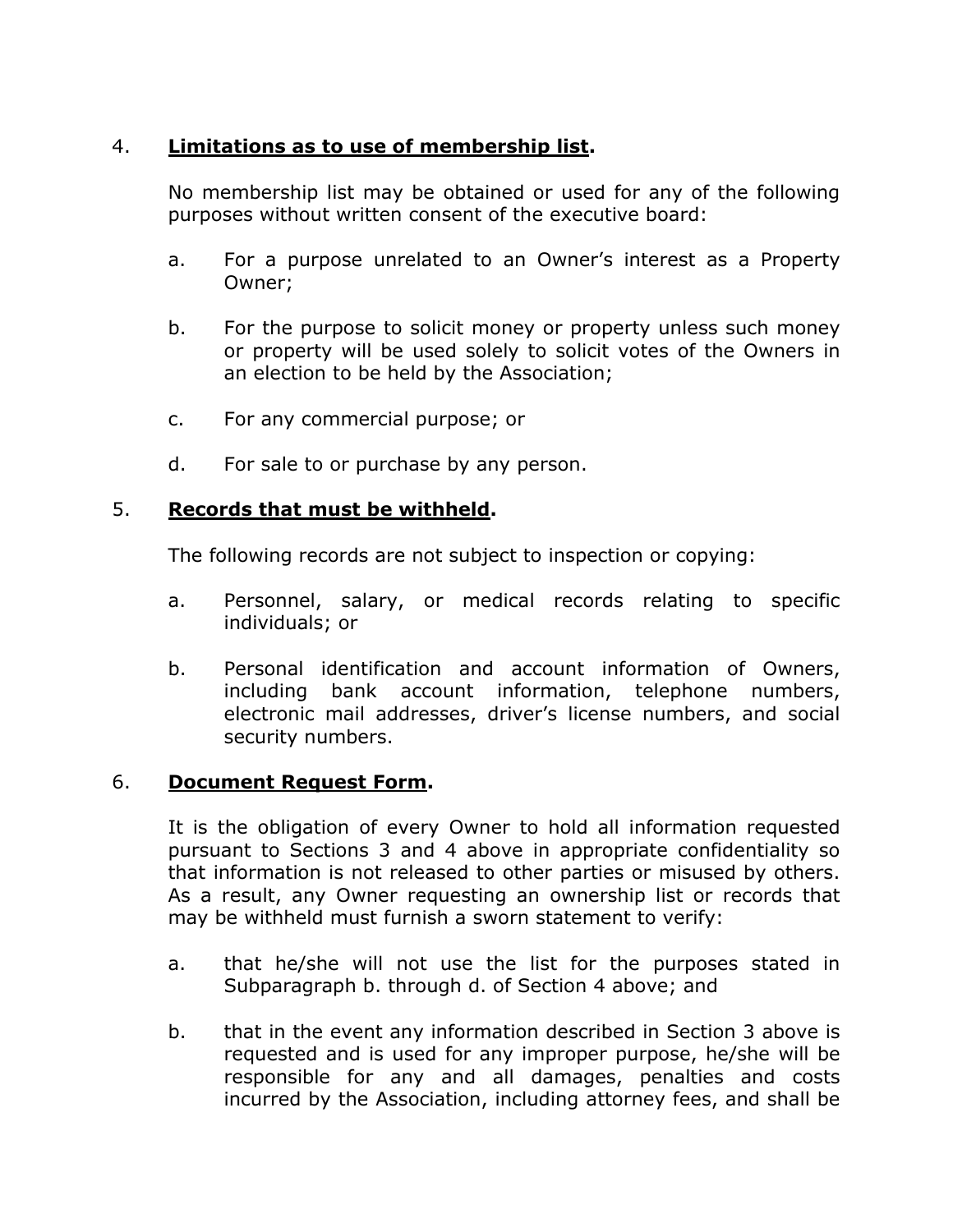subject to all enforcement procedures available to the Association through its Governing Documents and/or Colorado law.

# 7. **Seller Disclosures.**

- a. Upon written request complying with this Rule, an Owner who is selling his/her property shall either provide to the buyer or authorize the Association to provide to the buyer, upon payment in advance of the Association's usual fee pursuant to C.R.S. 38- 33.3-317(4), all of the Association's Governing Documents and financial documents, required by the most recent available version of the Contract to Buy and Sell Real Estate promulgated by the Colorado Real Estate Commission as of the date of the contract.
- b. To request written copies of the above records, the Owner or the Owner's agent must follow the rules and procedures listed under Section 2 above, and must pay in advance the copying charges described in Section 2(e) above. If records are available on a website, the Owner or Owner's agent should use that website to obtain the records.
- c. Furthermore, the Owner has the responsibility to obtain from the buyer a signed acknowledgement of receipt of the required information and disclosure statement. The Owner is then responsible for delivering the signed acknowledgement to the Association as soon as possible after it is acquired. *The Association uses reasonable efforts to provide copies, but shall have no liability for the information provided, nor for compliance with any deadlines or other contractual requirements.*

# 8. **Enforcement of Rule.**

- a. Any violation of this Rule shall cause the immediate suspension of the inspection or copying until the violator agrees in writing to comply with this Rule, as well as other remedies such as fines. The Board or its representatives may take any available legal action to enforce this Rule.
- b. The Association will not honor any requests for inspection or copying that do not comply with this Rule, but the Association may send a written notice to the person who made the request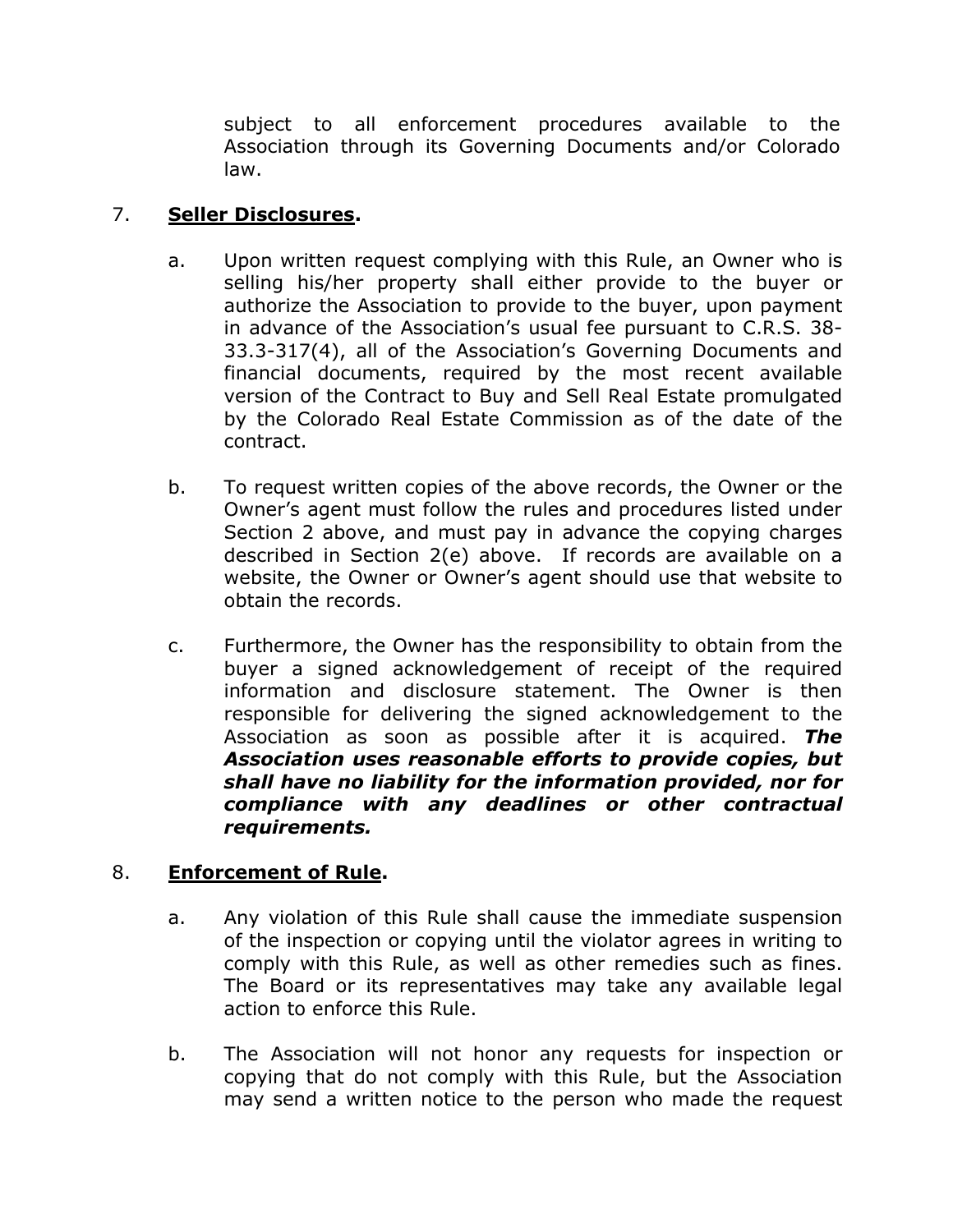indicating the nature of any noncompliance. Anyone who receives an oral request for inspection or copying should refer the person making the request to this Rule, and the Association or its representatives will have no further obligation to respond until it receives a proper written request.

- c. The Board shall be entitled to resolve any dispute regarding the Association's records based upon the Board's reasonable business judgment.
- d. **The Association shall not be liable for the disclosure or copying of any records which are required to be provided by statute or judicial proceeding. The Association does not warrant or represent the accuracy, completeness, or any other matter in the records provided.**
- e. The Board may, in its discretion, adopt a records retention and/or deletion procedure for any and all records, except as otherwise restricted by law.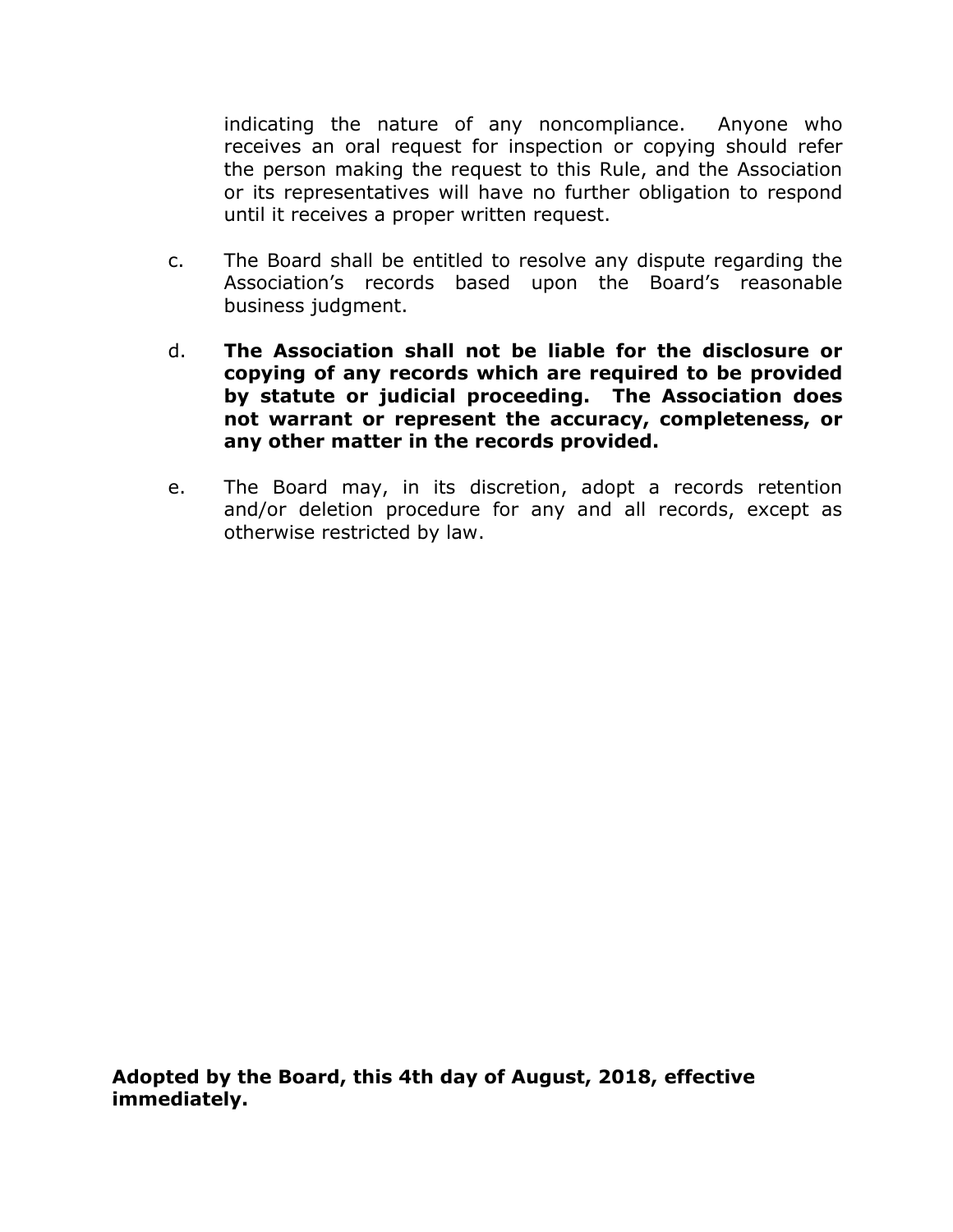#### **LIST of ASSOCIATION RECORDS FOR POSSIBLE EXAMINATION AND COPYING**

The following Association records may be available for examination and copying to the extent in existence and control by the Association, and in compliance with the Association's Records Rule:

- 1. Declaration of Covenants, Conditions and Restrictions of the Association (the "Declaration"), which shall include the recording date and recording number of the Declaration;
- 2. Articles of Incorporation;
- 3. Bylaws;
- 4. Policies, Procedures, Rules and Regulations, and Resolutions adopted by the Association under C.R.S. 38-33.3-209.5 and other Rules or Policies, relating to the characteristics, qualifications, rights, limitations, and obligations of Owners;
- 5. Detailed records of receipts and expenditures affecting the operation and administration of the Association; records of claims for construction defects and amounts received pursuant to settlement of those claims;
- 6. Minutes of all meetings of its Owners and the Board, a record of all actions taken by the Owners or the Board without a meeting, and a record of all actions taken by any committee of the Board;
- 7. Written communications among, and the votes cast by, Board Members that are directly related to an action taken by the Board without a meeting pursuant to Section 7-128-202, C.R.S. or directly related to an action taken by the Board without a meeting pursuant to the Association's Bylaws;
- 8. The names of the Owners in a form that permits preparation of a list of the names of all Owners and the physical mailing addresses at which the Association communicates with them, showing the number of votes each Owner is entitled to vote;
- 9. Financial statements as described in Section 7-136-106, C.R.S., for the current and past three fiscal years and tax returns of the Association for the past seven years, to the extent available;
- 10. A list of the names, electronic mail addresses, and physical mailing addresses of its current Board Members and Officers;
- 11. Association's most recent annual report delivered to the Secretary of State, if any;
- 12. Financial records sufficiently detailed to enable the Association to comply with Section 38-33.3-316 (8) concerning statements of unpaid assessments;
- 13. The Association's most recent reserve study, if any;
- 14. Current written contracts to which the Association is a party and contracts for work performed for the Association within the immediately preceding two years;
- 15. Records of Board or committee actions to approve or deny any requests for design or architectural approval from Owners;
- 16. Ballots, proxies, and other records related to voting by Owners for a minimum of one year after the election, action, or vote to which they relate;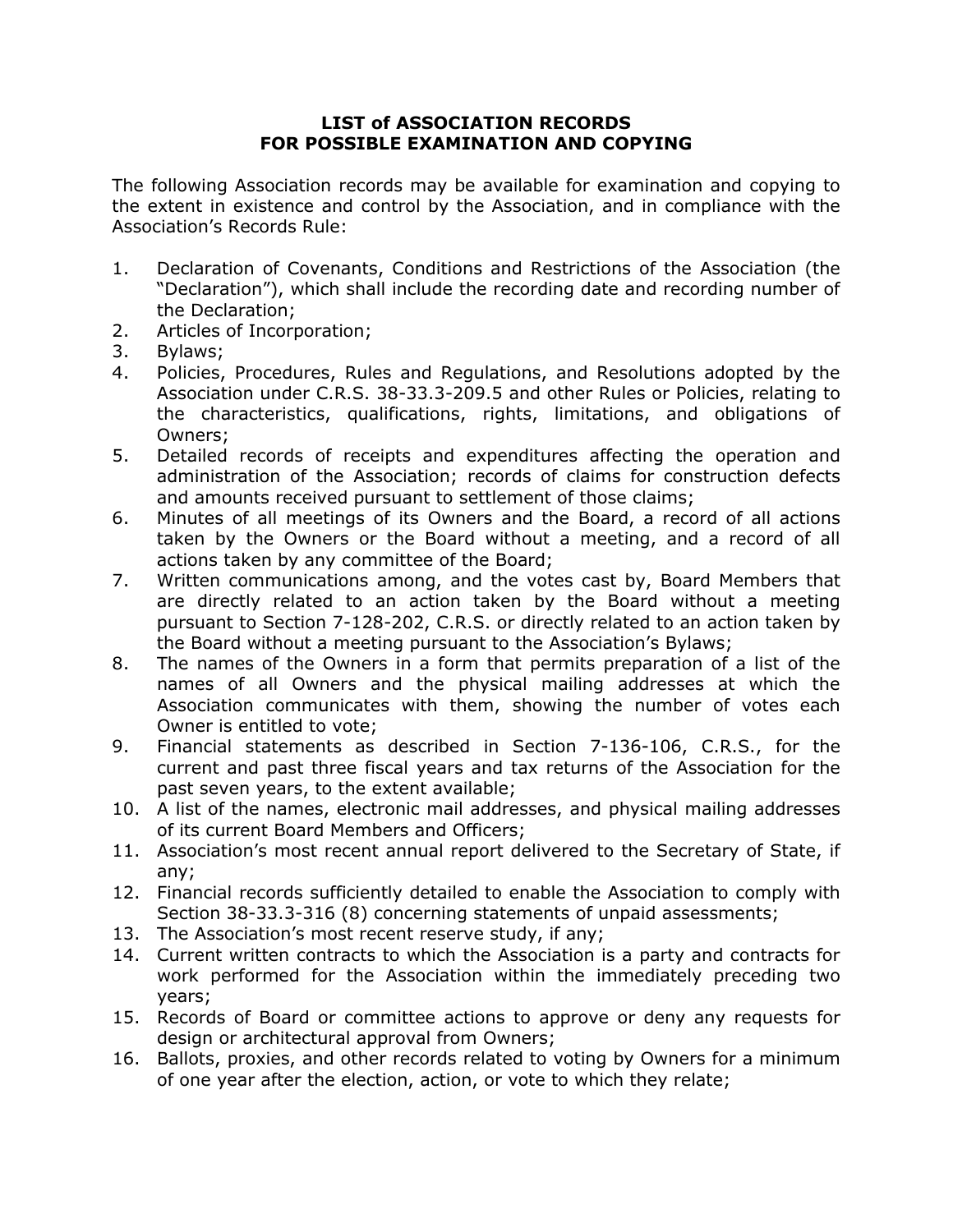- 17. Resolutions adopted by its Board relating to the characteristics, qualifications, rights limitations, and obligations of Owners or any class or category of Owners;
- 18. All written communications within the past three years to all Owners generally as Owners;
- 19. The date of the Associations' fiscal year;
- 20. The Association's operating budget for the current fiscal year;
- 21. A list (organized by property type) of the Association's current regular and special assessments;
- 22. The results of any financial audit or review for the immediately preceding fiscal year;
- 23. A list of all Association insurance policies; and
- 24. The name, address and phone number of the Association and its managing agent, if any.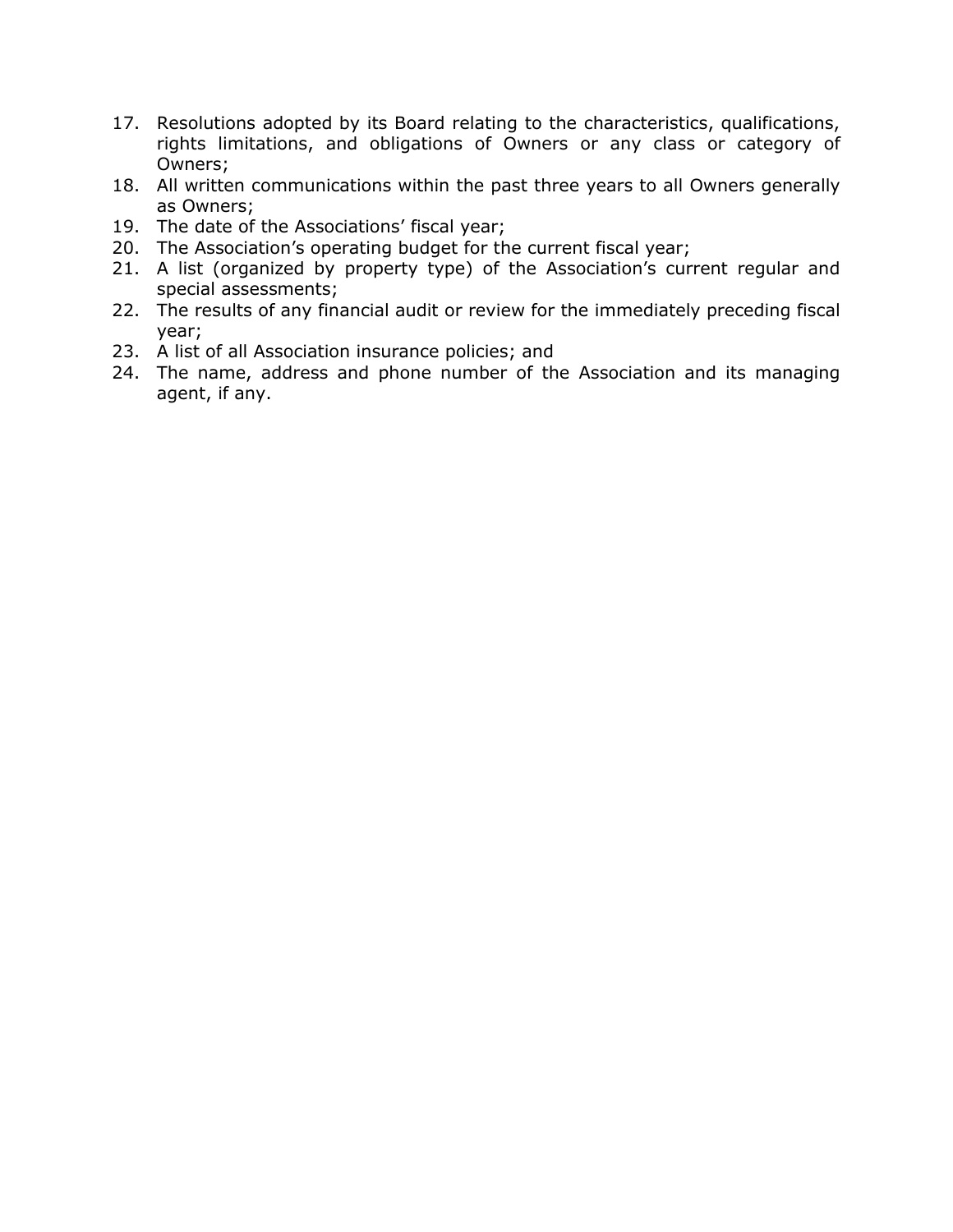#### **Document Request Form**

Name of Requesting Owner: Requested Date and Time for Examination: Property Address: Daytime Phone: Email:  $\Box$  $\Box$  Check here if you want to examine documents and then list those documents:  $\_$  ,  $\_$  ,  $\_$  ,  $\_$  ,  $\_$  ,  $\_$  ,  $\_$  ,  $\_$  ,  $\_$  ,  $\_$  ,  $\_$  ,  $\_$  ,  $\_$  ,  $\_$  ,  $\_$  ,  $\_$  ,  $\_$  ,  $\_$  ,  $\_$  ,  $\_$  ,  $\_$  ,  $\_$  ,  $\_$  ,  $\_$  ,  $\_$  ,  $\_$  ,  $\_$  ,  $\_$  ,  $\_$  ,  $\_$  ,  $\_$  ,  $\_$  ,  $\_$  ,  $\_$  ,  $\_$  ,  $\_$  ,  $\_$  ,

 $\_$  ,  $\_$  ,  $\_$  ,  $\_$  ,  $\_$  ,  $\_$  ,  $\_$  ,  $\_$  ,  $\_$  ,  $\_$  ,  $\_$  ,  $\_$  ,  $\_$  ,  $\_$  ,  $\_$  ,  $\_$  ,  $\_$  ,  $\_$  ,  $\_$  ,  $\_$  ,  $\_$  ,  $\_$  ,  $\_$  ,  $\_$  ,  $\_$  ,  $\_$  ,  $\_$  ,  $\_$  ,  $\_$  ,  $\_$  ,  $\_$  ,  $\_$  ,  $\_$  ,  $\_$  ,  $\_$  ,  $\_$  ,  $\_$  ,

 $\_$  ,  $\_$  ,  $\_$  ,  $\_$  ,  $\_$  ,  $\_$  ,  $\_$  ,  $\_$  ,  $\_$  ,  $\_$  ,  $\_$  ,  $\_$  ,  $\_$  ,  $\_$  ,  $\_$  ,  $\_$  ,  $\_$  ,  $\_$  ,  $\_$  ,  $\_$  ,  $\_$  ,  $\_$  ,  $\_$  ,  $\_$  ,  $\_$  ,  $\_$  ,  $\_$  ,  $\_$  ,  $\_$  ,  $\_$  ,  $\_$  ,  $\_$  ,  $\_$  ,  $\_$  ,  $\_$  ,  $\_$  ,  $\_$  ,  $\_$  ,  $\_$  ,  $\_$  ,  $\_$  ,  $\_$  ,  $\_$  ,  $\_$  ,  $\_$  ,  $\_$  ,  $\_$  ,  $\_$  ,  $\_$  ,  $\_$  ,  $\_$  ,  $\_$  ,  $\_$  ,  $\_$  ,  $\_$  ,  $\_$  ,  $\_$  ,  $\_$  ,  $\_$  ,  $\_$  ,  $\_$  ,  $\_$  ,  $\_$  ,  $\_$  ,  $\_$  ,  $\_$  ,  $\_$  ,  $\_$  ,  $\_$  ,  $\_$  ,  $\_$  ,  $\_$  ,  $\_$  ,  $\_$  ,

 $\Box$  Check here if you are requesting copies of specific documents that you want the HOA to locate (rather than searching the documents yourself); and list the requested documents:

Pursuant to Colorado State Law and the Association's procedure regarding Owner access, inspection and copying of the Association's documents, I agree to pay in advance the cost of copying and labor, as set by the Association's records custodian. Payment must be received at time of examination, paid by certified funds or money order (no cash). I further agree that if the cost exceeds the estimate, I will pay the additional charges at the time of inspection or prior to copying and delivery of records.  $\qquad \qquad (initial)$ 

I understand that examination of books and records of this Association will be made available during normal business hours in accordance with state law at a time and place designated by the Association. I estimate that the inspection will require \_\_\_\_\_ hours. I understand that this Document Request Form must be submitted at least ten (10) days prior to inspection. I understand that I will pay as noted above, the labor costs for retrieving, copying and/or witnessing the examination of books and records of this Association.

**I agree that I am solely responsible for any legal liability or damages arising from or relating to my use of the information; and that the Association assumes no liability or responsibility for the information provided, nor its use or misuse, and that** *the Association does not warrant or represent the accuracy, completeness, or any other matter in the materials provided.* (initial)

**If a request is made herein for records described in Sections 4 or 5 of the Records Rule,** my reason for requesting that information is as follows:  $\_$  ,  $\_$  ,  $\_$  ,  $\_$  ,  $\_$  ,  $\_$  ,  $\_$  ,  $\_$  ,  $\_$  ,  $\_$  ,  $\_$  ,  $\_$  ,  $\_$  ,  $\_$  ,  $\_$  ,  $\_$  ,  $\_$  ,  $\_$  ,  $\_$  ,  $\_$  ,  $\_$  ,  $\_$  ,  $\_$  ,  $\_$  ,  $\_$  ,  $\_$  ,  $\_$  ,  $\_$  ,  $\_$  ,  $\_$  ,  $\_$  ,  $\_$  ,  $\_$  ,  $\_$  ,  $\_$  ,  $\_$  ,  $\_$  ,

 $\mathcal{L}_\mathcal{L} = \{ \mathcal{L}_\mathcal{L} = \{ \mathcal{L}_\mathcal{L} = \{ \mathcal{L}_\mathcal{L} = \{ \mathcal{L}_\mathcal{L} = \{ \mathcal{L}_\mathcal{L} = \{ \mathcal{L}_\mathcal{L} = \{ \mathcal{L}_\mathcal{L} = \{ \mathcal{L}_\mathcal{L} = \{ \mathcal{L}_\mathcal{L} = \{ \mathcal{L}_\mathcal{L} = \{ \mathcal{L}_\mathcal{L} = \{ \mathcal{L}_\mathcal{L} = \{ \mathcal{L}_\mathcal{L} = \{ \mathcal{L}_\mathcal{$ 

By my separate signature, I certify that my request for the membership list of the Association is for a purpose related to my ownership in the Association, and that this request is not for commercial purposes or for any solicitation of money or Property, except for solicitation of money or Property to be used solely to solicit votes of the owners in an election to be held by the HOA; and this list shall not be sold to or purchased by any person.

 $\Box$  (Signature)

**By my separate signature, I agree that any information described in Sections 4 or 5 of the Records Rule shall not be used in violation of that Rule, and I agree to indemnify the Association from any claims or expenses resulting from the use of such information, in the event the records provided to me by the Association are used in violation of this Form; in such case, I will be responsible for any and all damages, penalties and costs incurred by the Association, including attorney fees, and I shall be subject to all enforcement procedures available to the Association through its governing documents and/or Colorado law.** 

Signature of Requesting Owner: \_\_\_\_\_\_\_\_\_\_\_\_\_\_\_\_\_\_\_\_\_\_\_\_\_\_\_\_\_\_\_\_ Date:\_\_\_\_\_\_\_\_\_\_\_\_\_\_\_\_\_\_\_\_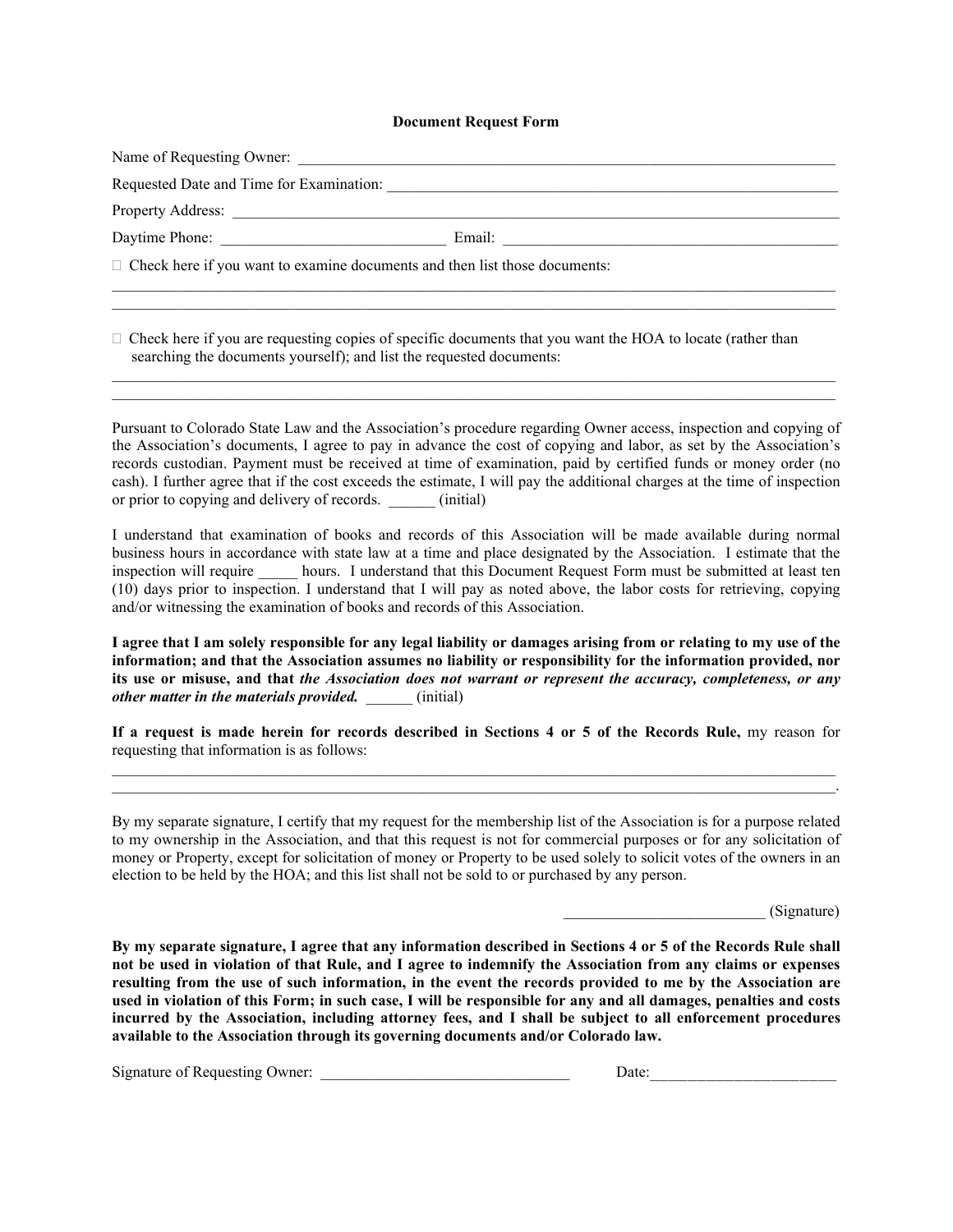#### **VIII. CONFLICTS OF INTEREST POLICY**

- 1. The Board of Directors shall comply with all of Colorado's statutory provisions against conflicting interest transactions as found in the Colorado Revised Nonprofit Corporation Act and the Colorado Common Interest Ownership Act. A "*conflicting interest transaction*" is defined by the Colorado statutes, but generally means a contract, transaction, or other financial relationship between the Association and:
	- a. a director of the Association; or
	- b. a party related to a director (a spouse, a descendant, an ancestor, a sibling, the spouse or descendant of a sibling); or
	- c. an estate or trust in which the Director or relative has a beneficial interest; or
	- d. an entity in which a relative of a Director, or officer, or has a financial interest.
- 2. Reimbursement of actual expenses shall not be deemed a financial benefit for purposes of this policy; and transactions that are of a general benefit to a group of homeowners that includes one or more Directors shall not be considered a conflicting interest transaction.
- 3. Each individual Director is obligated by law to disclose, in an open Board meeting, any existing conflict of interest prior to any discussion or action on that issue, and the Director shall not vote on such issue. Such disclosure should be reflected in the minutes of the meeting or other written form.
- 4. The Director should not take part in the discussion and should leave the room during the discussion and the vote on the matter. Notwithstanding the foregoing, a majority of the disinterested Directors may ask the interested Director to remain during any portion of the discussion and/or vote, provided that the Director does not vote.
- 5. The above notwithstanding, at any Board meeting, a Director with a conflict of interest may be counted "*present*" for the purpose of determining whether a quorum exists; and the foregoing requirements shall not be construed as preventing the interested Director from briefly stating his or her position in the matter, nor from answering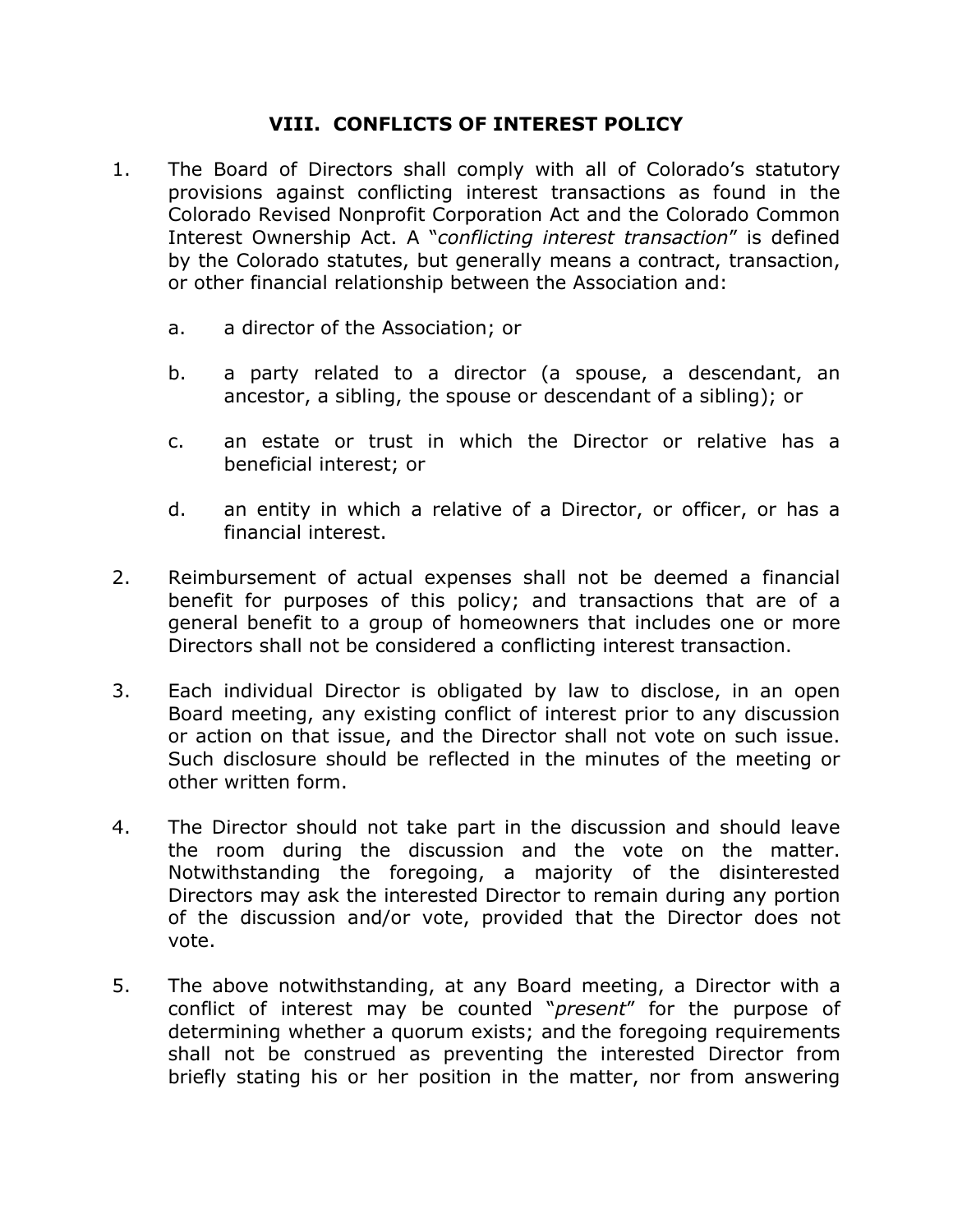pertinent questions of other Directors, since his or her knowledge may be of great assistance.

- 6. The contract, Board decision or other Board action must be approved in good faith by a majority of the disinterested Directors. No contract, Board decision or other Board action in which a Director has a conflict of interest shall be approved unless it is commercially reasonable to (and/or in the best interests of) the Association.
- 7. Any contract or action in violation of this policy shall be brought to the attention of the remaining Directors for appropriate action and shall be declared void and unenforceable, unless the transaction:
	- a. the material facts of the conflict are disclosed or are known to the Board or to the Owners entitled to vote thereon; and
	- b. is approved or ratified in good faith by a majority of either:
		- i. the disinterested Directors; and/or
		- ii. the Members of the Association; or
	- c. is fair to the Association.
- 8. Any Director who violates this rule, or any other lawful provision of any Association Document, may be removed from the Board by the other Directors; and any contract entered into by the Association can be declared void and unenforceable, and the interested Director shall be responsible for any damages arising from the failure to disclose the conflict.
- 9. No loans shall be made by the Association to any Director or officer. If any Director or officer assents to or participates in the making of such a loan, he or she shall be liable to the Association for the amount of such loan until repayment is made.
- 10. The Association may require all Board members sign a copy of this Rule to acknowledge they have read and understand it and will comply fully with it.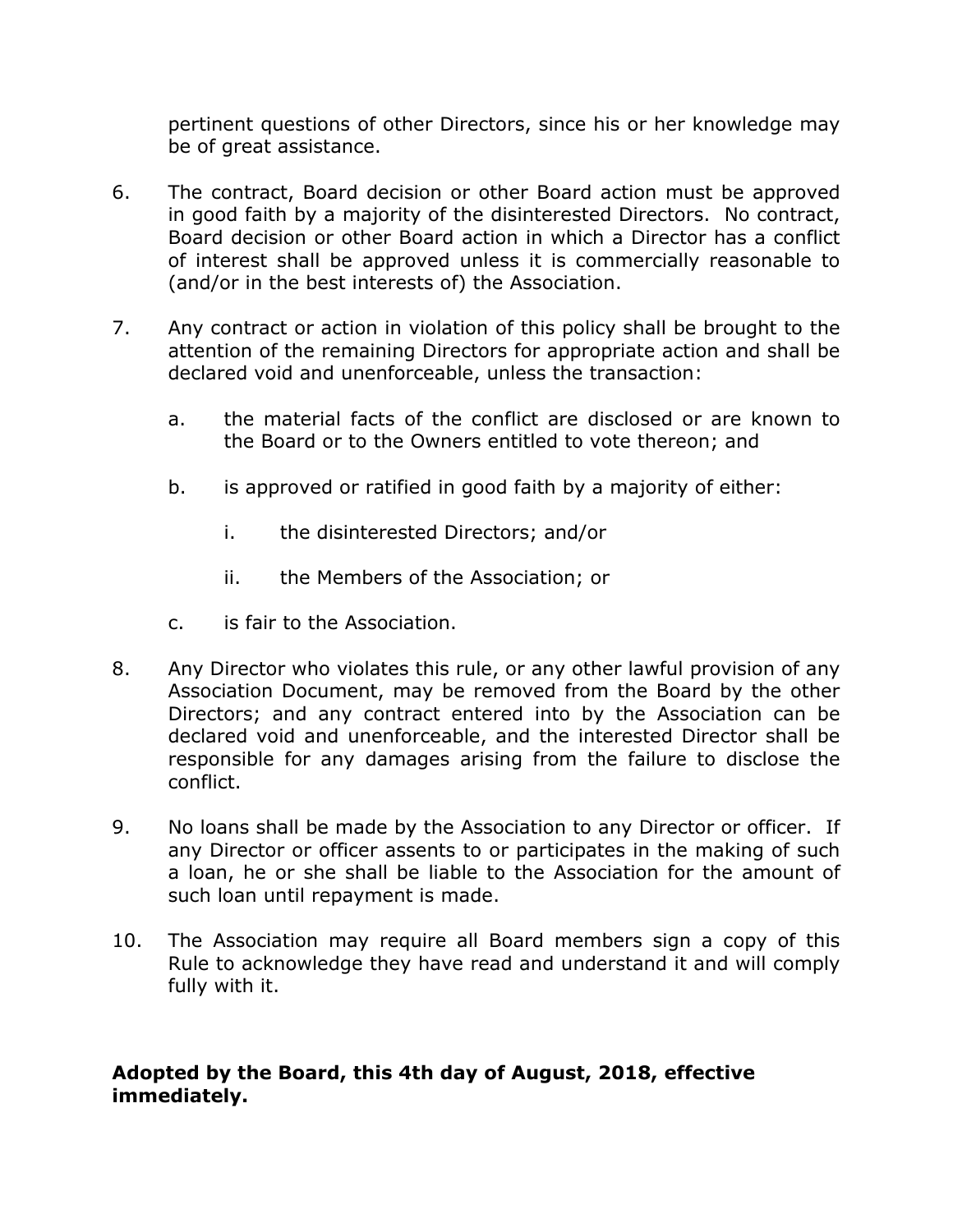#### **IX. RESERVE FUNDS**

#### 1. Reserve Fund Investment

The Officers and Members of the Board of Directors shall make investment decisions in good faith, with the care an ordinary prudent person in a like position would exercise under similar circumstances, and in a manner the Director or officer reasonably believes to be in the best interest of the Association in accordance with the Colorado Revised Non-Profit Corporation Act.

2. Reserve Fund Classification

Funds collected from Dues and/or Special Assessments after Annual Operational Funds have been expended will be allocated to Reserves for the purpose of maintenance of common property, and future investment and or acquisition of common property for the use and enjoyment of the Association, as defined in the Bylaws.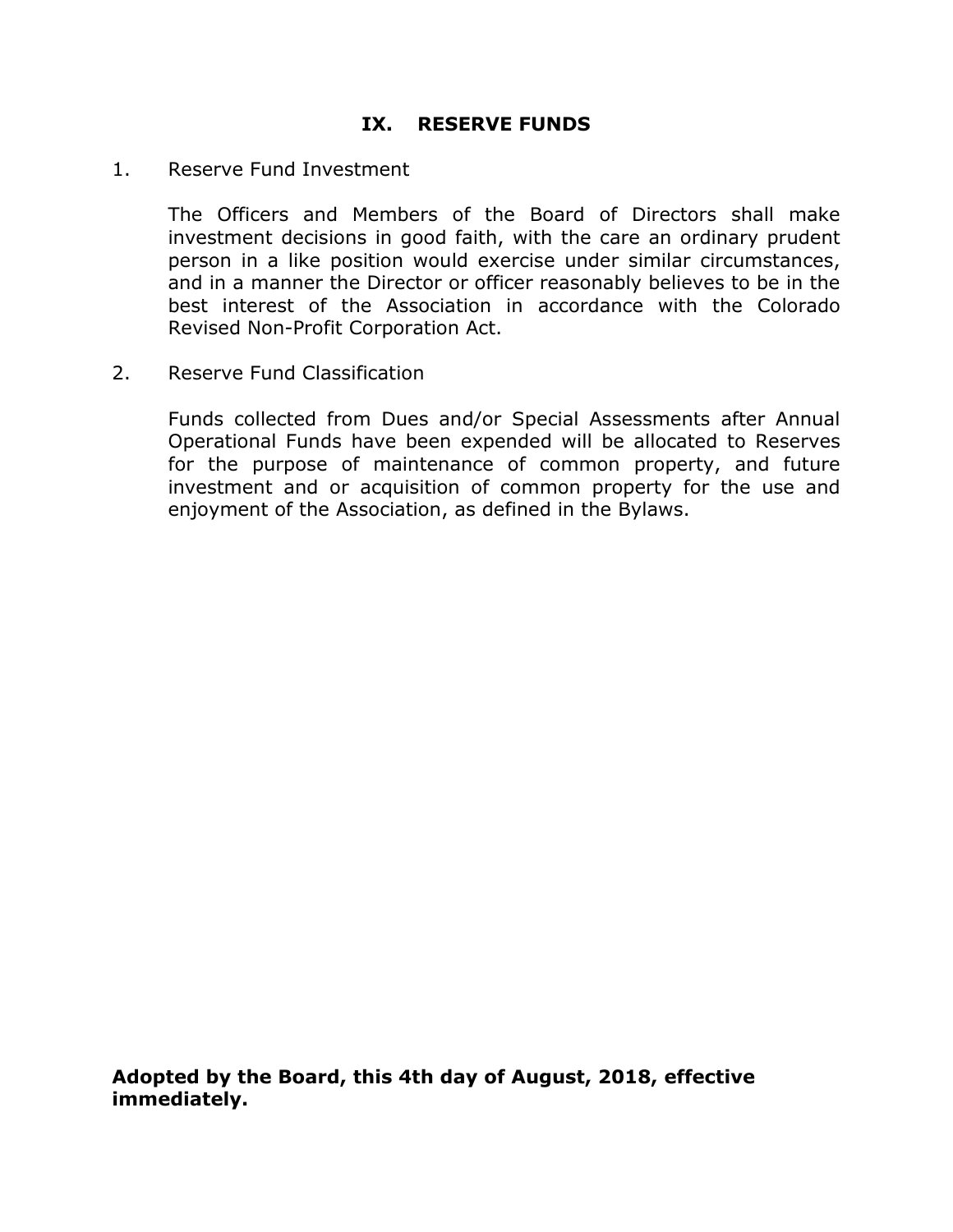#### **X. RULEMAKING POLICY**

- 1. Authority. The Board of Directors shall have the authority to adopt, revoke or amend any portion of these Rules, including Policies and Procedures to the extent they do not conflict with the Covenants, Articles of Incorporation, and Bylaws of the Association (hereinafter collectively referred to as the "Association Documents") in order to interpret, supplement and/or enforce the Governing Documents. The Board should adopt Rules at Board meetings which are open to attendance by Owners.
- 2. Board Resolves Questions of Construction. If any doubt or questions shall arise concerning the true intent or meaning of any of the Governing Documents, the Board shall, by resolution, determine the proper construction of the provision in question, and shall set forth in a written statement the meaning, effect and application of the provision. These determinations will thereafter be binding on all parties so long as it is not arbitrary or capricious, and they may be filed for record with the Clerk and Recorder of Teller County.
- 3. Notice to Membership. In any case where the Board is adopting a new or amended Rule of major significance to the Association, the Board will give notice to the Owners as required by the Association Documents. The Board may announce a new Rule in the Association's newsletter or by mail or hand delivery to the properties.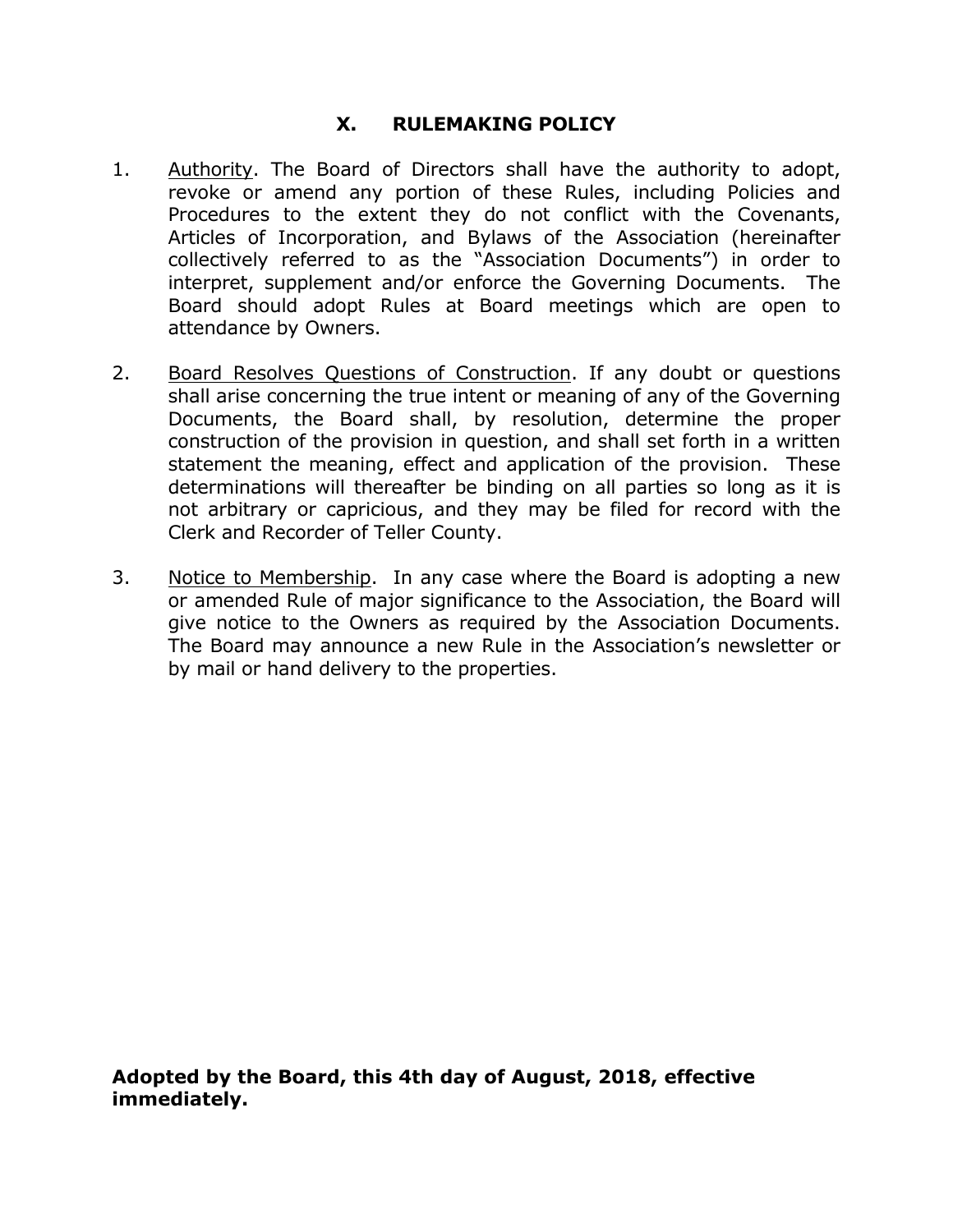#### **XI. OPERATIONAL RULES AND REGULATIONS**

#### 1. LAND USE

LAND USE PERMITTED: On any platted lot in the Subdivision there may be constructed, subject to architectural control as hereinafter set forth, one new, single dwelling designed for occupancy by a single family and for private use only. Additional structures such as a private garage, and other enclosed and covered outbuildings that are incidental to single family, residential use on the premises may be constructed following completion of the primary residence. Outdoor amenities such as gas fire pits, grills, outdoor furniture, and the like are limited to lots with a completed single-family dwelling. Any structure, shed, improvements, sanitation facilities, underground fuel and water storage, hedges, fences, plantings, decks, non-commercial antenna, and other accessories shall be subject to the approval of the Architectural Committee and Teller County Codes. All buildings, structures, and improvements must be of new construction, and used buildings or improvements shall not be moved into the Subdivision.

LAND USE REQUIREMENTS:

- a. BUILDING USE NOT PERMITTED: No shed, basement, shack, tent, garage or like structure, double or single-wide mobile home, camping trailer, or fifth-wheel, motor home, or recreational vehicle shall be occupied or used as a residence temporarily or permanently, nor shall any temporary structure be occupied as a residence.
- b. No shed, garage, or structure may be constructed on a vacant lot that does not have a residential structure, unless the lot line between the residential lot and the vacant lot has been vacated and recorded with the Teller County Clerk and has been approved by the Architectural Committee.
- c. DAMAGED BUILDINGS: Any exterior damage to a building within the Subdivision shall be repaired or cleaned up within 90 days of notification sent by certified mail, return receipt requested, by the Association.
- 2. LEASES:

RENTAL LEASES: The Lot Owner has the right to lease his dwelling for private, residential living and sleeping purposes, subject to the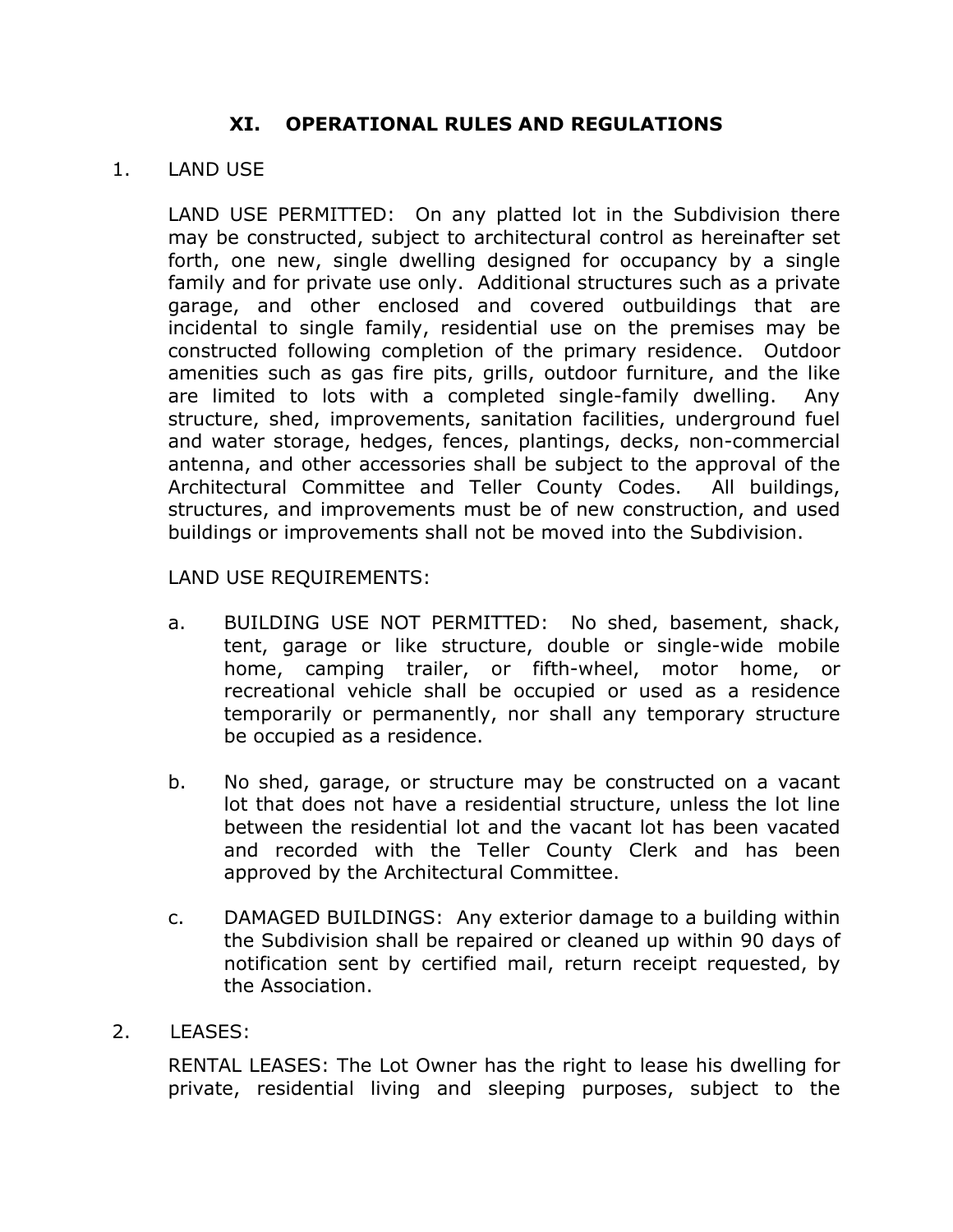following conditions and shall post the "Renters Requirements" document provided by the Association in the dwelling:

- a. No Owner shall lease less than the entire property as stated in Section 1. LAND USE PERMITTED.
- b. All leases shall provide in the terms of the lease that the renter shall abide by the terms of these Covenants.
- c. The renter shall be provided a copy of the Renters Requirements prepared by the Association and provided by the Lot Owner in addition to a copy of these Covenants.
- d. Renters may join the Association as Associate Members, that is they may participate in activities, etc., but renters shall not have voting rights.
- e. The Association Board of Directors may require the Lot Owner to produce a copy of the signed lease and may require the Lot Owner to enforce the conditions of the lease against the renter.
- f. The Lot Owner shall be responsible for the actions of his tenant.

#### 3. GARBAGE AND TRASH

No Lot shall be maintained as a dumping ground for trash, rubbish, garbage, or other debris. All refuse shall be kept in sanitary containers, out of public view except to facilitate service on the designated pickup day, and Lot Owners shall secure their containers from animals and elements. No outside toilet facilities shall be permitted within the Subdivision with the exception of portable toilet units required during construction.

#### 4. ANIMALS

Pets and domestic animals shall be confined to Owner's Lot or leashed or under voice control when being exercised within public roadways. Domestic animals under voice control must remain within ten (10) feet of the person exercising the animal, and Owners or renters must control the animal on the public roadway. The person exercising the animal on the roadways of the Association must carry waste bags, to remove defecation remains. A dog, cat, or other animal that barks, bays, howls, or makes other noises so as to disturb neighbors to a degree which is a persistent threat or annoyance shall be prohibited, and the Owner may be approached by the Association for remedy and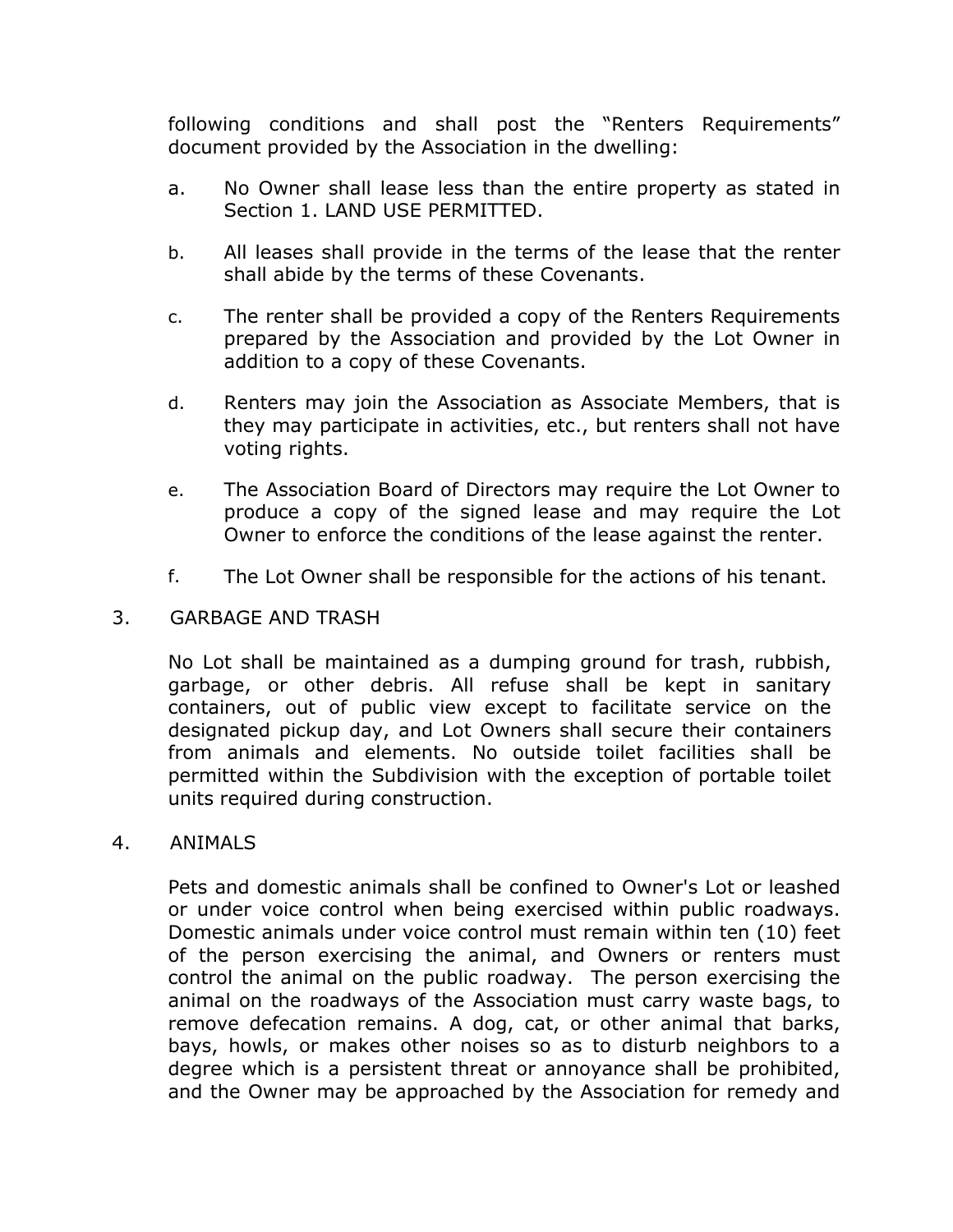may be reported to the County for Code Enforcement. Repeated offenses will not be tolerated, and the Board of Directors may levy reasonable fines, after notices and opportunity is presented to the Lot Owner to be heard. No animals, livestock, or poultry of any kind shall be raised, bred, or kept on any property except dogs or cats or other customary household pets which may be maintained on a noncommercial basis, but shall be so limited to six (6) total pets in accordance with Teller County Code, and cared for so as to not cause a source of annoyance to other Lot Owners. Horses, llamas or other hoofed animals shall not be stabled, kept, or maintained at any time within Rainbow Valley on any Lot. Owners shall control their pets and shall be responsible for their pets' damage or behavior.

#### 5. SIGNS AND ADVERTISING

No signs, advertising, billboards, unsightly objects, or nuisances shall be erected, placed, or permitted within the Subdivision without written permission of the Committee.

- a. This does not apply to any reasonable sign in connection with the sale of property within the Subdivision.
- b. All signs shall be free standing and under no circumstances be affixed to trees.
- c. Sign size shall not exceed 2'x 2' in dimension.
- d. Signs shall be neat and attractive and blend with natural surroundings.

#### 6. IMPROPER STORAGE

Visible storage of abandoned or junk vehicles, unused appliances, bathroom fixtures, water heaters, and similar items shall not be permitted within the Subdivision. An abandoned or junk vehicle shall be defined as any unregistered, inoperable licensed auto, truck, motorcycle, boat, camper, trailer, motor home, or other similar vehicle, which is not garaged and has not been moved for 30 days. RV's and camper trailers that are registered may be stored without movement on property that includes a residence structure, unless the condition of such unit demonstrates the unit is not movable. The intent of this covenant is to prevent any unsightly condition within the Subdivision.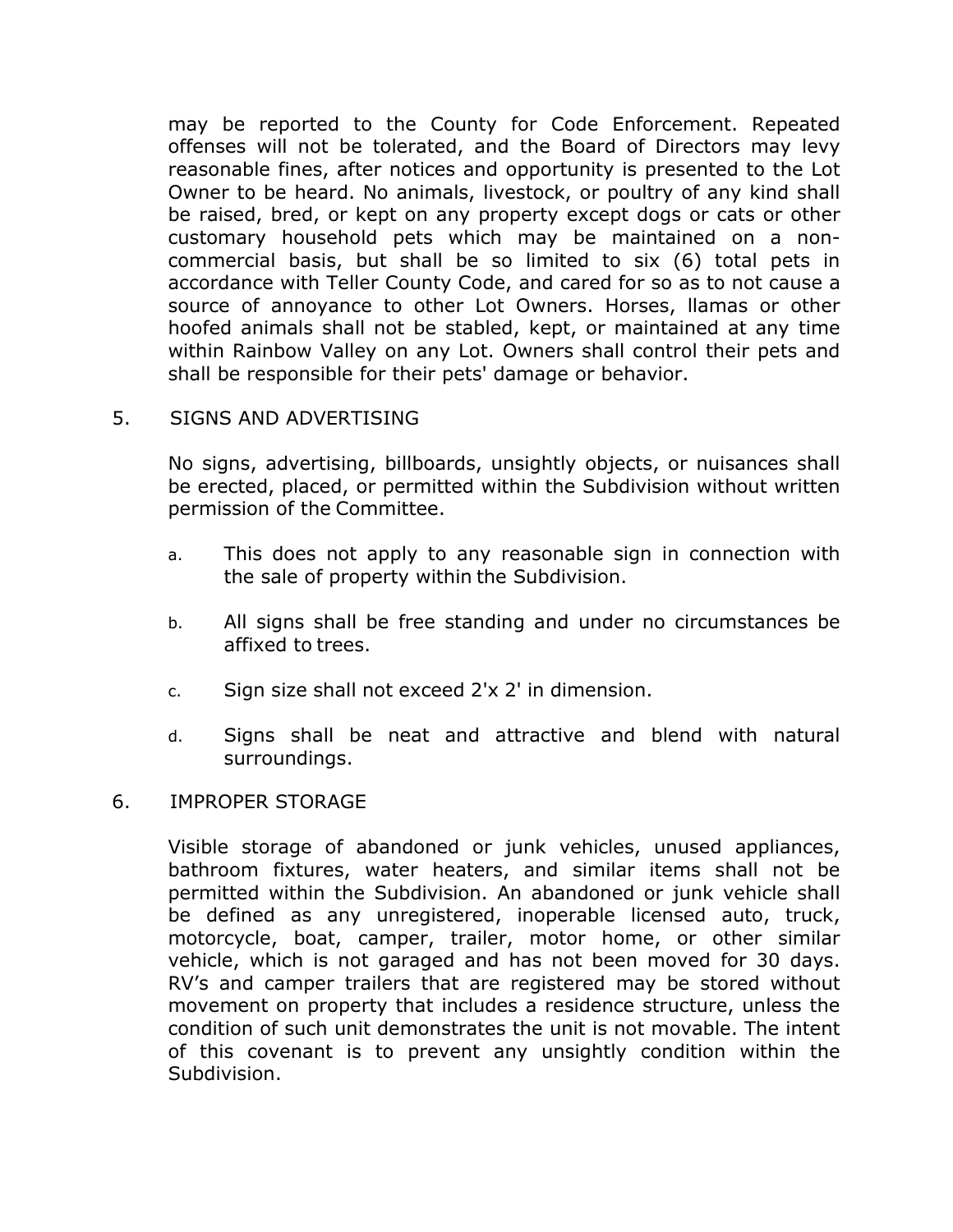#### 7. NUISANCES

No noxious or offensive trade or activity shall be permitted within the Subdivision nor shall anything be done which may be or become an annoyance, hazard, or nuisance to the Subdivision. This includes but is not limited to:

- a. No Lot shall be maintained in an unsightly condition. No noxious, hazardous or offense activity shall be carried on upon any Lot or home site, nor anything done thereon tending to cause embarrassment, discomfort, annoyance or nuisance. This shall include barking dogs, County prohibited snowmobiles, off-road recreation vehicle or motorized recreation vehicle, and similar items or activities. Off-road vehicles used for utilitarian purposes such as snow plowing will be permitted on personal property. No annoying lights, sounds, or odors shall emanate from any Lot or home site.
- b. Tent and or teepee-like structures are not allowed to be erected on any property regardless of materials used to erect or construct such structures.
- c. Lighting standards shall not exceed the lesser of 5 feet taller than the primary building height or 25 feet. Onsite lighting for parking and building areas shall be downcast, shielded and not casting a direct light beyond the limits of the Lot as referenced in the Teller County Land Use Regulations.

#### 8. HUNTING

No hunting, target practice, or discharge of firearms, to include bow and arrow, shall be permitted within the Subdivision with the exception of use for protection of self or property. Violation of this prohibition shall be considered as an endangerment to life and public safety.

9. CAMPING

No camping or campfires of any kind shall be permitted on any Lot within the Subdivision. Lots may be used for picnics subject to the Committee's Rules and Regulations.

10. OUTSIDE FIRES, OPEN FIRES AND FIRE PITS:

No fires are allowed outside of the dwelling structure in Rainbow Valley except those described in the last paragraph of this section. This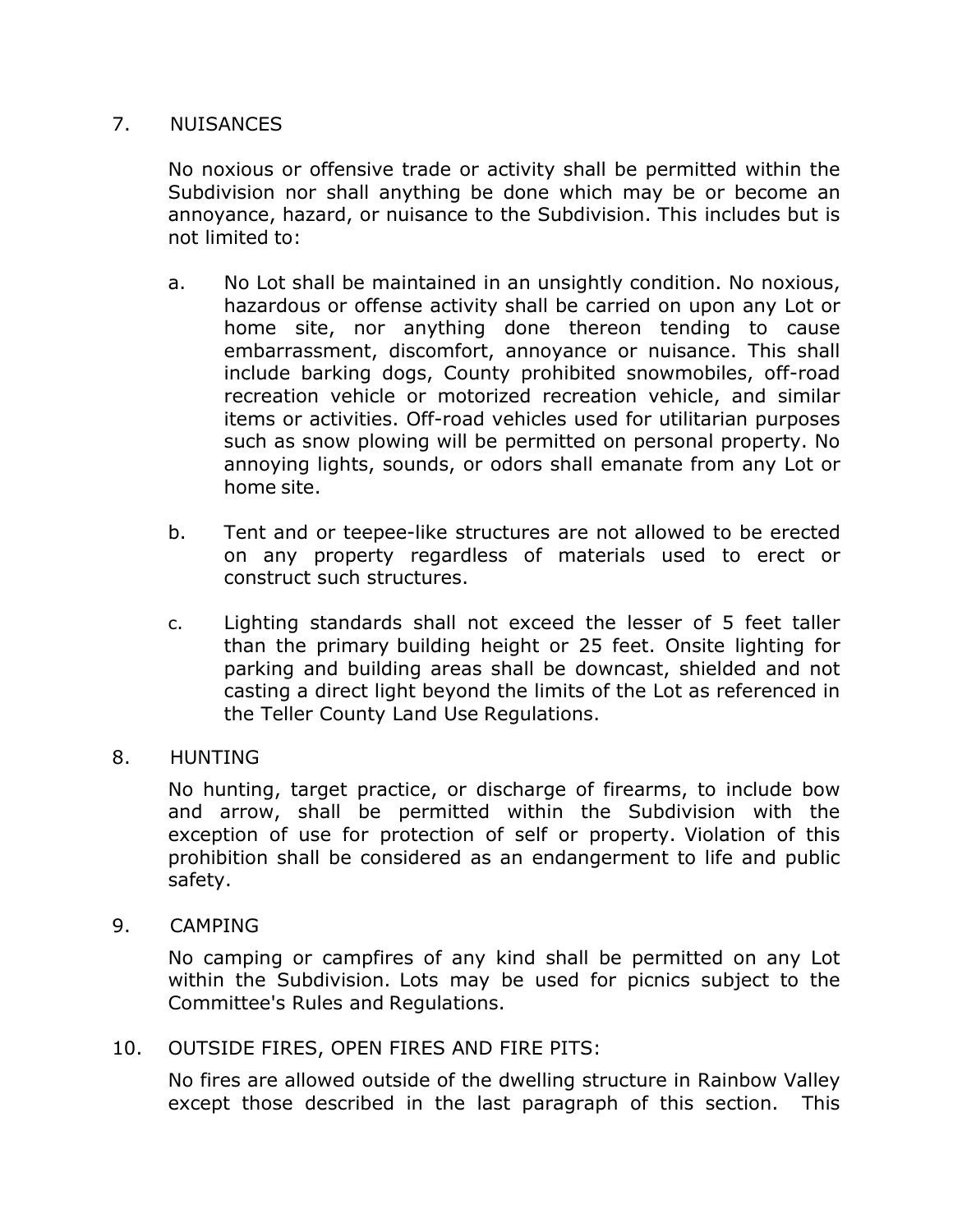includes, but is not limited to, open fires, bonfires, trash barrel fires, campfires, outdoor fireplaces, grass fires, slash burning, and any similar fire activities, fire sites, or fireworks, including sparklers. Obtaining a burn permit from Teller County does not rescind or replace these restrictions.

No fire pits of any kind regardless of design, other than propane or natural gas, are allowed on any property, either private or common, including those that meet manufacturer safety standards or as permitted by Teller County.

These Policies, Rules and Regulations supersede Teller County's guidelines. Infraction for initial violations and any subsequent violations may be fined up to \$2,000.00.

Allowed outdoor items: (a) propane or natural gas: grills, fire pits, fireplaces and patio heaters; (b) covered charcoal grills; and (c) contained smokers; except during Stage II burn bans [www.tellercountysheriff.com].

#### 11. TREES

Living trees shall not be cut or removed within the Subdivision unless trees(s) present a hazard or fire danger. Lot Owners are encouraged to remove dead and/or diseased trees and brash from their Lots to avoid wildfires and infestation of beetles and disease. No clear cutting is allowed. Owners are encouraged to comply with the US Forest Service Guidelines for Fire Safety and the Teller County Land Use Regulations, or comparable laws or regulations.

#### 12. OIL DRILLING OR REFINING AND MINING

Oil drilling or refining and mining activities and structures are prohibited from any Lot. Nor shall any oil, natural gas, petroleum, asphalt or other hydrocarbon substances be produced from any well located upon, in or under any Lot. No storage tanks or other tanks for oil, natural gas, or water shall be permitted unless approved by the Board or except for propane tanks in good repair and appearance.

#### 13. COMMERCIAL BUSINESS OPERATION

No trade or business or any profession, commercial activity or other activity conducted for gain shall be carried on or within any Lot, except: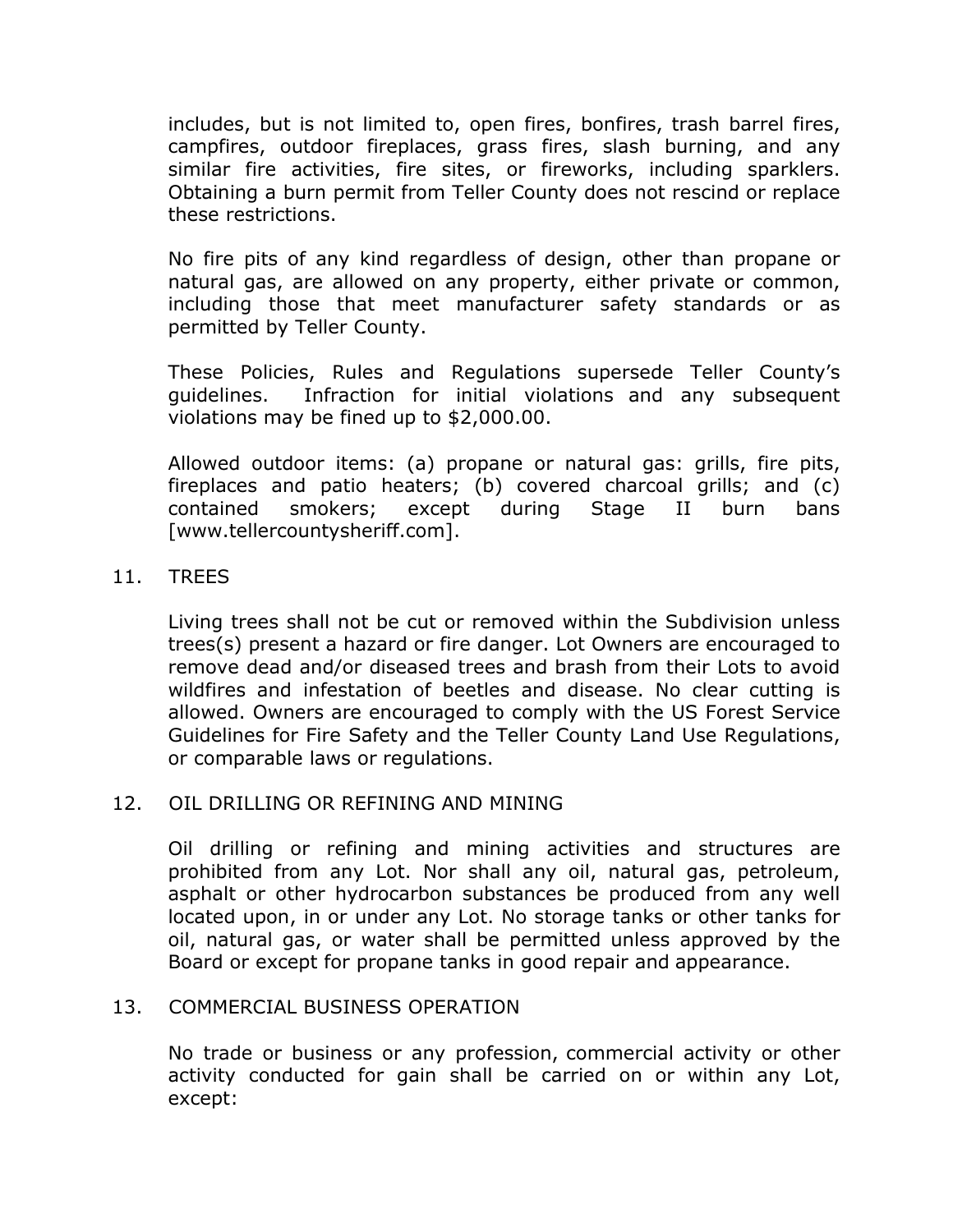A home office as defined by the Board, may be permitted so long as the operation of the activity is not apparent or detectable by sight, sound or smell, conforms to zoning codes, does not employ more than one person at a time who does not reside on the Lot, does not involve regular visitation of the Lot by clients, customers, suppliers, or other business invitees or door-to-door solicitation of the residents of the Properties, does not involve business activity which is inconsistent with the residential character of the Properties, does not constitute a nuisance, or hazardous or offensive use, or threaten the security or safety of the other residents Properties, as may be determined at the sole discretion of the Board, and construction activities are permitted so long as no trash, noise or nuisances are introduced.

#### 14. ARCHITECTURAL REQUIREMENTS

No new dwellings shall be constructed within the Subdivision with an area, exclusive of open porches, decks, and garage, less than 1200 square feet and with a potable water cistern no less than 1500 gallons with a 3" fill pipe connected thereto located within 20 feet of an accessible, all-weather road to permit water truck delivery of potable water in an easily accessible and safe manner as approved by the RVWD/RVPOA.

Construction Design is required to be harmonious with other structures in the Subdivision subject to these requirements:

- a. No driveway or building excavation will be allowed until a Residential Access Permit and County Building Permit are obtained.
- b. During and upon start of Construction:
	- i. The Owner, Builder or construction company shall provide a portable toilet for workers at the site until sanitary facilities have been connected within the building under construction.
	- ii. The structure shall be completely enclosed within 270 days of start of construction.
	- iii. The Owner, Builder or construction company will provide a dumpster for disposal of construction debris, trash, refuse,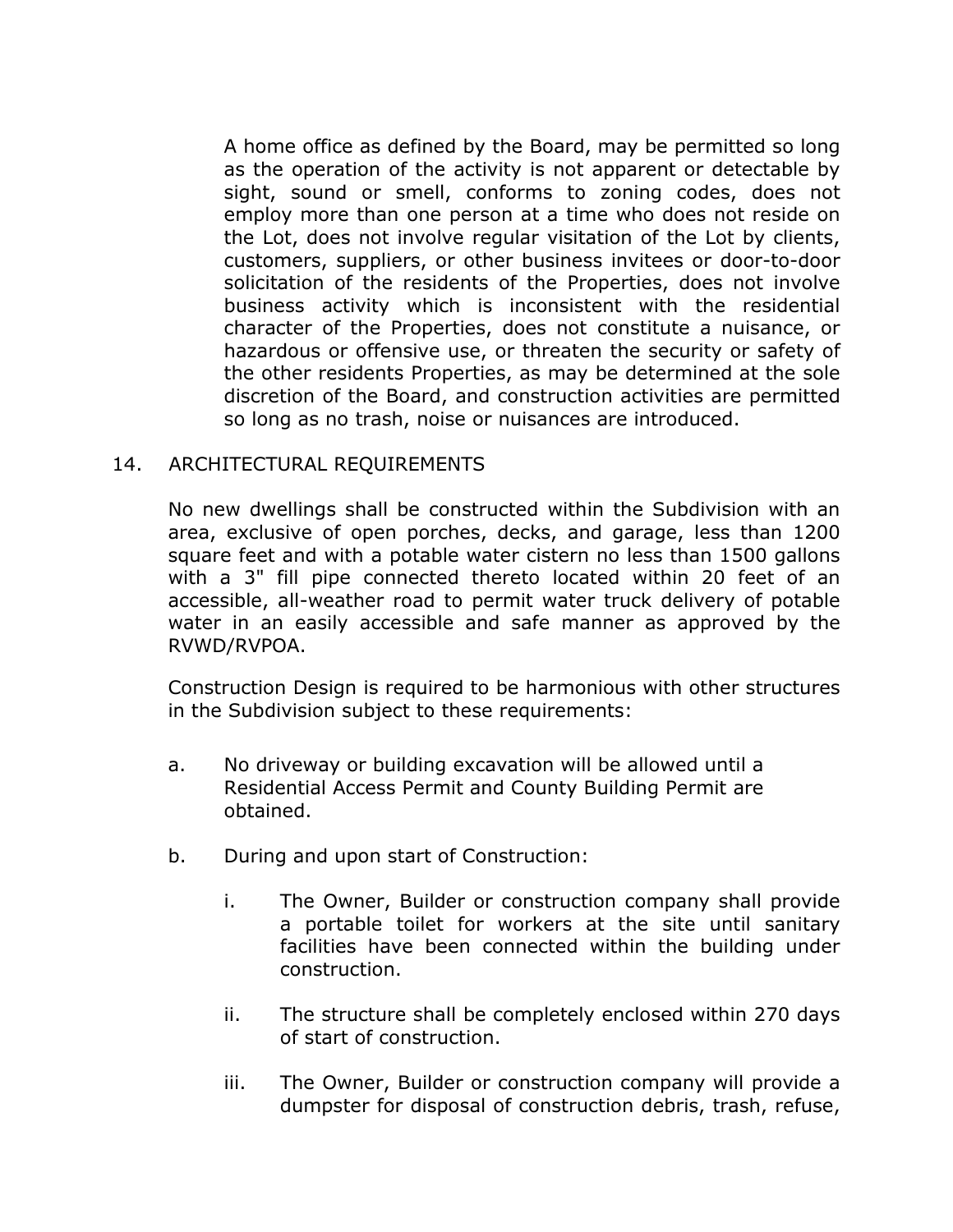etc. during the construction of the building, and will remove all construction debris via the dumpster once the project is completed.

- c. Building exteriors shall be painted/stained or sided in natural or earth tone colors (i.e. natural wood, browns, earth reds, tans, or dark greens) that blend with the surrounding area. Roof colors shall meet the same requirements in colors (i.e. solid or blended colors tans, dark greens, browns, greys, earth reds, blacks) Metal roofs may be the same blend of colors and include Earth copper or Dark Blue. Owner shall submit paint color samples to the Committee prior to application or construction. General maintenance using previously approved colors, material and size for building exteriors, roofs, decks, and fencing are exempt from the required approval of the RVPOA Board. Such improvements include painting your residence or outbuilding its original color and replacing an existing roof or deck in its original material, size and color.
- d. Buildings of any kind shall have set-backs of 15' from the sides of lot lines, 30' from the rear lot line and 25' from the front lot line.
- e. Culverts shall be constructed if required by existing Teller County Building Department requirements at the time of construction to ensure erosion control.
- f. All structures are required to have a 12" overhang on sides and roof as a minimum requirement with the exception of storage sheds. Overhang requirements for storage sheds may vary depending on the style shed being built.
- g. Modular and manufactured homes will be of new construction and are defined as built in multiple sections; each on a chassis which enables it to be transported to its occupancy site; is constructed to the standards of the State of Colorado Factory Built Housing Construction Certification code; is installed on an engineered permanent foundation; has real brick, wood, and/or store exterior siding and skirting; a minimum 5/12 pitch roof with one-foot (1') overhang minimum; is certified pursuant to "National Manufactured Housing Construction and Safety Standards Act of 1974" as amended; and is built for the Colorado climate and snow loads according to Department of Housing and Urban Development standards established under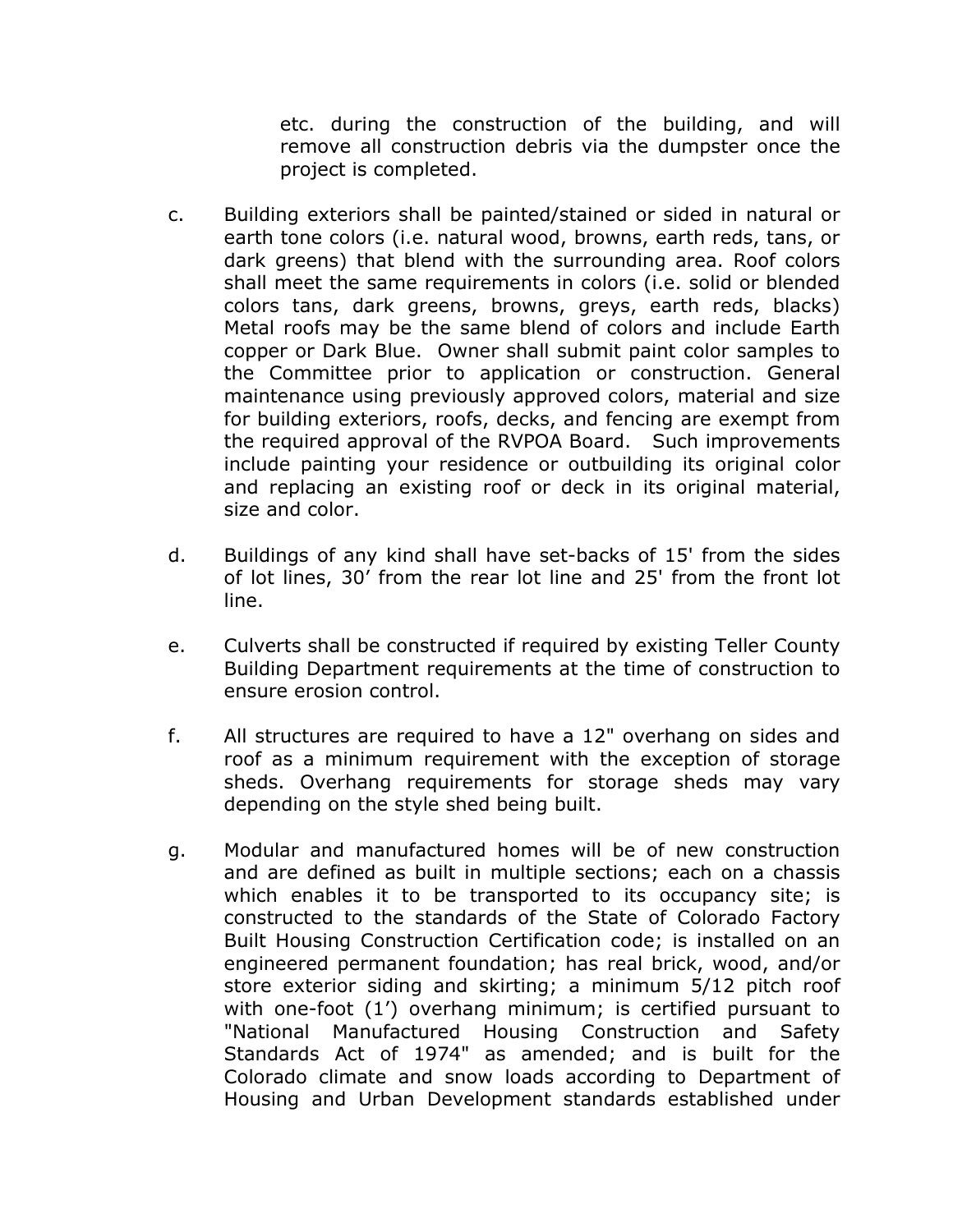the provisions of 42 USC 5401. These homes will also be constructed with all other stated minimum architectural requirements.

**Adopted by the Board, this 4th day of August, 2018 Amended Subsection 6 Improper Storage July 21, 2020 Amended Subsections 9 Camping and 10 Open Fires August 7, 2020 Amended Subsection 7 Nuisances December 15, 2020 Amended Subsection 14 Architectural Requirements Feb. 16, 2021 Amended Subsection 1 Land Use July 20, 2021**